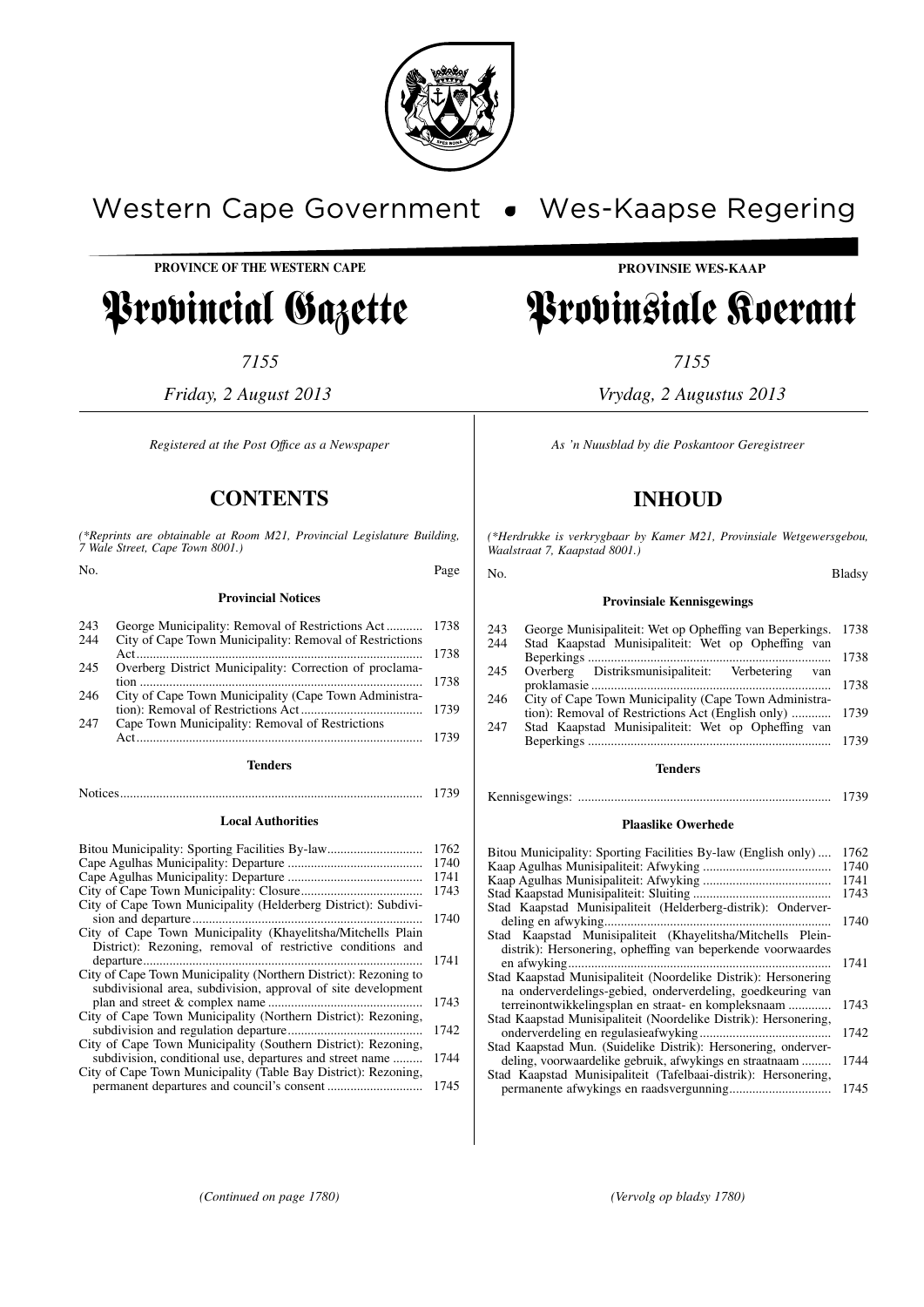#### **PROVINCIAL NOTICES**

The following Provincial Notices are published for general information.

ADV. B. GERBER, DIRECTOR-GENERAL

Provincial Legislature Building, Wale Street, Cape Town.

P.N. 243/2013 2 August 2013

## GEORGE MUNICIPALITY

#### REMOVAL OF RESTRICTIONS ACT, 1967

I, Bulelwa Nkwateni, in my capacity as Chief Land Use Management Regulator in the Department of Environmental Affairs & Development Planning: Western Cape, acting in terms of the powers contemplated by Section 2(1) of the Removal of Restrictions Act, 1967 (Act 84 of 1967), duly delegated to me in terms of Section 1 of the Western Cape Delegation of Powers Law, 1994, and on application by the owner of Erf 1261, Wilderness, remove conditions 1. B. 2. and 1. C. (a), as contained in Deed of Transfer No. T. 80720 of 2008.

P.N. 244/2013 2 August 2013

#### CITY OF CAPE TOWN

#### REMOVAL OF RESTRICTIONS ACT, 1967 (ACT 84 OF 1967)

Notice is hereby given that the Minister for Local Government, Environmental Affairs and Development Planning, properly designated as the Competent Authority in terms of paragraph (a) of State President Proclamation No. 160 of 31 October 1994, in terms of Section 2(1) of the Removal of Restrictions Act, 1967 (Act 84 of 1967), and on application by the owner of Erf 159390, Paarden Eiland, removes conditions 2.B.2 and 3.C.2 in Certificate of Consolidated Title No. 2726 of 1999.

P.N. 245/2013 2 August 2013

#### OVERBERG DISTRICT MUNICIPALITY

**CORRECTION OF PROCLAMATION 9**

### DATED 12 HH Y 2013

**CORRECTION NOTICE**

The English, Afrikaans and Xhosa versions of Proclamation 9 of 2013 dated 8 July 2013 as published in Provincial Gazette 7149 of 12 July 2013, are hereby corrected by the substitution of the wording ''Theewaterskloof Municipality'' in the heading with the words ''Overberg District Municipality''.

The English, Afrikaans and Xhosa versions of said proclamation are hereby corrected with the phrase ''Overberg District Municipality area'' inserted after the words ''within the'' in paragraph 1 and to put the phrase ''Theewaterskloof Municipality'' in said paragraph, in brackets.

The English and Xhosa versions of said proclamation are also hereby corrected by the substitution of the expression ''Minor Road 279'' as it appears in the Schedule (paragraph 1) with the expression ''Main Road 279''.

#### OVERBERG DISTRIKSMUNISIPALITEIT

**VERBETERING VAN PROKLAMASIE 9**

GEDATEER 12 JULIE 2013

#### **VERBETERINGSKENNISGEWING**

Die Engels, Afrikaans en Xhosa weergawes van Proklamasie 9 van 2013 gedateer 8 Julie 2013 soos gepubliseer in Provinsiale Koerant 7149 van 12 Julie 2013 word hierby verbeter deur die vervanging van die bewoording ''Theewaterskloof Munisipaliteit'' soos in die hoof opskrif verskyn, met die woorde ''Overberg Distriksmunisipaliteit''.

Die Engels, Afrikaans en Xhosa weergawes van die genoemde Proklamasie word hierby verbeter deur frase ''Overberg Distriksmunisipaliteit'' in te voeg na die woorde ''van die'' in paragraaf 1, en die frase ''Theewaterskloof Munisipaliteit'' in genoemde paragraaf, in hakies te plaas.

Die Engels en Xhosa weergawes van genoemde proklamasie word hierby ook verbeter deur die vervanging van die uitdrukking ''Minor Road 279'' soos dit in die Skedule (paragraaf 1) verskyn, deur die uitdrukking ''Main Road 279''.

#### **PROVINSIALE KENNISGEWINGS**

Die volgende Provinsiale Kennisgewings word vir algemene inligting gepubliseer.

ADV. B. GERBER, DIREKTEUR-GENERAAL

Provinsiale Wetgewer-gebou, Waalstraat,

Kaapstad.

P.K. 243/2013 2 Augustus 2013

#### GEORGE MUNISIPALITEIT

#### WET OP OPHEFFING VAN BEPERKINGS, 1967

Ek, Bulelwa Nkwateni, in my hoedanigheid as Hoof Grondgebruiksbestuur Reguleerder in die Departement Omgewingsake en Ontwikkelingsbeplanning: Wes-Kaap, handelende ingevolge die bevoegdheid beoog in Artikel 2(1) van die Wet op Opheffing van Beperkings, 1967 (Wet 84 van 1967), behoorlik aan my gedelegeer ingevolge Artikel 1 van die Wes-Kaapse Wet op die Delegasie van Bevoegdhede, 1994, en op aansoek van die eienaar van Erf 2402, George, hef voorwaardes 1. B. 2. en 1. C. (a), vervat in Transportakte Nr. T. 80720 van 2008, op.

#### P.K. 244/2013 2 Augustus 2013

### STAD KAAPSTAD

#### WET OP OPHEFFING VAN BEPERKINGS, 1967 (WET 84 VAN 1967)

Kennis geskied dat die Minister van Plaaslike Regering, Omgewingsake en Ontwikkelingsbeplanning, behoorlik aangewys as bevoegde Gesag ingevolge paragraaf (a) van Staatspresidentsproklamasie Nr. 160 van 31 Oktober 1994, kragtens Artikel 2(1) van die Wet op Opheffing van Beperkings, 1967 (Wet 84 van 1967), en op aansoek van die eienaar van Erf 159390, Paarden Eiland, hef voorwaardes 2.B.2 en 3.C.2 in Sertifikaat van Gekonsolideerde Titel Nr. 2726 van 1999, op.

#### P.K. 245/2013 2 Augustus 2013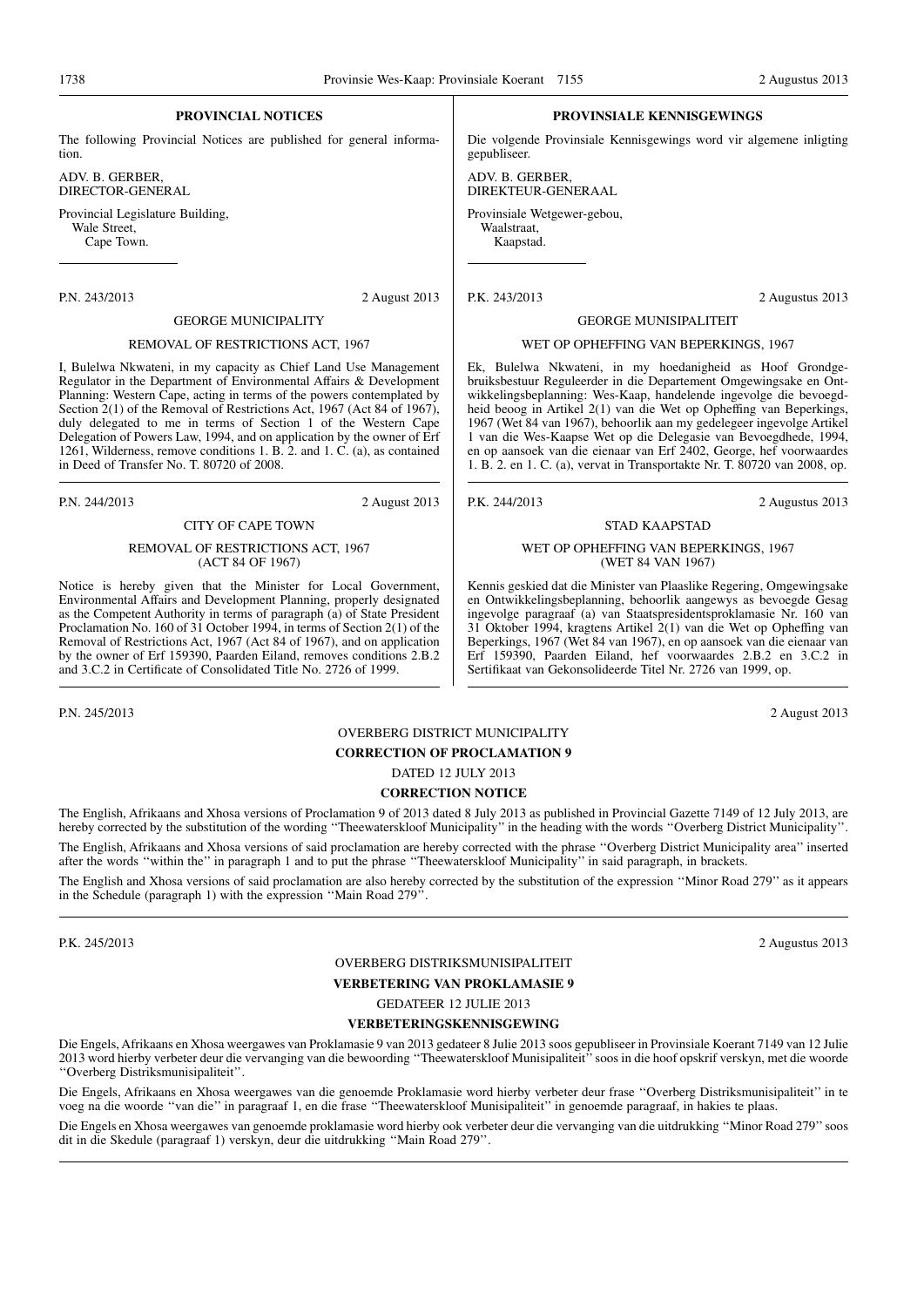I.S. 245/2013 2 Agasti 2013

#### UMASIPALA WESITHILI SASE-OVERBERG

#### **ISILUNGISO KWISAZISO SE-9**

#### SOMHLA WE-12 KUJULAYI NGO-2013

#### **ISAZISO SESILUNGISO**

Ngokwenza nje kulungiswa isaziso se-9 sonyaka ka-2013 sesiNgesi, esesiBhulu nesesiXhosa esibhalwe ngomhla wesi-8 kuJulayi ngo-2013 saze sapapashwa kwiGazethi yePhondo yenombolo ye-7149 yomhla we-2 kuJulayi ngo-2013, ngokususa amagama athi ''UMasipala waseTheewaterskloof '' kuze kufakwe amagama athi ''UMasipala wesiThili saseOverberg'' endaweni yawo.

Isaziso ekubhekiselelwe kuso sesiNgesi, sesiBhulu nesesiXhosa zilungiswa apha ngoku ngokususa amagama athi ''isiphaluka sikaMasipala wesiThili saseOverberg'' afakelwa emva kwamagama athi ''phakathi kwe'' kumhlathi woku-1 ukuze endaweni yawo kufakwe amagama athi ''UMasipala waseTheewaterskloof '' kuwo loo mhlathi, phakathi kwezibiyeli.

Kwakhona apha kulungiswa nolwimi lwesiNgesi nolwesiXhosa kwisaziso ekuthethwa ngaso ngokususa intetho ethi ''Minor Road 279'' ebhalwe kwisiCwangciso seziGaneko (umhlathi woku-1) ukuze endaweni yayo kubhalwe intetho ethi ''Main Road 279''.

P.N. 246/2013 2 August 2013

#### CITY OF CAPE TOWN

#### (CAPE TOWN ADMINISTRATION)

#### REMOVAL OF RESTRICTIONS ACT, 1967 (ACT 84 OF 1967)

Notice is given that the Minister for Local Government, Environmental Affairs and Development Planning, properly designated as the Competent Authority in terms of paragraph (a) of the State President Proclamation No. 160 of 31 October 1994, in terms of Section 2(1) of the Removal of Restrictions Act, 1967 (Act 84 of 1967), and on application by the owner of Erven 46 and 47, Bantry Bay, amends condition B.1 in Deed of Transfer No. T. 102316 of 1998 to read as follows:

''A block of flats shall not be permitted on the erf or on the consolidation of this property with any other erf and except with the written consent of Council, no more than half the area of this erf shall be occupied by buildings''.

Conditions B.2 and B.4 in Deed of Transfer No. T. 13383/2006 are amended to read as follows:

- B.2 ''That a space of not less than 5,98 metres (five comma nine eight metres) in width be left in front of all erven fronting or abutting the passage. Such spaces may be utilized for gardens, forecourts, buildings or structures or portions thereof for which Council grants a written consent''.
- B.4 ''A block of flats shall not be permitted on the erf or on the consolidation of this property with any other erf and except with the written consent of Council, no more than half the area of this erf shall be occupied by buildings''.

Condition B.3 in Deed of Transfer No. T. 13383/2006 is hereby removed.

| P.N. 247/2013                                                                                                                                                                                                                                                                                                                                                                                                                                                                                                                                                           | 2 August 2013 | P.K. 247/2013                                                                                                                                                                                                                                                                                                                                                                                                                                                                                                                                                                                    | 2 Augustus 2013                                                                                                                               |
|-------------------------------------------------------------------------------------------------------------------------------------------------------------------------------------------------------------------------------------------------------------------------------------------------------------------------------------------------------------------------------------------------------------------------------------------------------------------------------------------------------------------------------------------------------------------------|---------------|--------------------------------------------------------------------------------------------------------------------------------------------------------------------------------------------------------------------------------------------------------------------------------------------------------------------------------------------------------------------------------------------------------------------------------------------------------------------------------------------------------------------------------------------------------------------------------------------------|-----------------------------------------------------------------------------------------------------------------------------------------------|
| CAPE TOWN MUNICIPALITY                                                                                                                                                                                                                                                                                                                                                                                                                                                                                                                                                  |               | KAAPSTAD MUNISIPALITEIT                                                                                                                                                                                                                                                                                                                                                                                                                                                                                                                                                                          |                                                                                                                                               |
| REMOVAL OF RESTRICTIONS ACT, 1967<br>(ACT 84 OF 1967)                                                                                                                                                                                                                                                                                                                                                                                                                                                                                                                   |               | WET OP OPHEFFING VAN BEPERKINGS, 1967<br>(WET 84 VAN 1967)                                                                                                                                                                                                                                                                                                                                                                                                                                                                                                                                       |                                                                                                                                               |
| I, Riette Fourie, in my capacity as Chief Land Use Management<br>Regulator in the Department of Local Government, Environmental<br>Affairs and Development Planning: Western Cape, acting in terms of the<br>powers contemplated by Section 2(1) of the Removal of Restrictions Act,<br>1967 (Act 84 of 1967), duly delegated to me in terms of Section 1 of the<br>Western Cape Delegation of Powers Law, 1994, and on application by the<br>owner of Erf 159390, Paarden Eiland, amend conditions 2.B.2 and 3.C.2<br>in Title Deed No. T. 3029/97 to read as follows: |               | Ek, Riette Fourie, in my hoedanigheid as Hoof Grondgebruiksbestuur<br>Reguleerder in die Departement van Plaaslike Regering, Omgewingsake<br>en Ontwikkelingsbeplanning: Wes-Kaap, handelende ingevolge die<br>bevoegdheid beoog in Artikel 2(1) van die Wet op Opheffing van<br>Beperkings, 1967 (Wet 84 van 1967), behoorlik aan my gedelegeer<br>ingevolge Artikel 1 van die Wes-Kaapse Wet op Delegasie van<br>Bevoegdhede, 1994, en op aansoek van die eienaars van Erf 159390,<br>Paardeneiland, wysig voorwaardes 2.B.2 en 3.C.2 in Transportakte Nr. T.<br>3029/97 om soos volg te lees: |                                                                                                                                               |
| "That the above Erf be utilised for the purpose of the erection and use<br>thereon of a factory, workshop, shop or warehouse and for no other<br>purpose save that in connection with such factory, workshop or<br>warehouse, buildings may be erected and used for the accommodation of<br>the Caretaker thereof and his family".                                                                                                                                                                                                                                      |               | purpose save that in connection with such factory, workshop or<br>warehouse, buildings may be erected and used for the accommodation of<br>the Caretaker thereof and his family".                                                                                                                                                                                                                                                                                                                                                                                                                | "That the above Erf be utilised for the purpose of the erection and use<br>thereon of a factory, workshop, shop or warehouse and for no other |
| <b>TENDERS</b>                                                                                                                                                                                                                                                                                                                                                                                                                                                                                                                                                          |               | <b>TENDERS</b>                                                                                                                                                                                                                                                                                                                                                                                                                                                                                                                                                                                   |                                                                                                                                               |
| N.B. Tenders for commodities/services, the estimated value of which<br>exceeds R20 000, are published in the Government Tender Bulletin,<br>which is obtainable from the Government Printer, Private Bag X85,<br>Pretoria, on payment of a subscription.                                                                                                                                                                                                                                                                                                                |               | <b>L.W.</b> Tenders vir kommoditeite/dienste waarvan die beraamde waarde<br>meer as R20 000 beloop, word in die Staatstenderbulletin gepubliseer<br>wat by die Staatsdrukker, Privaatsak X85, Pretoria, teen betaling van 'n<br>inskrywingsfooi verkrygbaar is.                                                                                                                                                                                                                                                                                                                                  |                                                                                                                                               |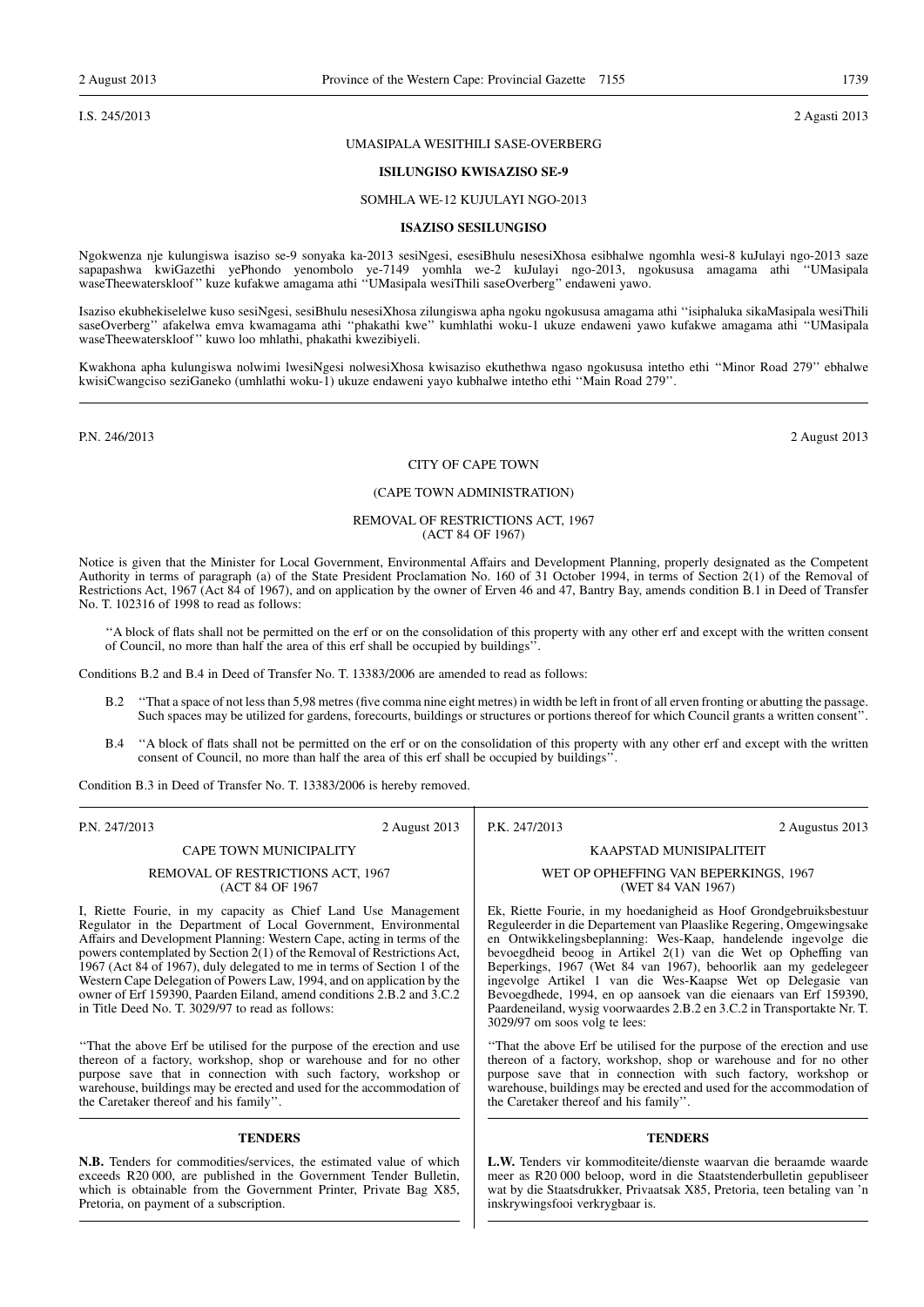#### CITY OF CAPE TOWN

#### (HELDERBERG DISTRICT)

#### SUBDIVISION & DEPARTURE

● Erf 9369, 48 Oldenland Road, Somerset West

Notice is hereby given in terms of Sections 24 & 15 of Ordinance 15 of 1985 and the Cape Town Zoning Scheme Regulations that the undermentioned application has been received and is open to inspection at the Office the District Manager at the First Floor, Municipal Offices, cnr/o Victoria & Andries Pretorius Streets, Somerset West. Enquiries may be directed to Renee Arendse/Jurgen Neubert, PO Box 19, Somerset West, e-mail to comments\_objections.helderberg@capetown.gov.za, Tel. (021) 850-4346 or fax (021) 850-4487 weekdays during 08:00-14:30. Any objections, with full reasons therefor, may be lodged in writing at the office of the abovementioned District Manager on or before 2 September 2013, quoting the above relevant legislation, the application number and the objector's erf and phone numbers and address. Any objections received after aforementioned closing date may be considered invalid.

*Applicant:* Messrs Plan Active Town & Regional Planners

*Owner:* Messrs Neonbel 21 (Pty) Ltd

*Application number:* 231566

*Notice number:* 18/2013

*Address:* 48 Oldenland Road, Somerset West

*Nature of Application:*

- (a) The subdivision of Erf 9369, 48 Oldenland Road, Somerset West into two portions, Portion A and Remainder, approximately 1370m<sup>2</sup> and  $2521m^2$  in extent, respectively;
- (b) The departure from the Cape Town Zoning Scheme Regulations on Erf 9369, Somerset West for the relaxation of the 6m common building line applicable to the Remainder of the abovementioned subdivision, to 2.5m, 3.0m and 2.5m in order to accommodate the tennis court and existing dwelling respectively.

#### ACHMAT EBRAHIM, CITY MANAGER

2 August 2013 51256

#### CAPE AGULHAS MUNICIPALITY

#### PROPOSED DEPARTURE: ERF 4042, 31 GEEL STREET, BREDASDORP

Notice is hereby given in terms of the Land Use Planning Ordinance, 1985 (Ordinance No. 15 of 1985) that Council received the following application:

• Departure on Erf 4042, Bredasdorp in order to operate a house shop from a Single Residential Zone site.

In terms of Section 21(4) of the Local Government Act: Municipal Systems, 2000 (Act 32 of 2000) notice is hereby given that persons who cannot read or write may request that an employee at any of the reception offices of the Cape Agulhas Municipal Council assist in the formulation and writing of input, comments or objections.

Further particulars are available for inspection in the office of the undersigned during office hours and written objections, if any, must reach him not later than 2 September 2013.

R STEVENS, MUNICIPAL MANAGER, PO BOX 51, BREDASDORP 7280

#### **NOTICES OF LOCAL AUTHORITIES KENNISGEWING DEUR PLAASLIKE OWERHEDEDE**

#### STAD KAAPSTAD

#### (HELDERBERG-DISTRIK)

ONDERVERDELING EN AFWYKING

#### ● Erf 9369, Oldenlandweg 48, Somerset-Wes

Kennisgewing geskied hiermee ingevolge Artikels 24 en 15 van Ordonnansie Nr. 15 van 1985 en die Kaapstadse Soneringskemaregulasies dat onderstaande aansoek ontvang en ter insae beskikbaar is by die Kantoor van die Distriksbestuurder, Eerste Verdieping, Munisipale Kantore, h/v Victoria- en Andries Pretoriusstraat, Somerset-Wes. Navrae kan weeksdae van 08:00-14:30 gerig word aan Renee Arendse of Jurgen Neubert by Posbus 19, Somerset-Wes, per e-pos na comments\_ objections.helderberg@capetown.gov.za, Tel. (021) 850-4346 of faks (021) 850-4487. Enige besware, met volledige redes daarvoor, kan voor of op 2 September 2013 skriftelik by die kantoor van bogenoemde Distriksbestuurder ingedien word, met vermelding van die toepaslike wetgewing, die aansoeknommer en die beswaarmaker se erf- en telefoonnommer en adres. Enige besware wat ná voormelde sluitingsdatum ontvang word, kan as ongeldig geag word.

*Aansoeker:* Mnre Plan Active Stads- en Streekbeplanners

*Eienaar:* Mnre Neonbel 21 (Edms) Bpk

*Aansoeknommer:* 231566

*Kennisgewingnommer:* 18/2013

*Adres:* Oldenlandweg 48, Somerset-Wes

*Aard van aansoek:*

- (a) Die onderverdeling van erf 9369, Oldenlandweg 48, Somerset-Wes in twee gedeeltes, gedeelte A en restant, wat onderskeidelik ongeveer 1370m<sup>2</sup> en 2521m<sup>2</sup> groot is;
- (b) Die afwyking van die Kaapstadse Soneringskemaregulasies op erf 9369, Somerset-Wes vir die verslapping van die algemene boulyn van 6m van toepassing op die restant van bogenoemde onderverdeling na 2.5m, 3.0m en 2.5m om vir die tennisbaan en bestaande woning onderskeidelik voorsiening te maak.

#### ACHMAT EBRAHIM, STADSBESTUURDER

2 Augustus 2013 51256

#### MUNISIPALITEIT KAAP AGULHAS

#### VOORGESTELDE AFWYKING: ERF 4042, GEELSTRAAT 31, BREDASDORP

Kennis geskied hiermee ingevolge die Ordonnansie op Grondgebruikbeplanning, 1985 (Ordonnansie Nr. 15 van 1985) dat die Raad die volgende aansoek ontvang het, naamlik:

• Afwyking op Erf 4042, Bredasdorp ten einde 'n huiswinkel vanaf 'n Enkelwoonsone te bedryf.

Ingevolge Artikel 21(4) van die Wet op Plaaslike Regering: Munisipale Stelsels, 2000 (Wet 32 van 2000) word kennis gegee dat persone wat nie kan skryf nie, enige munisipale personeellid by enige ontvangskantoor van die Raad te Kaap Agulhas kan nader vir hulpverlening om u kommentaar, beswaar of inset op skrif te stel.

Verdere besonderhede van bogenoemde lê ter insae in die kantoor van die ondergetekende en skriftelike besware, indien enige, moet hom nie later as 2 September 2013 bereik nie.

R STEVENS, MUNISIPALE BESTUURDER, POSBUS 51, BREDAS-DORP 7280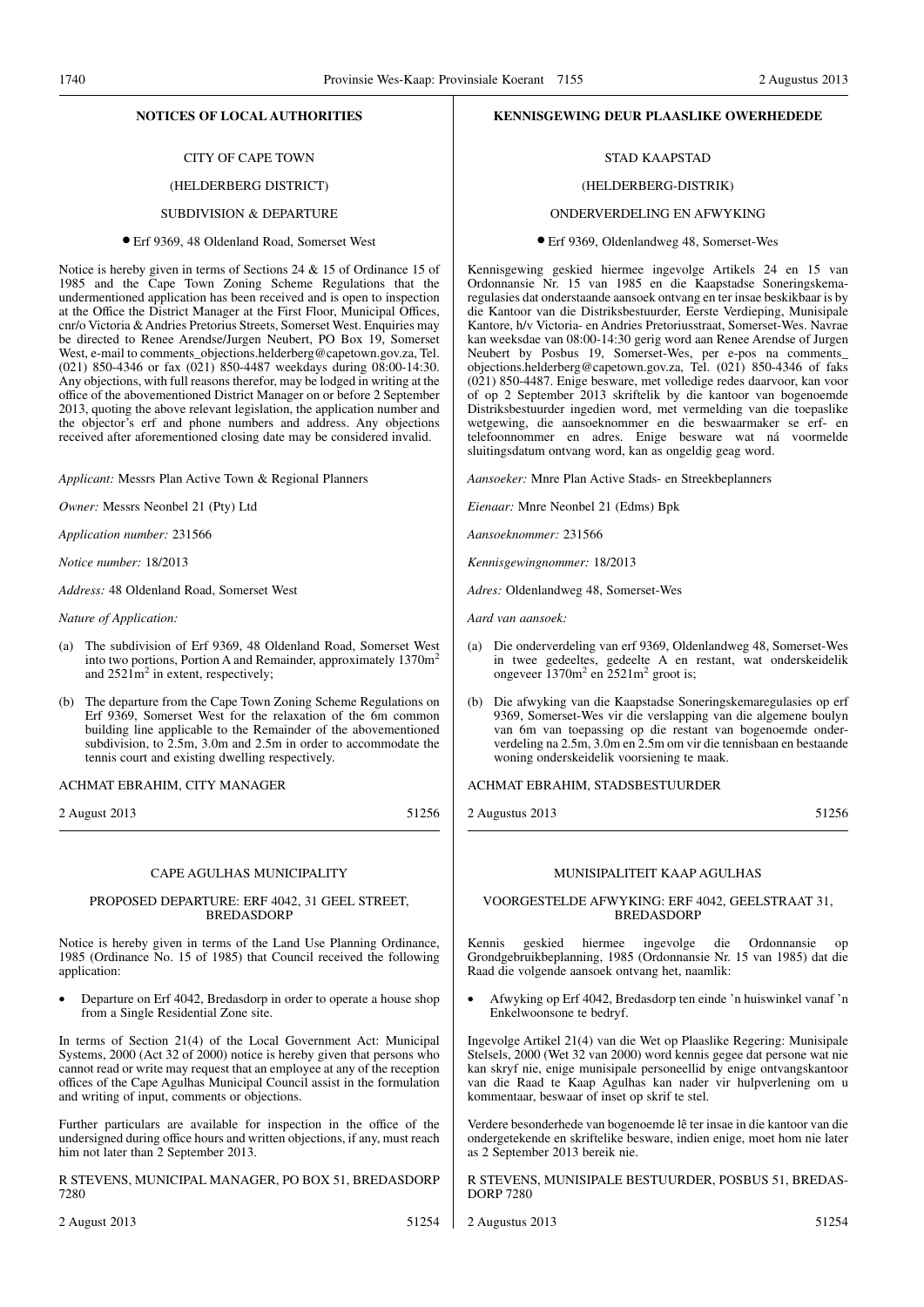#### CITY OF CAPE TOWN

#### (KHAYELITSHA/MITCHELLS PLAIN DISTRICT)

#### REZONING, REMOVAL OF RESTRICTIVE CONDITIONS AND DEPARTURE

#### ● Erven 339 and 340, 21-23 Margaret Street, Gaylee

Notice is hereby given in terms of Sections 15 and 17 of the Land Use Planning Ordinance, 1985 (Ordinance No. 15 of 1985) and Section 3(6) of the Removal of Restrictions Act, 1967 (Act 84 of 1967) that the undermentioned application has been received and is open to inspection at the Office of the District Manager at Khayelitsha/Mitchells Plain District Office (Stocks & Stocks Complex, corner of Ntlazane and Ntlakohlaza Streets, Ilitha Park, Khayelitsha). Enquiries may be directed to Michele Wansbury, Michele.Wansbury@capetown.gov.za, Tel. (021) 360-1108, fax (021) 360-1113, PO Box 93, Bellville 7535) weekdays during 08:00-14:30. Any objections, with full reasons therefor, may be lodged in writing at the Office of the abovementioned District Manager or by using the following e-mail address: comments\_objections. khayemitch@capetown.gov.za on or before 2 September 2013 quoting the above relevant legislation, the application number and the objector's erf and phone numbers and address. Any objections received after aforementioned closing date may be considered invalid.

#### *Applicant/owner:* Aron Josephs Aploon

*Application number:* 222820

#### *Nature of Application:*

- 1. Application for Rezoning of erven 339 and 340, Gaylee, in terms of Section 17 of the Land Use Planning Ordinance, 1985 (Ordinance No. 15 of 1985) from ''Residential Zone I'' to ''Institutional Zone II'' to utilise the properties for a place of worship (church).
- 2. Departure in terms of Section  $15(1)(a)(i)$  of the Land Use Planning Ordinance, 1985 (Ordinance No. 15 of 1985) to provide 18 parking bays in lieu of 19 parking bays on the subject property.
- 3. Removal of Restrictive title deed condition applicable to Erf 340, Gaylee, to enable the owner to consolidate Erf 340 with Erf 339 and thereafter utilise the property for church purposes.

#### ACHMAT EBRAHIM, CITY MANAGER

2 August 2013 51257

#### CAPE AGULHAS MUNICIPALITY

#### PROPOSED DEPARTURE: ERF 373, 114 SAREL CILLIERS STREET, NAPIER

Notice is hereby given in terms of the Land Use Planning Ordinance, 1985 (Ordinance No. 15 of 1985) that Council received the following application:

• Departure on Erf 373, Napier in order to operate a business (estate agency) from a Resideintial Zone I site.

In terms of Section 21(4) of the Local Government Act: Municipal Systems, 2000 (Act 32 of 2000) notice is hereby given that persons who cannot read or write may request that an employee at any of the reception offices of the Cape Agulhas Municipal Council assist in the formulation and writing of input, comments or objections.

Further particulars are available for inspection in the office of the undersigned during office hours and written objections, if any, must reach him not later than 2 September 2013.

R STEVENS, MUNICIPAL MANAGER, PO BOX 51, BREDASDORP 7280

#### STAD KAAPSTAD

#### (KHAYELITSHA-/MITCHELLS PLEIN-DISTRIK)

#### HERSONERING, OPHEFFING VAN BEPERKENDE VOORWAARDES EN AFWYKING

#### ● Erwe 339 en 340, Margaretstraat 21-23, Gaylee

Kennisgewing geskied hiermee ingevolge Artikels 15 en 17 van die Ordonnansie op Grondgebruikbeplanning, 1985 (Ordonnansie Nr. 15 van 1985) en Artikel 3(6) van die Wet op Opheffing van Beperkings, 1967 (Wet 84 van 1967) dat onderstaande aansoek ontvang en ter insae beskikbaar is by die Kantoor van die Distriksbestuurder, Khayelitsha/Mitchells Pleindistrikskantoor (Stocks & Stocks-kompleks, h/v Ntlazane- en Ntlakohlazastraat, Ilitha Park, Khayelitsha). Navrae kan weeksdae van 08:00-14:30 gerig word aan Michele Wansbury, e-pos Michele. Wansbury@capetown.gov.za, Tel. (021) 360-1108, faks (021) 360-1113, Posbus 93, Bellville 7535. Besware, met volledige redes daarvoor, kan voor of op 2 September 2013 skriftelik by die Kantoor van bogenoemde Distriksbestuurder ingedien word, of per e-pos na comments\_objections. khayemitch@capetown.gov.za gestuur word, met vermelding van bogenoemde toepaslike wetgewing, die aansoeknommer en die beswaarmaker se erf- en telefoonnommer en adres. Enige besware wat ná voormelde sluitingsdatum ontvang word, kan as ongeldig geag word.

*Aansoeker/eienaar:* Aron Josephs Aploon

*Aansoeknommer:* 222820

*Aard van aansoek:*

- 1. Aansoek om hersonering van erwe 339 en 340, Gaylee ingevolge Artikel 17 van die Ordonnansie op Grondgebruikbeplanning, 1985 (Ordonnansie Nr. 15 van 1985) van residensiële sone I na institusionele sone II om die eiendomme as 'n plek van aanbidding (kerk) te benut.
- 2. Afwyking ingevolge Artikel 15(1)(a)(i) van die Ordonnansie op Grondgebruikbeplanning, 1985 (Ordonnansie Nr. 15 van 1985) om vir 18 parkeerplekke in plaas van 19 parkeerplekke op die betrokke eiendom voorsiening te maak.
- 3. Opheffing van beperkende titelaktevoorwaarde van toepassing op erf 340, Gaylee om die eienaar in staat te stel om erf 340 met erf 339 te konsolideer en die eiendom vir kerkdoeleindes te benut.

#### ACHMAT EBRAHIM, STADSBESTUURDER

2 Augustus 2013 51257

#### MUNISIPALITEIT KAAP AGULHAS

#### VOORGESTELDE AFWYKING: ERF 373, SAREL CILLIERSTRAAT 114, NAPIER

Kennis geskied hiermee ingevolge die Ordonnansie op Grondgebruikbeplanning, 1985 (Ordonnansie Nr. 15 van 1985) dat die Raad die volgende aansoek ontvang het, naamlik:

• Afwyking op Erf 373, Napier ten einde 'n besigheid (eiendomsagentskap) vanaf 'n Residensiële Sone I perseel te bedryf.

Ingevolge Artikel 21(4) van die Wet op Plaaslike Regering: Munisipale Stelsels, 2000 (Wet 32 van 2000) word kennis gegee dat persone wat nie kan skryf nie, enige munisipale personeellid by enige ontvangskantoor van die Raad te Kaap Agulhas kan nader vir hulpverlening om u kommentaar, beswaar of inset op skrif te stel.

Verdere besonderhede van bogenoemde lê ter insae in die kantoor van die ondergetekende en skriftelike besware, indien enige, moet hom nie later as 2 September 2013 bereik nie.

R STEVENS, MUNISIPALE BESTUURDER, POSBUS 51, BREDAS-DORP 7280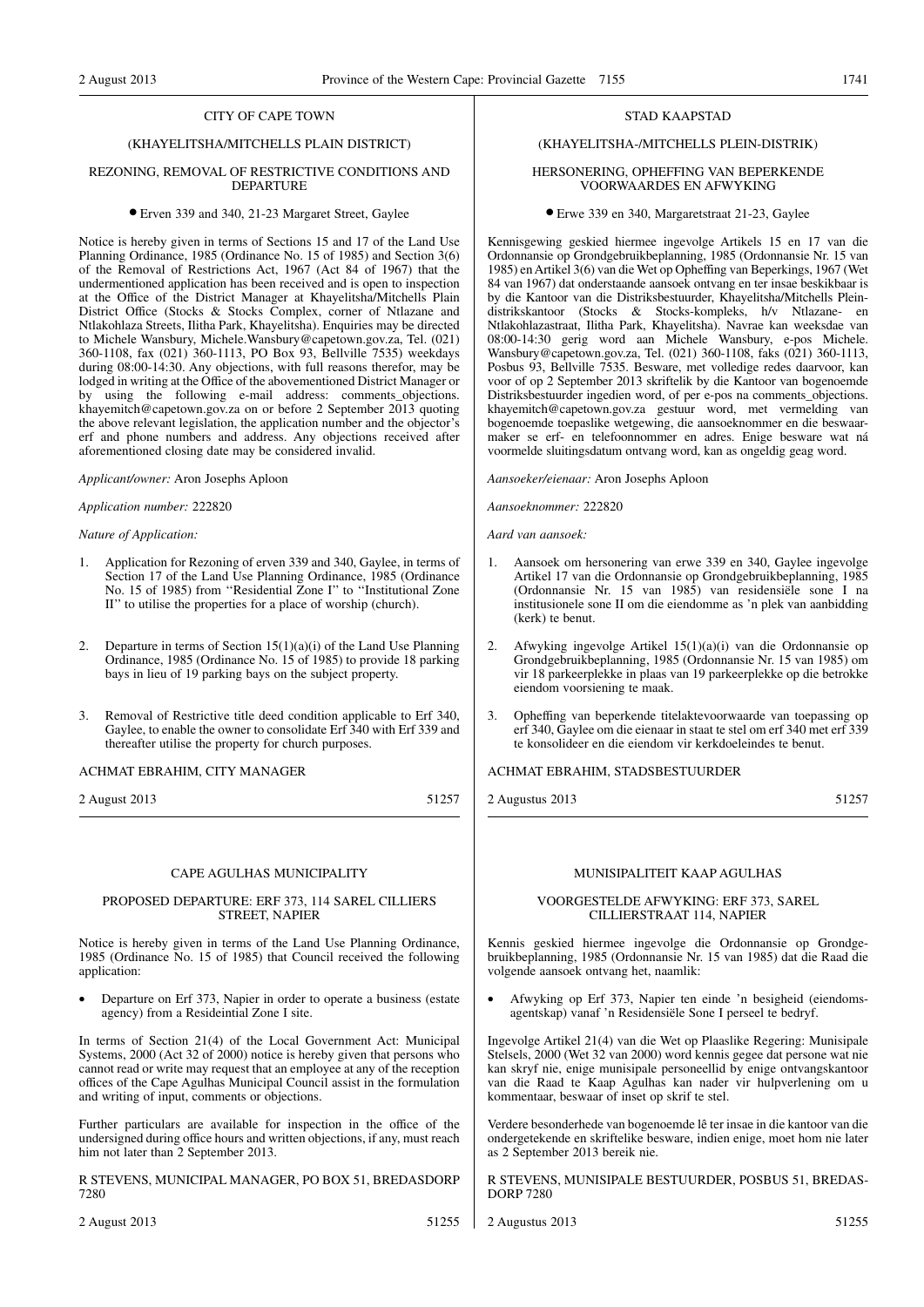#### CITY OF CAPE TOWN (NORTHERN DISTRICT) REZONING, SUBDIVISION AND REGULATION DEPARTURE

#### ● Portion 326 of Farm 728 and Portion 8 of Farm 732, Sandringham Road, Joostenbergvlakte

Notice is hereby given in terms of the Cape Town Zoning Scheme Regulations that the undermentioned application has been received and is open to inspection at the Office of the District Manager at the Municipal Building, Brighton Road, Kraaifontein. Enquiries may be directed to Mrs A van der Westhuizen, PO Box 25, Kraaifontein 7569, Municipal Building, Brighton Road, Kraaifontein, Tel. (021) 980-6004, fax (021) 980-6179, e-mail Annaleze.van\_der\_Westhuizen@capetown.gov.za, weekdays during 08:00-14:30. Any objections, with full reasons therefor, may be lodged in writing to comments objections.northern @capetown.gov.za or at the Office of the abovementioned District Manager on or before 2 September 2013, quoting the above relevant legislation, the application number and the objector's erf and phone numbers and address. Any objections received after aforementioned closing date may be considered invalid.

#### *Owner:* ASLA Devco (Pty) Ltd

#### *Applicant:* Urban Dynamics Western Cape

*Address:* The properties abut the N1 National Road to the north and are located in close proximity to the N1/Maroela off-ramp to the west.

#### *Nature of application:*

- (a) Rezoning of Remainder of Portion 326 of the Farm Joostenbergvlakte 728, from General Industrial Subzone 11 (GI2) to Subdivisional Area in order to create 8 Mixed Use Subzone (MU1) erven and one Transport Zone 2 erf.
- (b) Rezoning of Portion 8 of Farm Kraaifor 732 from Agricultural Zone (AG) to Subdivisional Area in order to create 10 Mixed Use Subzone (MU1) erven and 1 Utilities Services erf (containing an electrical substation and cellular telephone mast) and one Transport 2 zone erf.
- (c) Subdivision of the Remainder of Portion 326 of Farm 728 Joostenbergvlakte into 8 Mixed Use Subzone 1 erven and one Transport Zone 2 erf.
- Subdivision of Portion 8 of Farm Kraaifor 732 into 10 Mixed Use Subzone 1 erven, one Utility Zone Erf and one Transport Zone 2 erf.
- (e) Regulation departure in terms of Section 15 of the Land Use Planning Ordinance to permit parking closer than 10m from the street boundary.

#### ACHMAT EBRAHIM, CITY MANAGER

2 August 2013 51259

#### SWARTLAND MUNICIPALITY

#### NOTICE 09/2013/2014

#### PROPOSED SUBDIVISION WITH DEPARTURE ON ERF 608, RIEBEEK WEST

Notice is hereby given in terms of Section 24(1) of Ordinance No. 15 of 1985 that an application has been received for the subdivision of erf 608  $(1764m<sup>2</sup>$  in extent), situated between Malan and Van Zyl Streets, Riebeek West into a remainder  $(\pm 848 \text{m}^2)$  and portion A  $(\pm 916 \text{m}^2)$ .

Application is also made in terms of Section 15(1)(a)(i) of Ordinance 15 of 1985 in order to depart from the 2m rear building lines to 0.7m as applicable on the remainder of the erf due to the subdivision line.

Further particulars are available during office hours (weekdays) at the Department Development Services, Office of the Manager: Planning, Building Control and Valuations, Municipal Office, Church Street, Malmesbury.

Any comments, whether an objection or support, may be lodged in writing with the undersigned not later than 2 September 2013 at 17:00. JJ SCHOLTZ, MUNICIPAL MANAGER, MUNICIPAL OFFICE, PRIVATE BAG X52, MALMESBURY 7299

2 August 2013 51268

#### STAD KAAPSTAD

### (NOORDELIKE DISTRIK)

#### HERSONERING, ONDERVERDELING EN REGULASIEAFWYKING

#### ● Gedeelte 326 van Plaas 728 en Gedeelte 8 van Plaas 732, Sandringhamweg, Joostenbergvlakte

Kennisgewing geskied hiermee ingevolge die Kaapstadse Soneringskemaregulasies dat onderstaande aansoek ontvang en ter insae beskikbaar is by die Kantoor van die Distriksbestuurder by die Munisipale Gebou, Brightonweg, Kraaifontein. Navrae kan weeksdae van 08:00-14:30 gerig word aan mev A van der Westhuizen, Posbus 25, Kraaifontein 7569, Munisipale Gebou, Brightonweg, Kraaifontein, Tel. (021) 980-6004, faks (021) 980-6179, of e-pos Annaleze.van\_der\_ westhuizen@capetown.gov.za. Enige besware, met volledige redes daarvoor, kan voor of op 2 September 2013 skriftelik per e-pos na comments\_objections.northern@capetown.gov.za gestuur word, of by die Kantoor van bogenoemde Distriksbestuurder ingedien word, met vermelding van die toepaslike wetgewing, die aansoeknommer en die beswaarmaker se erf- en telefoonnommer en adres. Enige besware wat ná voormelde sluitingsdatum ontvang word, kan as ongeldig geag word.

#### *Eienaar:* ASLA Devco (Edms) Bpk

#### *Aansoeker:* Urban Dynamics Wes-Kaap

*Adres:* Die eiendomme grens aan die N1- nasionale pad na die noorde en is naby aan die N1/Maroela-afrit na die weste geleë.

#### *Aard van aansoek:*

- (a) Hersonering van restant van gedeelte 326 van die plaas Joostenbergvlakte 728 van algemeenindustriële subsone 11 (GI2) na onderverdelingsgebied ten einde agt gemengde-gebruiksubsoneerwe (MU1) en een vervoersone 2-erf te skep.
- (b) Hersonering van gedeelte 8 van die plaas Kraaifor 732 van landbousone (AG) na onderverdelingsgebied ten einde tien gemengde-gebruiksubsone-erwe (MU1) en een nutsdienste-erf (wat 'n elektriese substasie en sellulêre foonmas bevat) en een vervoersone 2-erf te skep.
- (c) Onderverdeling van die restant van erf 326 van die plaas 728 Joostenbergvlakte in agt gemengde-gebruiksubsone 1-erwe en een vervoersone 2-erf.
- (d) Onderverdeling van gedeelte 8 van die plaas Kraaifor 732 in tien gemengde-gebruiksubsone 1-erwe, een nutsdienstesone-erf en een vervoersone 2-erf.
- (e) Regulasieafwyking ingevolge Artikel 15 van die Ordonnansie op Grondgebruikbeplanning om parkering nader as 10m vanaf die straatgrens toe te laat.

#### ACHMAT EBRAHIM, STADSBESTUURDER

2 Augustus 2013 51259

#### SWARTLAND MUNISIPALITEIT KENNISGEWING 09/2013/2014

#### VOORGESTELDE ONDERVERDELING MET AFWYKING VAN ERF 608, RIEBEEK-WES

Kennis geskied hiermee ingevolge Artikel 24(1) van Ordonnansie Nr. 15 van 1985 dat 'n aansoek ontvang is vir die onderverdeling van erf 608 (groot 1764m<sup>2</sup>), geleë tussen Malan- en Van Zylstraat, Riebeek-Wes in 'n restant  $(\pm 848 \text{m}^2)$  en gedeelte A ( $\pm 916 \text{m}^2$ ).

Aansoek word ook gedoen ingevolge Artikel 15(1)(a)(i) van Ordonnansie Nr. 15 van 1985 ten einde af te wyk van die 2m agterboulyne na 0.7m soos van toepassing op die restant van die erf as gevolg van die onderverdelingslyn.

Verdere besonderhede is gedurende gewone kantoorure (weeksdae) by Departement Ontwikkelingsdienste, die Kantoor van die Bestuurder: Beplanning, Boubeheer en Waardasies, Munisipale Kantoor, Kerkstraat, Malmesbury beskikbaar.

Enige kommentaar, hetsy beswaar of ondersteuning, kan skriftelik by die ondergetekende ingedien word nie later nie as 2 September 2013 om  $17:00$ 

SCHOLTZ, MUNISIPALE BESTUURDER, MUNISIPALE KANTORE, PRIVAATSAK X52, MALMESBURY 7299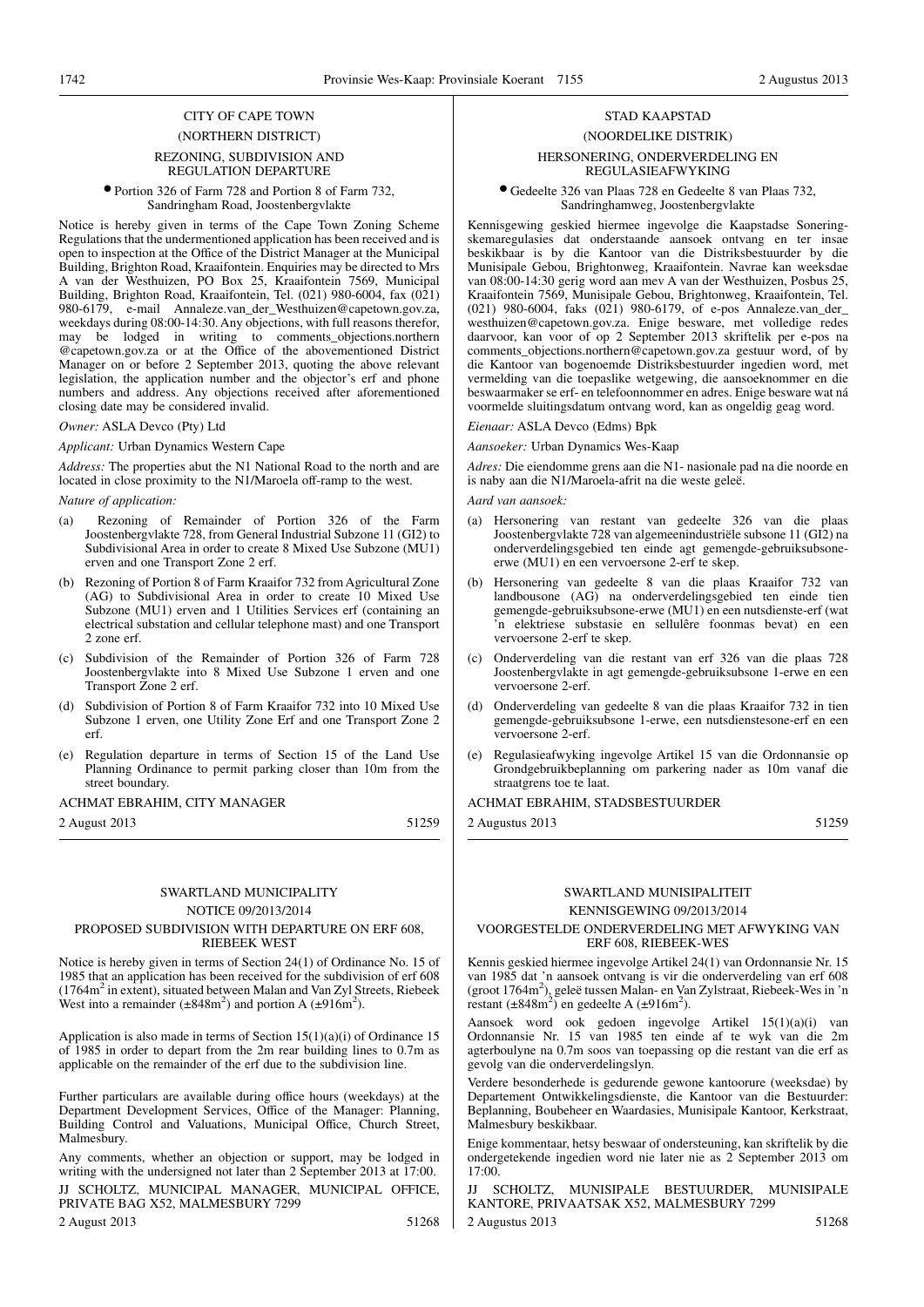#### CITY OF CAPE TOWN

#### (NORTHERN DISTRICT)

#### REZONING TO SUBDIVISIONAL AREA, SUBDIVISION, APPROVAL OF SITE DEVELOPMENT PLAN AND STREET & COMPLEX NAME

● Erf 2410, 23 Boland Way, Durbanville

Council has received the following planning application for consideration:

*Applicant:* Hennie de Villiers Architects

*Owner:* Ms BM von Eckenbrecher

*Application number:* 230698

*Nature of Application:*

- Rezoning from Single Residential 1 (SR1) to Subdivisional Area in order to create 23 General Residential 1 (GR1) erven;
- Subdivision of the said property into twenty-three (23) Group Housing erven (GR1), Private Road and Open Space 3 (OS3);
- The consideration of the Site Development Plan;
- Street name: Timberlane Road;
- Complex name: Timberlane Estate.

*Comment and/or objections: Direct written comments and/or objections, together with reasons, to:* The Office of the District Manager, Northern District at the Municipal Offices, Brighton Road, Kraaifontein. Any enquiries may be directed to Hannes van Zyl, Town Planning, PO Box 25, Kraaifontein 7569, Tel. (021) 980-6003, fax (021) 980-6179 or johannesgideon.vanzyl@capetown.gov.za, weekdays during 08:00 to 14:30, or comments\_objections.northern@capetown.gov.za.

In all instances above, the relevant legislation, the application number, your erf number, your address and contact telephone number must be quoted.

If you are unable to submit an objection or comment in writing, make an appointment with an official to assist you during office hours. Comments and/or objections form part of public documents and are forwarded to the applicant for response. Comments or objections received after the closing date may be regarded as invalid and could possibly not be considered.

*Closing date:* 2 September 2013

*Relevant legislation:* Notice is hereby given in terms of Sections  $17(2)(a)$ ,  $24(2)(a)$  and  $42(3)(a)$  of the Land Use Planning Ordinance, No. 15 of 1985.

*General:* If you are not the owner of the property where this notice was sent to, or not the sole owner, please forward this notice to the relevant owner or owners or bring it to their attention.

#### ACHMAT EBRAHIM, CITY MANAGER

2 August 2013 51258

#### CITY OF CAPE TOWN

#### CLOSING OF PUBLIC PLACE, ERF 1318, BRACKENFELL

Notice is hereby given in terms of Section 137(1) of the Municipal Ordinance No. 20 of 1974 that Public Place, Erf 1318, Brackenfell has been closed. (SG Ref.: STEL. 936 v9 p.282)

#### A EBRAHIM, CITY MANAGER

2 August 2013 51275

#### STAD KAAPSTAD

#### (NOORDELIKE DISTRIK)

HERSONERING NA ONDERVERDELINGSGEBIED, ONDERVERDELING, GOEDKEURING VAN TERREINONTWIKKELINGSPLAN EN STRAAT- EN KOMPLEKSNAAM

● Erf 2410, Boland Way 23, Durbanville

Die Raad het die volgende beplanningsaansoek vir oorweging ontvang:

*Aansoeker:* Hennie de Villiers Argitekte

*Eienaar:* Me BM von Eckenbrecher

*Aansoeknommer:* 230698

*Aard van aansoek:*

- Hersonering van enkelresidensieel 1 (SR1) na onderverdelingsgebied ten einde 23 algemeenresidensieel 1-erwe (GR1) te skep;
- Onderverdeling van die genoemde eiendom in drie-en-twintig (23) groepbehuisingserwe ( $G\overline{R}1$ ), private pad en oopruimte 3 ( $OS3$ );
- Die oorweging van die terreinontwikkelingsplan;
- Straatnaam: Timberlaneweg;
- Kompleksnaam: Timberlane-landgoed.

*Kommentaar en/of besware: Regstreekse skriftelike kommentaar en/of besware, saam met redes, aan:* Die Kantoor van die Distriksbestuurder, Noordelike Distrik by die Munisipale Kantore te Brightonweg, Kraaifontein. Enige navrae kan op weeksdae van 08:00-14:30 gerig word aan Hannes van Zyl, Stadsbeplanning, Posbus 25, Kraaifontein 7569, Tel. (021) 980-6003, faks (021) 980-6179 of e-pos johannesgideon.vanzyl@ capetown.gov.za of comments\_objections.northern@capetown.gov.za.

In alle bovermelde gevalle moet die toepaslike wetgewing, die aansoeknommer, u erfnommer, u adres en telefoonnommer gemeld word.

Indien u nie in staat is om 'n skriftelike beswaar of kommentaar in te dien nie, kan u 'n afspraak met 'n amptenaar maak om u gedurende kantoorure behulpsaam te wees. Kommentaar en/of besware vorm deel van openbare dokumente en word aan die aansoeker vir reaksie gestuur. Kommentaar of besware wat ná die sluitingsdatum ontvang word, kan as ongeldig beskou en moontlik nie oorweeg word nie.

*Sluitingsdatum:* 2 September 2013

*Toepaslike wetgewing:* Kennisgewing geskied hiermee ingevolge Artikels  $17(2)(a)$ ,  $24(2)(a)$  en  $42(3)(a)$  van die Ordonnansie op Grondgebruikbeplanning (Ordonnansie Nr. 15 van 1985).

*Algemeen:* As u nie die eienaar van die eiendom is waaraan dié kennisgewing geadresseer is nie, of nie die alleeneienaar is nie, stuur dit asseblief aan die toepaslike eienaar of eienaars of bring dit onder hulle aandag.

#### ACHMAT EBRAHIM, STADSBESTUURDER

2 Augustus 2013 51258

#### STAD KAAPSTAD

#### SLUITING VAN PUBLIEKE PLEK, ERF 1318, BRACKENFELL

Kennis geskied hiermee ingevolge Klousule 137(1) van die Munisipale Ordonnansie Nr. 20 van 1974 dat Publieke Plek, Erf 1318, Brackenfell gesluit is. (LG Verw.: STEL. 936 v9 p.282)

#### A EBRAHIM, STADSBESTUURDER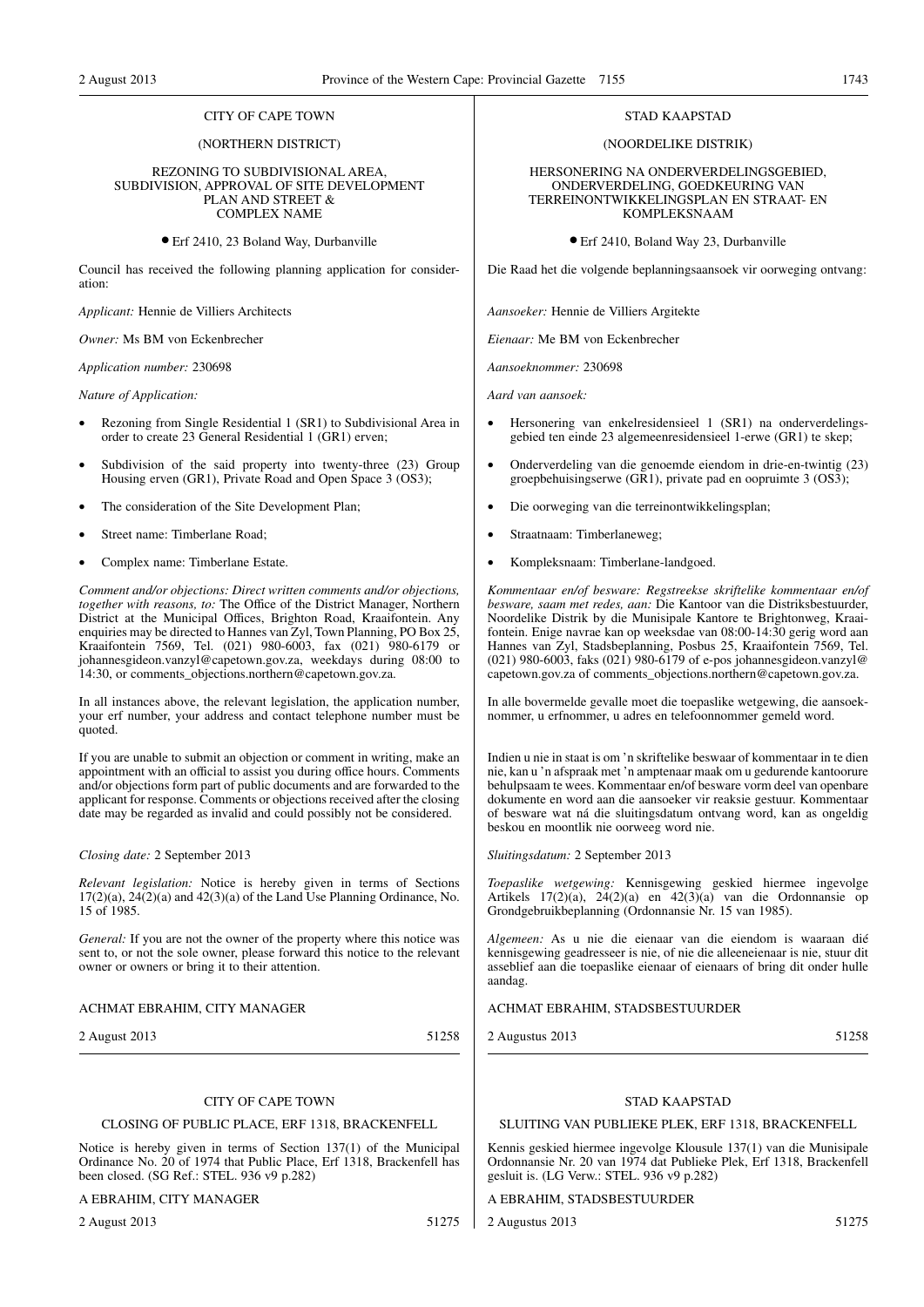#### CITY OF CAPE TOWN (SOUTHERN DISTRICT) REZONING, SUBDIVISION, CONDITIONAL USE, DEPARTURES AND STREET NAME

#### ● Erf Portion 5 of Cape Farm Sunnydale No. 951

Notice is hereby given in terms of Sections 15, 17 and 24 of the Land Use Planning Ordinance (Ordinance No. 15 of 1985), in terms of Part II Section 4 of the former Divisional Council of the Cape Zoning Scheme Regulations and Section 156(5) of the Constitution of the Republic of South Africa 17 of the Land Use Planning Ordinance No. 15 of 1985 that the undermentioned application has been received and is open to inspection at the Office of the District Manager, Department: Planning & Building Development Management, City of Cape Town, Ground Floor, 3 Victoria Road, Plumstead (Counter 1.3). Enquiries may be directed to Mr A Allie from 08:30-14:30 Monday to Friday, Tel. (021) 710-8093. Any objections and/or comments, with full reasons therefor, must be submitted in writing at the Office of the District Manager, Department: Planning & Building Development Management, City of Cape Town, Private Bag X5, Plumstead 7801, 3 Victoria Road, Plumstead or fax (021) 710-8283 or e-mailed to comments\_objections.southern@capetown. gov.za on or before the closing date, quoting, the above Ordinance, the belowmentioned reference/application number, and the objector's erf and phone numbers and address. Objections and comments may also be hand-delivered to the abovementioned street address by no later than the closing date. If your response is not sent to these addresses and/or fax number, and if, as a consequence it arrives late, it will be deemed to be invalid. For any further information, contact K Barry, Tel. (021) 710-8205. The closing date for objections and comments is Monday, 2 September 2013.

*File Ref:* LUM/69/951-5

*Application No.:* 219364

*Owner:* The Emma Animal Rescue Society (TEARS)

*Applicant:* Olden & Associates Urban & Regional Planners

*Address:* Kommetjie Main Road

*Nature of Application:* Application is made for a:

- Rezoning of the property from Agricultural, in terms of the former Divisional Council of the Cape Zoning Scheme Regulations, to Subdivisional Area for Agricultural, Single Residential and Road purposes.
- Subdivision into 1 agricultural, 8 single residential (ranging from 850m<sup>2</sup>) and road portions.
- Conditional Use in terms of Part II Section  $13(b)(3)$  of the Divisional Council of the Cape Zoning Scheme Regulations to permit an animal rescue/rehabilitation shelter. The proposed facilities are to accommodate, inter alia, kennelling (40 dogs), pound for lost animals (20 dogs), shelter for animals/dogs & puppies (150), cattery shelter for cats/kittens (200) plus animal hospital (20-30 dogs and 20 cats), day hospital (20 dogs and cats), grooming, education centre and goods donation centre.
- Departures for the Agricultural erf in terms of:
	- (i) Part IV Section 2(d) to relax the permissible coverage to  $5145m<sup>2</sup>$  in lieu of  $300m<sup>2</sup>$  permitted for dwelling and labourers' accommodation and  $500\text{m}^2$  permitted for agricultural buildings;
	- (ii) Part III Section 1(c) to permit a street building line of 1.30m in lieu of 10m (on the new road); and
	- (iii)  $\&$  (iv) Part IV Section 2(a) to permit side spaces of 5.1m and 3.43m in lieu of 10m (on western & eastern boundaries respectively).
- Street name of Hoole Road.

*Note:* The initial application was advertised in June 2012 to interested and affected parties. As a result of the objections and the comments from Council's Director: Transport, the applicant has amended to the application. The proposal amendments include the rezoning and subdivision of the southern portion of the property into 8 single residential (abutting Sunhill development) and the inclusion of a road which is to run diagonally across the property which will connect the residential erven to the south of the property with Kommetjie Main Road.

#### ACHMAT EBRAHIM, CITY MANAGER

2 August 2013 51260

#### STAD KAAPSTAD (SUIDELIKE DISTRIK) HERSONERING, ONDERVERDELING, VOORWAARDELIKE GEBRUIK, AFWYKINGS EN STRAATNAAM

#### ● Erf gedeelte 5 van Kaapse Plaas Sunnydale Nr. 951

Kennisgewing geskied hiermee ingevolge Artikels 15, 17 en 24 van die Ordonnansie op Grondgebruikbeplanning (Ordonnansie Nr. 15 van 1985), Deel II, Artikel 4 van die vorige Afdelingsraad van die Kaap se Soneringskemaregulasies en Artikel 156(5) van die Grondwet van die Republiek van Suid-Afrika dat onderstaande aansoek ontvang en ter insae beskikbaar is by die Kantoor van die Distriksbestuurder, Departement Beplanning en Bou-ontwikkelingsbestuur, Stad Kaapstad, Grondverdieping, Victoriaweg 3, Plumstead (Toonbank 1.3). Navrae kan van 08:30-14:30, Maandag tot Vrydag, aan mnr A Allie by Tel. (021) 710-8093 gerig word. Enige besware en/of kommentaar, met volledige redes daarvoor, moet voor of op die sluitingsdatum skriftelik aan die Kantoor van die Distriksbestuurder, Departement Beplanning en Bouontwikkelingsbestuur, Stad Kaapstad, Privaatsak X5, Plumstead 7801, Victoriaweg 3, Plumstead gerig word, na (021) 710-8283 gefaks word, of per e-pos aan comments\_objections.southern@capetown.gov.za gestuur word, met vermelding van bogenoemde toepaslike wetgewing, onderstaande verwysings-/aansoeknommer en die beswaarmaker se erfen telefoonnommer en adres. Besware en kommentaar kan ook voor of op die sluitingsdatum per hand by bogenoemde straatadres afgelewer word. As u reaksie nie na dié adresse en/of faksnommer gestuur word nie en gevolglik laat ontvang word, sal dit ongeldig geag word. Om nadere inligting, skakel K Barry, Tel. (021) 710-8205. Die sluitingsdatum vir besware en kommentaar is Maandag, 2 September 2013.

*Lêerverwysing:* LUM/69/951-5

*Aansoeknommer:* 219364

*Eienaar:* The Emma Animal Rescue Society (TEARS)

*Aansoeker:* Olden & Associates Stads- en Streekbeplanners

*Adres:* Kommetjie-hoofweg

*Aard van aansoek:* Aansoek word gedoen om 'n:

- Hersonering van die eiendom ingevolge die vorige Afdelingsraad van die Kaap se Soneringskemaregulasies van landbou na onderverdelingsgebied vir landbou-, enkelresidensiële en paddoeleindes.
- Onderverdeling in een landbou-, agt enkelresidensiële (wat wissel van 850m<sup>2</sup>) en padgedeeltes.
- Voorwaardelike gebruik ingevolge Deel II, Artikel 13(b)(3) van die vorige Afdelingsraad van die Kaap se Soneringskemaregulasies om 'n redding-/rehabilitasieskuiling vir diere toe te laat. Die voorgestelde fasiliteite is om, onder andere, vir hondehokke (40 honde), skut vir verlore diere (20 honde), skuiling vir diere/honde en babahondjies (150), kattebewaarplek vir katte/babakatjies (200) plus dierehospitaal (20-30 honde en 20 katte), daghospitaal (20 honde en katte), diereversorging, onderwyssentrum en sentrum vir die skenking van goedere voorsiening te maak.
- Afwykings vir die landbou-erf ingevolge:
	- (i) Deel IV, Artikel  $2(d)$  om die toelaatbare dekking na 5145m<sup>2</sup> in plaas van 300m<sup>2</sup> wat vir bewoning en arbeidersverblyf en  $500m<sup>2</sup>$  wat vir landbougeboue toegelaat word, te verslap;
	- (ii) Deel III, Artikel 1(c) om 'n straatboulyn van 1.30m in plaas van 10m (op die nuwe pad) toe te laat; en
	- (iii) en (iv) Deel IV, Artikel 2(a) om syruimtes van 5.1m en 3.43m in plaas van 10m (op die westelike en oostelike grense onderskeidelik) toe te laat.
- Straatnaam van Hooleweg.

*Aantekening:* Die aanvanklike aansoek is in Junie 2012 aan belangstellende en geaffekteerde partye geadverteer. As gevolg van die besware en die kommentaar van die Raad se Direkteur: Vervoer, het die aansoeker wysigings aan die aansoek aangebring. Die voorgestelde wysigings sluit die hersonering en onderverdeling van die suidelike gedeelte van die eiendom in agt enkelresidensiële erwe (aanliggend aan die Sunhillontwikkeling) in en die insluiting van 'n pad wat diagonaal oor die eiendom sal loop en die residensiële erwe aan die suidekant van die eiendom met Kommetjie-hoofweg sal verbind.

ACHMAT EBRAHIM, STADSBESTUURDER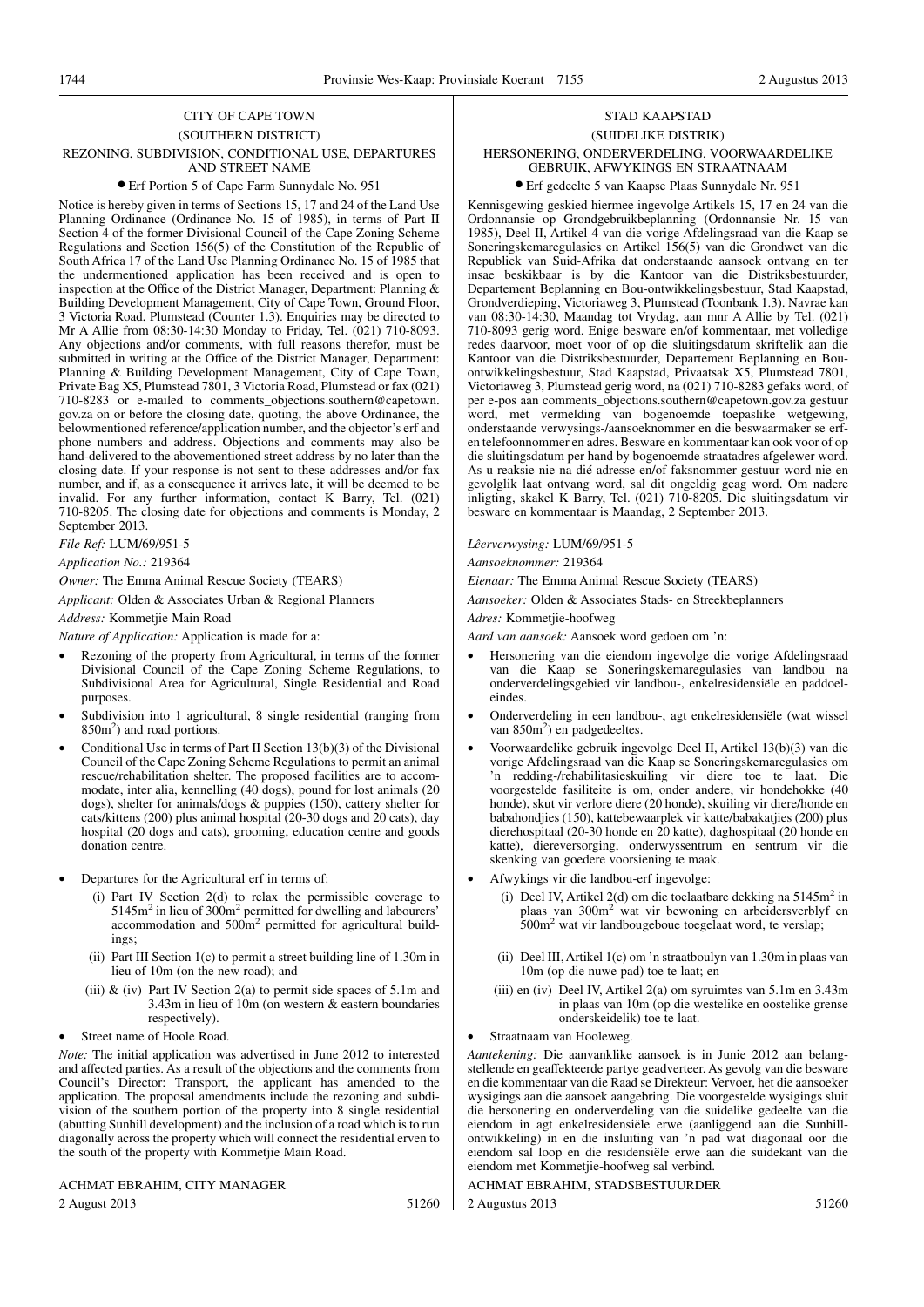#### CITY OF CAPE TOWN

#### (TABLE BAY DISTRICT)

#### REZONING, PERMANENT DEPARTURES & COUNCIL'S CONSENT

#### ● Erf 427 & Remainder Erf 428, Cape Town

Notice is hereby given in terms of Sections 17 & 15 of the Land Use Planning Ordinance No. 15 of 1985 and Section 9 of the Zoning Scheme Regulations that Council has received the undermentioned application, which is open to inspection at the Office of the District Manager: Table Bay District, Planning and Development Management at 2nd Floor, Media City, cnr Hertzog Boulevard & Heerengracht, Cape Town or PO Box 4529, Cape Town 8000. Enquiries may be directed to Fred Durow, Planning & Building Development Management, PO Box 4529, Cape Town 8000 or 2nd Floor, Media City, cnr Hertzog Boulevard & Heerengracht, Cape Town, e-mail address: comments\_objections. tablebay@capetown.gov.za, Tel. (021) 400-6566 or fax (021) 421-1963, weekdays during 08:00-14:30. Written objections, if any, with reasons may be lodged at the Office of the abovementioned District Manager on or before 2 September 2013, quoting the above applicable legislation, the application number, as well as your erf and contact phone number and address.

*Location address:* corner of Waterkant and Dixon Streets, De Waterkant

*Owner:* Erf 427: O I Investments (Pty) Ltd, Remainder Erf 428: Ritskor Eight (Pty) Ltd

*Applicant:* Tommy Brümmer Town Planners

*Application No.:* 228317

*Nature of Application:* The application is for Rezoning, Permanent Departures from the Cape Town Zoning Scheme and Consent to permit a Combined Building, comprising of Business Premises (offices), a Restaurant and Residential Building (Guest house) on the site (Erf 427 & Remainder Erf 428).

Application is made for the rezoning of Erf 427, Cape Town from General Residential (R7) use zone to General Business  $(B1)$  use zone, in terms of Section 17 of the Land Use Planning Ordinance, No. 15 of 1985. (Remainder Erf 428 will not be rezoned.)

*The following Permanent Departures were applied for:*

#### Erf 427:

**Section 60:** To permit the building to be set back 0.0m in lieu of 4.5m from Dixon Street on First Floor.

#### Remainder Erf 428:

**Section 31:** To permit the coverage of the building to be 100% in lieu of the 50% permitted.

**Section 39:** To permit the floor area of the building to be  $242m^2$  in lieu of  $145m<sup>2</sup>$  permitted.

**Section 60:** To permit the building to be set back 0.0m in lieu of 4.5m from the northern and western common boundaries, and Dixon Street on Ground and First Floors.

**Section 77:** To permit 0 parking bays in lieu of 5 parking bays required for a Residential Building (Erf 427 & Remainder Erf 428).

The application also requires consent from Council in terms of Section 108 of the Cape Town Zoning Scheme Regulations, to permit building work in an Urban Conservation Area.

#### ACHMAT EBRAHIM, CITY MANAGER

2 August 2013 51262

#### STAD KAAPSTAD

#### (TAFELBAAI-DISTRIK)

#### HERSONERING, PERMANENTE AFWYKINGS EN RAADSVERGUNNING

#### ● Erf 427 en restant erf 428, Kaapstad

Kennisgewing geskied hiermee ingevolge Artikels 17 en 15 van die Ordonnansie op Grondgebruikbeplanning (Ordonnansie Nr. 15 van 1985) dat die Raad onderstaande aansoek ontvang het, wat ter insae beskikbaar is by die Kantoor van die Distriksbestuurder, Tafelbaaidistrik, Beplanning en Bou-ontwikkelingsbestuur op die Tweede Verdieping, Media City, h/v Hertzog-boulevard en Heerengracht, Kaapstad of Posbus 4529, Kaapstad 8000. Navrae kan weeksdae van 08:00-14:30 gerig word aan Fred Durow, Beplanning en Bouontwikkelingsbestuur, Posbus 4529, Kaapstad 8000 of Tweede Verdieping, Media City, h/v Hertzog-boulevard en Heerengracht, Kaapstad, e-pos adres: comments\_objections.tablebay@capetown. gov.za, Tel. (021) 400-6566 of faks (021) 421-1963. Enige besware, met redes daarvoor, kan voor of op 2 September 2013 skriftelik by die Kantoor van bogenoemde Distriksbestuurder ingedien word, met vermelding van die toepaslike wetgewing, die aansoeknommer en u erfen telefoonnommer en adres.

*Liggingsadres:* h/v Waterkant- en Dixonstraat, De Waterkant

*Eienaar:* Erf 427: O I Investments (Edms) Bpk, restant erf 428: Ritskor Eight (Edms) Bpk

*Aansoeker:* Tommy Brümmer Stadsbeplanners

*Aansoeknommer:* 228317

*Aard van aansoek:* Die aansoek is om hersonering, permanente afwykings van die Stad Kaapstad se Soneringskema en vergunning om 'n gekombineerde gebou, bestaande uit sakepersele (kantore), 'n restaurant en residensiële gebou (gastehuis) op die terrein (erf 427 en restant erf 418) toe te laat.

Aansoek word gedoen om die hersonering van erf 427, Kaapstad van algemeenresidensiële (R7) sone na algemeensakesone (B1) ingevolge Artikel 17 van die Ordonnansie op Grondgebruikbeplanning (Ordonnansie Nr. 15 van 1985). (Restant erf 428 sal nie hersoneer word nie.)

*Daar word om die volgende permanente afwykings aansoek gedoen:*

Erf 427:

**Artikel 60:** Om 'n gebou-inspringing 0.0m in plaas van 4.5m vanaf Dixonstraat op die eerste verdieping toe te laat.

Restant erf 428:

**Artikel 31:** Om toe te laat dat die dekking van die gebou 100% in plaas van die toegelate 50% is.

**Artikel 39:** Om toe te laat dat die vloeroppervlakte van die gebou 242m<sup>2</sup> in plaas van die toegelate 145m<sup>2</sup> is.

**Artikel 60:** Om toe te laat dat die inspringing van die gebou 0.0m in plaas van 4.5m vanaf die noordelike en westelike gemeenskaplike grense en Dixonstraat op die grond- en eerste verdieping is.

**Artikel 77:** Om 0 parkeerplekke in plaas van 5 parkeerplekke wat vir 'n residensiële gebou nodig is, toe te laat (erf 427 en restant erf 428).

Die aansoek benodig ook vergunning van die Raad ingevolge Artikel 108 van die Kaapstadse Soneringskemaregulasies om bouwerk binne 'n stedelike bewaringsgebied toe te laat.

#### ACHMAT EBRAHIM, STADSBESTUURDER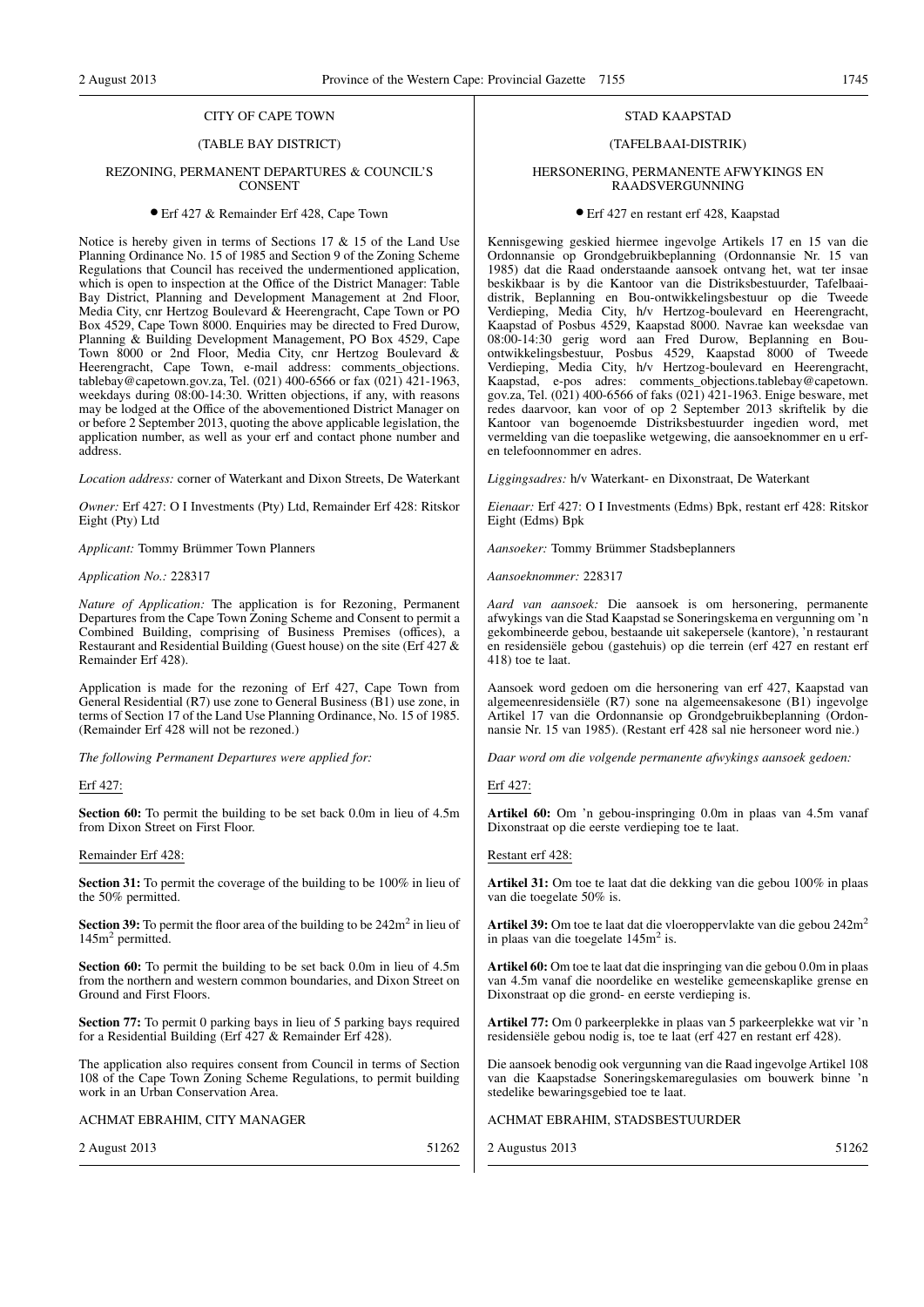#### CITY OF CAPE TOWN (TYGERBERG REGION) REZONING, REGULATION DEPARTURE AND SITE DEVELOPMENT PLAN

#### ● Erf 7432, 1 Irene Street, Kempenville, Bellville

Notice is hereby given in terms of Sections 17(2), 15(2) and 42 of the Land Use Planning Ordinance that the undermentioned application has been received and is open to inspection at the Office of the District Manager at 3rd Floor, Municipal Office, Voortrekker Road, Parow. Enquiries may be directed to M Thomas, Private Bag X4, Parow 7499 or 3rd Floor, Municipal Office, Voortrekker Road, Parow, e-mail address: mandy.thomas@capetown.gov.za, Tel. (021) 444-7936 and fax (021) 938-8509 weekdays during 08:00-14:30. Any objections, with full reasons therefor, may be lodged in writing at the office of the abovementioned District Manager (or by using the following e-mail address: comments\_objections.tygerberg@capetown.gov.za) on or before 2 September 2013, quoting the above relevant legislation, the application number and the objector's erf and phone numbers and address. Any objections received after aforementioned closing date may be considered invalid.

*Applicant:* Messrs E Smith (Elco Property Developments)

*Application number:* 231187

#### *Address:* 1 Irene Street, Kempenville, Bellville

*Nature of Application:* Application for rezoning of Erf 7432, Bellville, from Single Residential Zone 1 to General Business Zone 1, Site Development plan approval and regulation departures:

- (a) The required on-site parking ratio for office use from 4 bays per 100m<sup>2</sup> floor area to 3 bays per 100m2 floor area.
- (b) Departure to permit parking bays at ground floor level within 10m from the street boundary.

ACHMAT EBRAHIM, CITY MANAGER

2 August 2013 51261

#### STAD KAAPSTAD (TYGERBERG-STREEK) HERSONERING, REGULASIEAFWYKING EN TERREINONTWIKKELINGSPLAN

#### ● Erf 7432, Irenestraat 1, Kempenville, Bellville

Kennisgewing geskied hiermee ingevolge Artikels 17(2), 15(2) en 42 van die Ordonnansie op Grondgebruikbeplanning dat onderstaande aansoek ontvang en ter insae beskikbaar is by die Kantoor van die Distriksbestuurder, Derde Verdieping, Munisipale Kantore, Voortrekkerweg, Parow. Navrae kan weeksdae van 08:00-14:30 gerig word aan M Thomas, Privaatsak X4, Parow 7499 of Derde Verdieping, Munisipale Kantore, Voortrekkerweg, Parow, e-posadres: mandy.thomas@ capetown.gov.za, Tel. (021) 444-7936 en faksnommer (021) 938-8509. Enige besware, met volledige redes daarvoor, kan voor of op 2 September 2013 skriftelik by die Kantoor van bogenoemde Distriksbestuurder ingedien word, of per e-pos na comments\_objections.tygerberg @capetown.gov.za gestuur word, met vermelding van bogenoemde toepaslike wetgewing, die aansoeknommer en die beswaarmaker se erfen telefoonnommer en adres. Enige besware wat ná voormelde sluitingsdatum ontvang word, kan as ongeldig geag word.

*Aansoeker:* Mnre Eldred Smith (Elco Property Developments)

*Aansoeknommer:* 231187

*Adres:* Irenestraat 1, Kempenville, Bellville

*Aard van aansoek:* Aansoek om hersonering van erf 7432, Bellville van enkelresidensiële sone 1 na algemeensakesone 1, goedkeuring van terreinontwikkelingsplan en regulasieafwykings:

- (a) Die vereiste verhouding van parkering op die terrein vir kantoorgebruik van vier parkeerplekke per 100m<sup>2</sup> vloeroppervlakte na drie parkeerplekke per 100m<sup>2</sup> vloeroppervlakte.
- (b) Afwyking om parkeerplekke op grondverdiepingvlak binne 10m vanaf die straatgrens toe te laat.

ACHMAT EBRAHIM, STADSBESTUURDER

2 Augustus 2013 51261

#### DRAKENSTEIN MUNICIPALITY

#### APPLICATION FOR REZONING AND SUBDIVISION: FARM 787/10, PAARL DIVISION

Notice is hereby given in terms of Sections 17(2)(a) and 24(2)(a) of the Land Use Planning Ordinance, 1985 (Ordinance No. 15 of 1985), that an application as set out below has been received and can be viewed during normal office hours at the Office of the Head: Planning Services, Administrative Offices, c/o Main and Market Streets, Paarl, Tel. (021) 807-4770:

*Property:* Farm 787/10, Paarl Division

*Owner:* Imperial Group (Pty) Ltd

*Applicant:* Jan Hanekom Partnership

*Locality:* The farm is located ±2km south-west of Paarl, adjacent to Divisional Road No. 1103 (Simonsvlei Road) and the N1 which forms part of the existing Benbernhard Industrial Precinct

*Extent:* ±12.6ha

#### *Current Zoning:* Agricultural Zone I

*Proposal:* Rezoning from "Agricultural Zone I" to "Subdivisional Area" (Special Zone — in order to make it possible for a mixed use development comprising of light industrial, commercial and office development); and

Subdivision of Farm 787/10 into 22 portions and a Remainder:

- The uses will vary from business units, office units or industrial units;
- 1 Private Open space erf  $(\pm 25917 \text{m}^2 \text{ in total})$  (Open Space Zone II);
- 1 Private Open space erf  $(\pm 19233 \text{m}^2 \text{ in total})$  for Private Street purposes (Open Space Zone I).

#### Proposed parameter for development

Floor factor: 1.5 Coverage: 75% Height: 2 storeys Setback: 5m Street building line: 3m Side building line: 3m Parking: 4 per  $100m<sup>2</sup>$  of the total floor space

Motivated objections to the above can be lodged in writing to the Municipal Manager, Drakenstein Municipality, PO Box 1, Paarl 7622 by not later than Monday, 2 September 2013 of the date hereof. No late objections will be considered.

Persons who are unable to read or write, can submit their objections verbally at the Municipal Offices, Berg River Boulevard, Paarl, where they will be assisted by a staff member, to put their comments in writing.

J F METTLER, MUNICIPAL MANAGER

15/4/1 (F787/10) P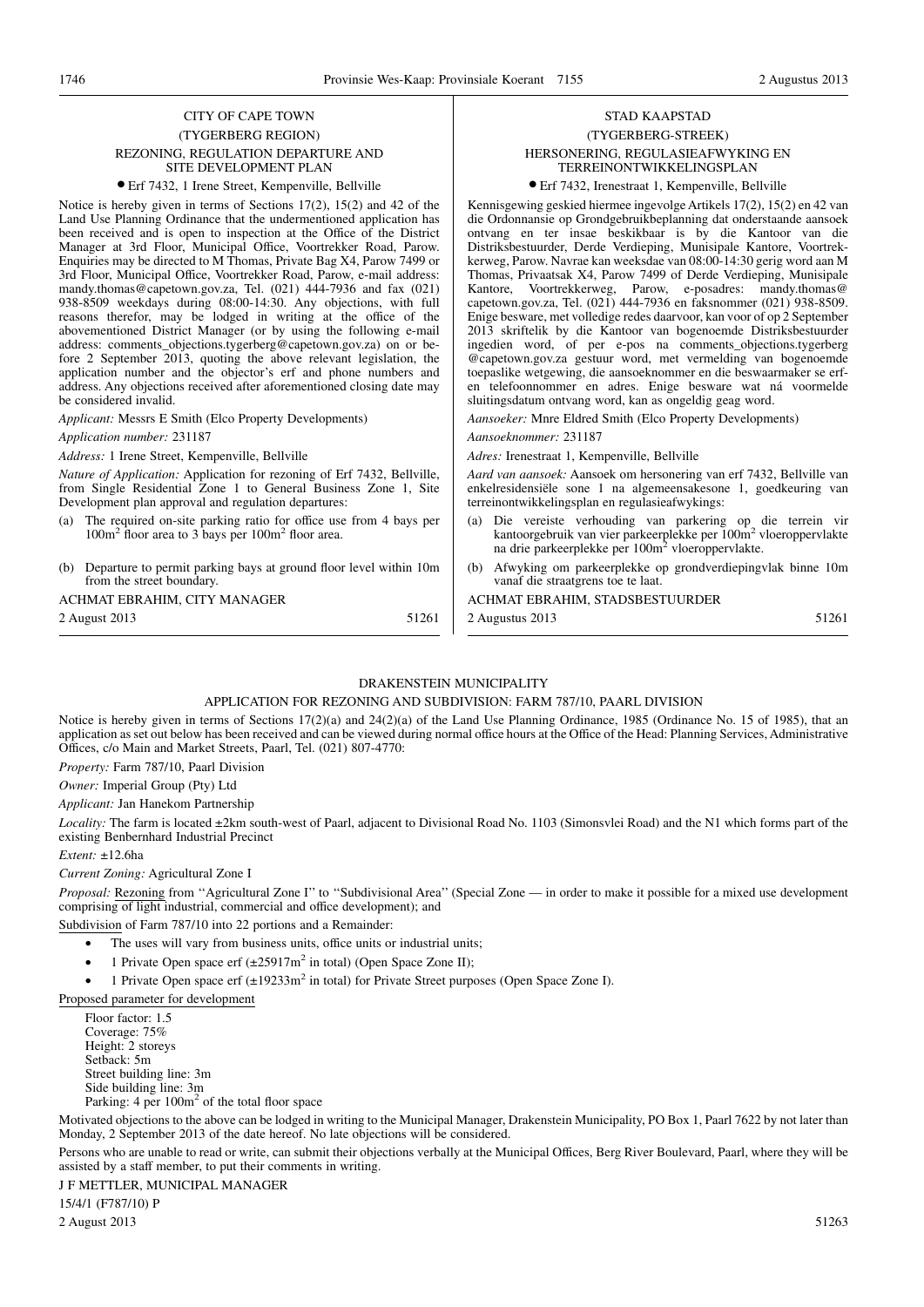#### DRAKENSTEIN MUNISIPALITEIT

#### AANSOEK OM HERSONERING EN ONDERVERDELING: PLAAS 787/10, PAARL AFDELING

Kennis geskied hiermee ingevolge Artikels 17(2)(a) en 24(2)(a) van die Ordonnansie op Grondgebruikbeplanning, 1985 (Ordonnansie Nr. 15 van 1985), dat 'n aansoek soos hieronder uiteengesit ontvang is en gedurende normale kantoorure ter insae is by Kantoor van die Hoof: Beplanningsdienste, Administratiewe Kantore, h/v Hoof- en Markstraat, Paarl, Tel. (021) 807-4770:

*Eiendom:* Plaas 787/10, Paarl Afdeling

*Eienaar:* Imperial Groep (Edms) Bpk

*Aansoeker:* Jan Hanekom Vennootskap

*Ligging:* Die plaas is geleë ±2km suidwes van Paarl, aangrensend Afdelingspad Nr. 1103 (Simonsvlei pad) en die N1 wat deel vorm van die bestaande Benbernhard Industriële gebied

*Grootte:* ±12.6ha

*Huidige Sonering:* Landbousone I

*Voorstel:* Hersonering vanaf ''Landbousone I'' na ''Onderverdelingsgebied'' (Spesiale Sone ten einde dit moontlik te maak vir 'n gemengde gebruikontwikkeling wat bestaan uit 'n ligte industriële, kommersiële en kantoor-ontwikkeling); en

Onderverdeling van Plaas 787/10, Paarl Afdeling in 22 gedeeltes en 'n Restant:

- Die gebruike sal wissel tussen besigheidseenhede, kantoor-eenhede of industriële eenhede;
- 1 Privaat Oopruimte erf  $(\pm 25917 \text{m}^2$  in totaal) (Oopruimte Sone II); en
- 1 Privaat Oopruimte erf  $(\pm 19233 \text{m}^2)$  vir Privaat Straatdoeleindes (Oopruimte Sone I).

Voorgestelde parameter vir ontwikkeling

Vloerfaktor: 1.5 Dekking: 75% Hoogte: 2 verdiepings Terugset: 5m Straatboulyn: 3m Syboulyn: 3m

Parkering: 4 per 100m<sup>2</sup> van die totale vloerruimte

Gemotiveerde besware teen bogemelde aansoek kan skriftelik gerig word aan die Munisipale Bestuurder, Drakenstein Munisipaliteit, Posbus 1, Paarl 7622, teen nie later nie as Maandag, 2 September 2013. Geen laat besware sal oorweeg word nie.

Indien 'n persoon nie kan lees of skryf nie, kan so 'n persoon sy kommentaar mondelings by die Munisipale Kantore, Bergrivier Boulevard, Paarl, aflê, waar 'n personeellid sal help om sy kommentaar/vertoë op skrif te stel.

#### JF METTLER, MUNISIPALE BESTUURDER

15/4/1 (F787/10) P

2 Augustus 2013 51263

#### DRAKENSTEIN MUNICIPALITY

#### APPLICATION FOR REMOVAL OF RESTRICTION: ERF 20601, PAARL

#### *Property:* Erf 20601, Paarl

#### *Applicant/Owner:* Mr JCI van den Bergh

*Locality:* Located 1.5km south-west of Paarl, adjacent to Divisional Road No. 1103 (Simonsvlei Road) and forms part of the existing Benbernhard Industrial Precinct

#### *Extent:* ±2.2ha

#### *Current Zoning:* Agricultural Zone I

Notice is hereby given in terms of Section 3(6) of the Removal of Restrictions Act, 1967 (Act 84 of 1967) that an application as set out below has been received and can be viewed during normal office hours at the Office of the Head: Planning Services, c/o Market and Main Streets, Paarl and any enquiries may be directed to Mr E Cyster at Tel. (021) 807-4770, Fax (021) 870-1562 and e-mail earl.cyster@drakenstein.gov.za. The application is also open for inspection at the Office of the Director: Land Management, Provincial Government of the Western Cape, Room 205, 1 Dorp Street, Cape Town, from 08:00-12:30 and 13:00-15:30 (Monday to Friday). Telephonic enquiries in this regard may be made at (021) 483-8338 and the Directorate's fax number is (021) 483-3633.

Any objections, with full reasons therefor, should be lodged in writing at the office of the abovementioned Director: Land Management Region 1, Provincial Government, Private Bag X9086, Cape Town 8000, with a copy to the Municipal Manager, Drakenstein Municipality, PO Box 1, Paarl 7622 before or on Monday, 9 September 2013, quoting the above Act and the objector's erf number. Any comments received after the aforementioned closing date may be disregarded.

#### *Applicant:* Mr JCI VAN DEN BERGH

*Nature of application:* Removal of restrictive title conditions applicable to Erf 20601, Paarl, to enable the owner to subdivide the property into Portion A (Industrial purposes — 0.92ha), Portion B (Industrial purposes — 0.63ha) and Remainder (Industrial purposes — 0.58ha).

#### AND REZONING AND SUBDIVISION OF ERF 20601, PAARL

Notice is hereby given in terms of Sections 17(2) and 24(2)(a) of the Land Use Planning Ordinance, 1985 (Ordinance No. 15 of 1985), that an application as set out below has been received and can be viewed during normal office hours at the Office of the Head: Planning Services, Administrative Offices, c/o Main and Market Streets, Paarl, Tel. (021) 807-4770:

*Proposal:* Rezoning of Erf 20601, Paarl from ''Agricultural Zone I'' to ''Industrial Zone I''; and

Subdivision of Erf 20601, Paarl into three (3) portions, namely Portion A (0.92ha), Portion B (0.63ha) and Remainder (0.58ha).

JF METTLER, MUNICIPAL MANAGER

15/4/1 (20601) P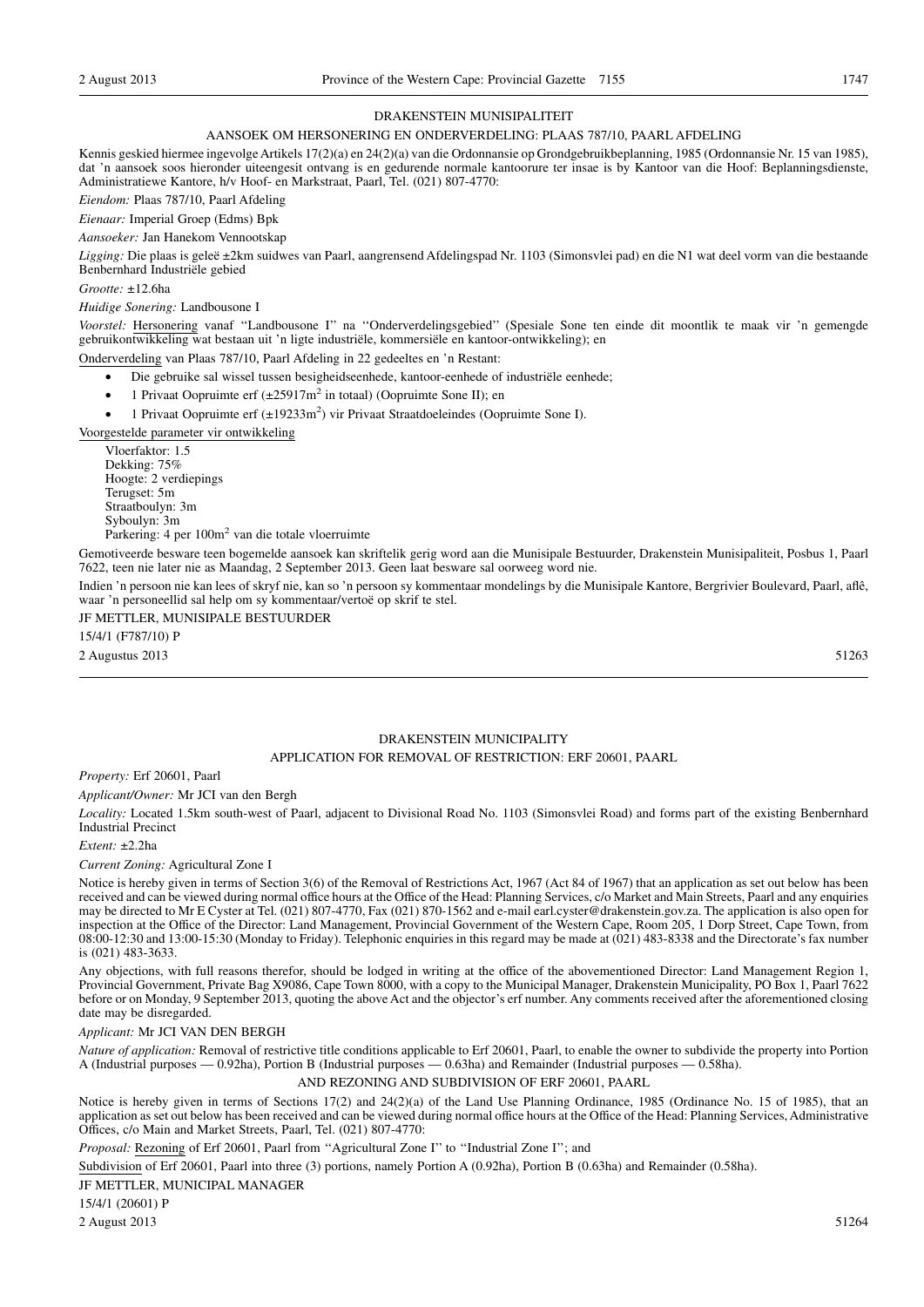#### DRAKENSTEIN MUNISIPALITEIT

#### AANSOEK OM OPHEFFING VAN BEPERKING: ERF 20601, PAARL

*Eiendom:* Erf 20601, Paarl

*Aansoeker/Eienaar:* Mnr JCI van den Bergh

*Ligging:* Geleë 1.5km suidwes van Paarl, aanliggend tot die Afdelingspad Nr. 1103 (Simonsvleipad) en vorm deel van die bestaande Benbernhard Industriële Gebied

*Grootte:* ±2.2ha

*Huidige Sonering:* Landbousone I

Kennis geskied hiermee ingevolge Artikel 3(6) van die Wet op Opheffing van Beperkings, 1967 (Wet 84 van 1967) dat 'n aansoek soos hieronder uiteengesit ontvang is en gedurende normale kantoorure ter insae is by die Kantoor van die Hoof: Beplanningsdienste, h/v Mark- en Hoofstraat, Paarl en enige navrae kan gerig word aan mnr E Cyster by Tel. (021) 807-4770, Faks (021) 870-1562 en e-pos: earl.cyster@drakenstein.gov.za. Die aansoek is ook ter insae by die Kantoor van die Direkteur: Landbestuur, Provinsiale Regering van die Wes-Kaap, Kamer 205, Dorpstraat 1, Kaapstad, vanaf 08:00-12:30 en 13:00-15:30 (Maandag tot Vrydag). Telefoniese navrae in hierdie verband kan gerig word aan (021) 483-8338 en die Direktoraat se faksnommer is (021) 483-3633.

Enige besware, met die volledige redes daarvoor, moet skriftelik by die kantoor van bogenoemde Direkteur: Landbestuur Streek 1, Provinsiale Regering, Privaatsak X9086, Kaapstad 8000, met 'n afskrif aan die Munisipale Bestuurder, Drakenstein Munisipaliteit, Posbus 1, Paarl 7622 ingedien word voor of op Maandag, 9 September 2013 met vermelding van bogenoemde Wet en die beswaarmaker se erfnommer. Enige kommentaar wat ná die voorgemelde sluitingsdatum ontvang word, mag moontlik nie in ag geneem word nie.

#### *Aansoeker:* Mnr JCI VAN DEN BERGH

*Aard van Aansoek:* Opheffing van beperkende titelvoorwaardes van toepassing op Erf 20601, Paarl, ten einde die eienaar in staat te stel om die eiendom te onderverdeel in Gedeelte A (Nywerheidsdoeleindes — 0.92ha), Gedeelte B (Nywerheidsdoeleindes — 0.63ha) en Restant (Nywerheidsdoeleindes — 0.58ha).

#### EN HERSONERING EN ONDERVERDELING: ERF 20601, PAARL

Kennis geskied hiermee ingevolge Artikels 17(2) en 24(2)(a) van die Ordonnansie op Grondgebruikbeplanning, 1985 (Ordonnansie Nr. 15 van 1985), dat 'n aansoek soos hieronder uiteengesit ontvang is en gedurende normale kantoorure ter insae is by die Kantoor van die Hoof: Beplanningsdienste, Administratiewe Kantore, h/v Hoof- en Markstraat, Paarl, Tel. (021) 807-4770:

*Voorstel:* Hersonering van Erf 20601, Paarl vanaf ''Landbousone I'' na ''Nywerheidsone I''; en

Onderverdeling van Erf 20601, Paarl in drie (3) gedeeltes, naamlik Gedeelte A (0.92ha), Gedeelte B (0.63ha) en Restant (0.58ha).

JF METTLER, MUNISIPALE BESTUURDER

15/4/1 (20601) P

2 Augustus 2013 51264

#### GEORGE MUNICIPALITY

#### NOTICE NO. 076/2013

#### DEPARTURE: ERF 13426, THE HOP GARDENS ROAD, FERNRIDGE, GEORGE

Notice is hereby given that Council has received the following application on the abovementioned property:

1. Departure in terms of Section 15 of Ordinance No. 15 of 1985 to enable the owner to accommodate 12 students on the property.

Details of the proposal are available for inspection at the Council's Office, Civic Centre, 5th Floor, York Street, George 6530 during normal office hours, Monday to Friday.

*Enquiries:* Keith Meyer

*Reference:* Erf 13426, George

Motivated objections, if any, must be lodged in writing with the Registration Office, 1st Floor, Municipal Building, York Street, George by not later than Monday, 2 September 2013. Please take note that no objections by e-mail will be accepted.

Any person, who is unable to write, can submit their objection verbally to the Council's Office where they will be assisted by a staff member to put their comments in writing.

T BOTHA, MUNICIPAL MANAGER, CIVIC CENTRE, YORK STREET, GEORGE 6530

Tel.: (044) 801-9435. Fax: 086 529 9985

E-mail: keith@george.org.za

2 August 2013 51265

#### GEORGE MUNISIPALITEIT

#### KENNISGEWINGNR. 076/2013

#### AFWYKING: ERF 13426, THE HOP GARDENSWEG, FERNRIDGE, GEORGE

Kennis geskied hiermee dat die Raad die volgende aansoek op bogenoemde eiendom ontvang het:

1. Afwyking in terme van Artikel 15 van Ordonnansie Nr. 15 van 1985 ten einde die eienaar in staat te stel om 12 studente op die eiendom te husves.

Volledige besonderhede van die voorstel sal gedurende gewone kantoorure, Maandag tot Vrydag, ter insae beskikbaar wees by die Raad se Kantoor, Burgersentrum, 5de Vloer, Yorkstraat, George 6530.

*Navrae:* Keith Meyer

*Verwysing:* Erf 13426, George

Gemotiveerde besware, indien enige, moet skriftelik by die Registrasiekantoor, 1ste Vloer, Munisipale Gebou, Yorkstraat, George ingedien word nie later nie as Maandag, 2 September 2013. Let asseblief daarop dat geen e-pos besware aanvaar word nie.

Indien 'n persoon nie kan skryf nie, kan sodanige persoon sy kommentaar mondelings by die Raad se kantoor aflê waar 'n personeellid sal help om die kommentaar/vertoë op skrif te stel.

T BOTHA, MUNISIPALE BESTUURDER, BURGERSENTRUM, YORKSTRAAT, GEORGE 6530

Tel.: (044) 801-9435. Faks: 086 529 9985

E-pos: keith@george.org.za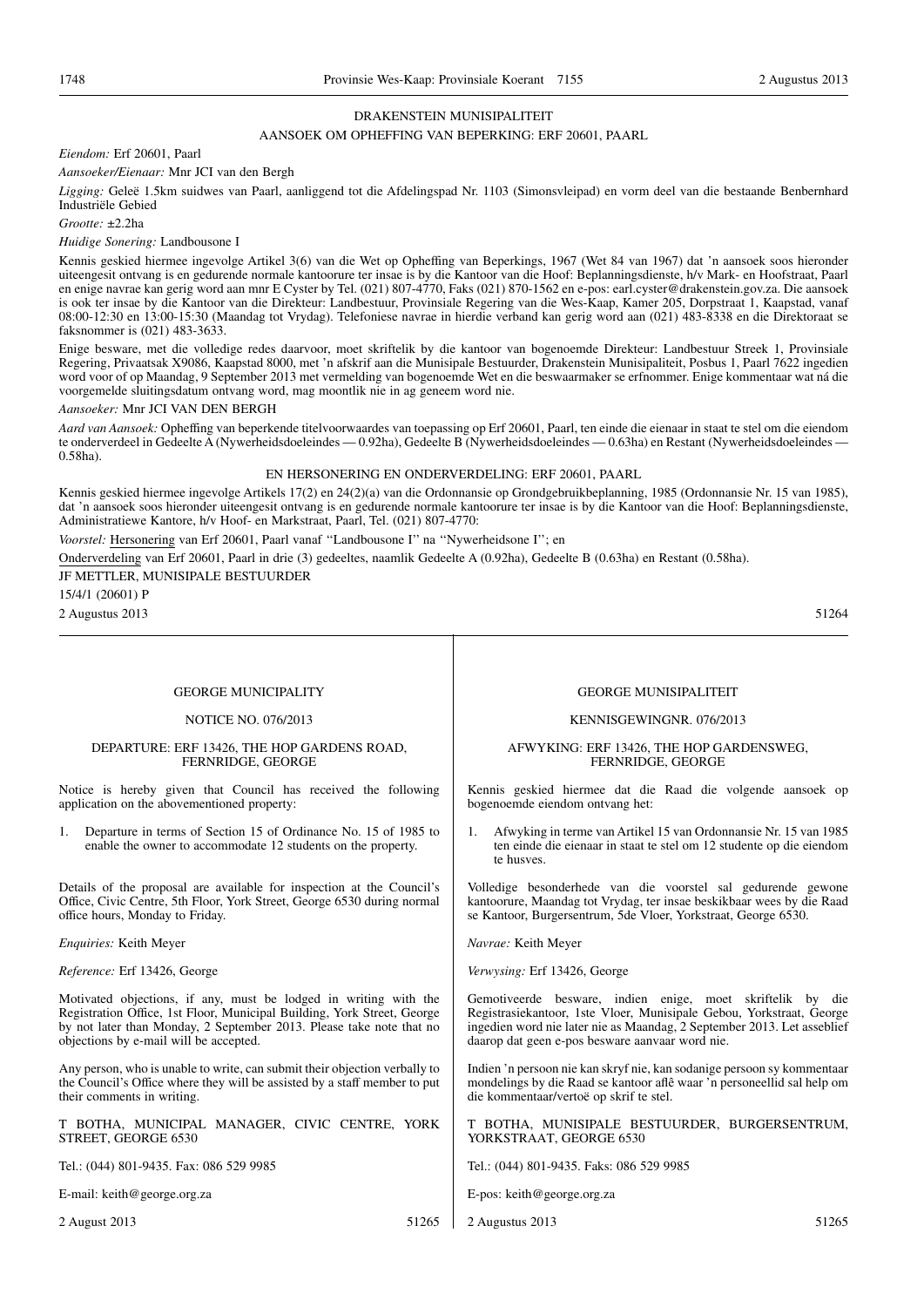#### OVERSTRAND MUNICIPALITY

#### (Gansbaai Administration)

#### M.N. 14/2013

#### PORTION 18 (A PORTION OF PORTION 12) OF THE FARM FRANSCHE KRAAL NO. 708, DIVISION CALEDON: APPLICATION FOR SUBDIVISION AND REZONING

Notice is hereby given that the undermentioned application has been received from PlanActive Town- and Regional Planners on behalf of the owners of the abovementioned property and ts open to inspection at the Office of the Area Manager, Gansbaai Administration at Main Road, Gansbaai from 07:45-13:00 and 13:45-16:30 (Monday to Friday) and any enquiries may be directed to Mr HZ Boshoff, PO Box 26, Gansbaai 7220, e-mail: aknoetze@overstrand.gov.za/Tel. (028) 384-8300/ Fax No. (028) 384-8337. The application is set out as follows:

#### *Subdivision*

Application in terms of the provisions of Section 24 of the Land Use Planning Ordinance, 1985 (Ordinance No. 15 of 1985) for the subdivision of Portion 18 (a Portion of Portion 12) of the Farm Fransche Kraal No. 708, Division Caledon in 4 portions, namely Portion A approximately 6.76ha in extent. Portion B approximately 6.76ha in extent, Portion C approximately 6.76ha in extent and Portion D approximately 6.76ha in extent.

#### *Rezoning*

Application in terms of the provisions of Section 17 of the Land Use Planning Ordinance, 1985 (Ordinance No. 15 of 1985) for the rezoning of Portions A, B, C and D from Agricultural Zone I to Single Residential Zone.

Any objections, with full reasons therefor, should be lodged in writing, must be signed and handed in at the office of the Area Manager on or before Friday, 6 September 2013 quoting the objector's property description and contact details. Any comments received after the aforementioned closing date will be disregarded.

Notice is also given in terms of Section 21(4) of the Local Government Act: Municipal Systems, 2000 (Act 32 of 2000) that people who cannot write are welcome to approach the Town Planning section of the Overstrand Municipality (Gansbaai Administration) during the abovementioned office hours where a staff member will assist them in putting their comments or objections in writing.

C GROENEWALD, MUNICIPAL MANAGER, c/o PO BOX 26, GANSBAAI 7220.

2 August 2013 51266

#### SWARTLAND MUNICIPALITY

#### NOTICE 04/2013/2014

#### PROPOSED REZONING AND SUBDIVISION OF REMAINDER OF ERF 298, RIEBEEK KASTEEL

Notice is hereby given in terms of Section 17(1) of Ordinance No. 15 of 1985 that an application has been received for the rezoning of portion of erf 298 (±2.35ha in extent), situated in Pieter Cruythoff Street, Riebeek Kasteel from Industrial Zone I to Subdivisional area in order to create 13 single dwelling erven and a portion road.

Application is also made in terms of Section 24(1) of Ordinance No. 15 of 1985 for the subdivision of erf 298 (21.02ha in extent), situated in Pieter Cruythoff Street, Ribeek Kasteel into a remainder (±18.67ha) and Portion A (±2.35ha).

Further application is made in terms of Section 24(1) of Ordinance 15 of 1985 for the subdivision of Portion A (±2.35ha) of erf 298 into 14 portions (13 single dwelling portions which varies in size between  $\pm 1425$ m<sup>2</sup> to  $\pm 1867$ m<sup>2</sup> and a portion road  $\pm 3131$ m<sup>2</sup>).

Further particulars are available during office hours (weekdays) at the Department Development Services, Office of the Manager: Planning, Building Control and Valuations, Municipal Office, Church Street, Malmesbury.

Any comments, whether an objection or support, may be lodged in writing with the undersigned not later than 2 September 2013 at 17:00.

JJ SCHOLTZ, MUNICIPAL MANAGER, MUNICIPAL OFFICE, PRIVATE BAG X52, MALMESBURY 7299

2 August 2013 51269

#### MUNISIPALITEIT OVERSTRAND

#### (Gansbaai Administrasie)

#### M.K. 14/2013

#### GEDEELTE 18 ('N GEDEELTE VAN GEDEELTE 12) VAN DIE PLAAS FRANSCHE KRAAL NR. 708, AFDELING CALEDON: AANSOEK OM ONDERVERDELING EN HERSONERING

Kennis word hiermee gegee dat die onderstaande aansoek vanaf PlanActive Stads- en Streekbeplanners namens die eienaars van bogenoemde eiendom ontvang is en ter insae lê by die Kantoor van die Areabestuurder, Gansbaai Administrasie te Hoofweg, Gansbaai vanaf 07:45-13:00 en 13:45-16:30 (Maandag tot Vrydag) en enige navrae kan gerig word aan mnr HZ Boshoff, Posbus 26, Gansbaai 7220, e-pos: aknoetze@overstrand.gov.za/Telnr.: (028) 354-8300/faksnr. (028) 384- 8337. Die aansoek word soos volg uiteengesit:

#### *Onderverdeling*

Aansoek ingevolge die bepalings van Artikel 24 van die Oidonnansie op Grondgebruikbeplanning, 1985 (Ordonnansie Nr. 15 van 1985) vir die onderverdeling van Gedeelte 18 ('n Gedeelte van Gedeelte 12) van die Plaas Fransche Kraal Nr. 708, Afdeling Caledon in 4 gedeeltes, naamlik Gedeelte A ongeveer 6.76ha groot, Gedeelte B ongeveer 6.76ha groot, Gedeelte C ongeveer 6.76ha en Gedeelte D ongeveer 6.76ha groot.

#### *Hersonering*

Aansoek ingevolge Artikel 17 van die Ordonnansie op Grondgebruikbeplanning, 1985 (Ordonnansie Nr. 15 van 1985) vir die hersonering van Gedeeltes A, B, C en D vanaf Landbousone I na Enkelresidensiële sone.

Enige besware, met volledige redes daarvoor, moet skriftelik en onderteken wees en by die Kantoor van die Areabestuurder ingedien word voor of op Vrydag, 6 September 2013 met vermelding van die beswaarmaker se eiendomsbeskrywing en kontakbesonderhede. Enige kommentaar wat ná die voorgemelde sluitingsdatum ontvang word, sal nie in ag geneem word nie.

Voorts word hiermee ingevolge Artikel 21(4) van die Wet op Plaaslike Regering: Munisipale Stelsels, 2000 (Wet 32 van 2000) kennis gegee dat persone wat nie kan skryf nie, die Stadsbeplanningsafdeling van die Munisipaliteit Overstrand (Gansbaai Administrasie) kan nader tydens bogenoemde kantoorure waar 'n amptenaar daardie persone sal help om hul kommentaar of besware op skrif te stel.

C GROENEWALD, MUNISIPALE BESTUURDER, p/a POSBUS 26, GANSBAAI 7220

2 Augustus 2013 51266

#### SWARTLAND MUNISIPALITEIT KENNISGEWING 04/2013/2014

#### VOORGESTELDE HERSONERING EN ONDERVERDELING VAN DIE RESTANT VAN ERF 298, RIEBEEK KASTEEL

Kennis geskied hiermee ingevolge Artikel 17(1) van Ordonnansie Nr. 15 van 1985 dat 'n aansoek ontvang is vir die hersonering van 'n gedeelte van erf 298 (groot ±2.35ha), geleë te Pieter Cruythoffstraat, Riebeek Kasteel vanaf Nywerheidsone I na Onderverdelingsgebied ten einde voorsiening te maak vir 13 enkelwoon erwe en 'n gedeelte pad.

Aansoek word ook gedoen ingevolge Artikel 24(1) van Ordonnansie Nr. 15 van 1985 vir die onderverdeling van erf 298 (groot 21.02ha), geleë te Pieter Cruythoffstraat, Riebeek Kasteel in 'n restant (±18.67ha) en Gedeelte A (±2.35ha).

Verder word aansoek gedoen ingevolge Artikel 24(1) van Ordonnansie 15 van 1985 vir die onderverdeling van Gedeelte A (±2.35ha) van erf 298 in 14 gedeeltes (13 gedeeltes enkelwoonerwe wat wissel in grootte tussen  $\pm 1425$ m<sup>2</sup> tot  $\pm 1867$ m<sup>2</sup> en 'n gedeelte pad  $\pm 3131$ m<sup>2</sup>).

Verdere besonderhede is gedurende gewone kantoorure (weeksdae) by Departement Ontwikkelingsdienste, die Kantoor van die Bestuurder: Beplanning, Boubeheer en Waardasies, Munisipale Kantoor, Kerkstraat, Malmesbury beskikbaar.

Enige kommentaar, hetsy beswaar of ondersteuning, kan skriftelik by die ondergetekende ingedien word nie later nie as 2 September 2013 om  $17.00$ 

SCHOLTZ, MUNISIPALE BESTUURDER, MUNISIPALE KANTORE, PRIVAATSAK X52, MALMESBURY 7299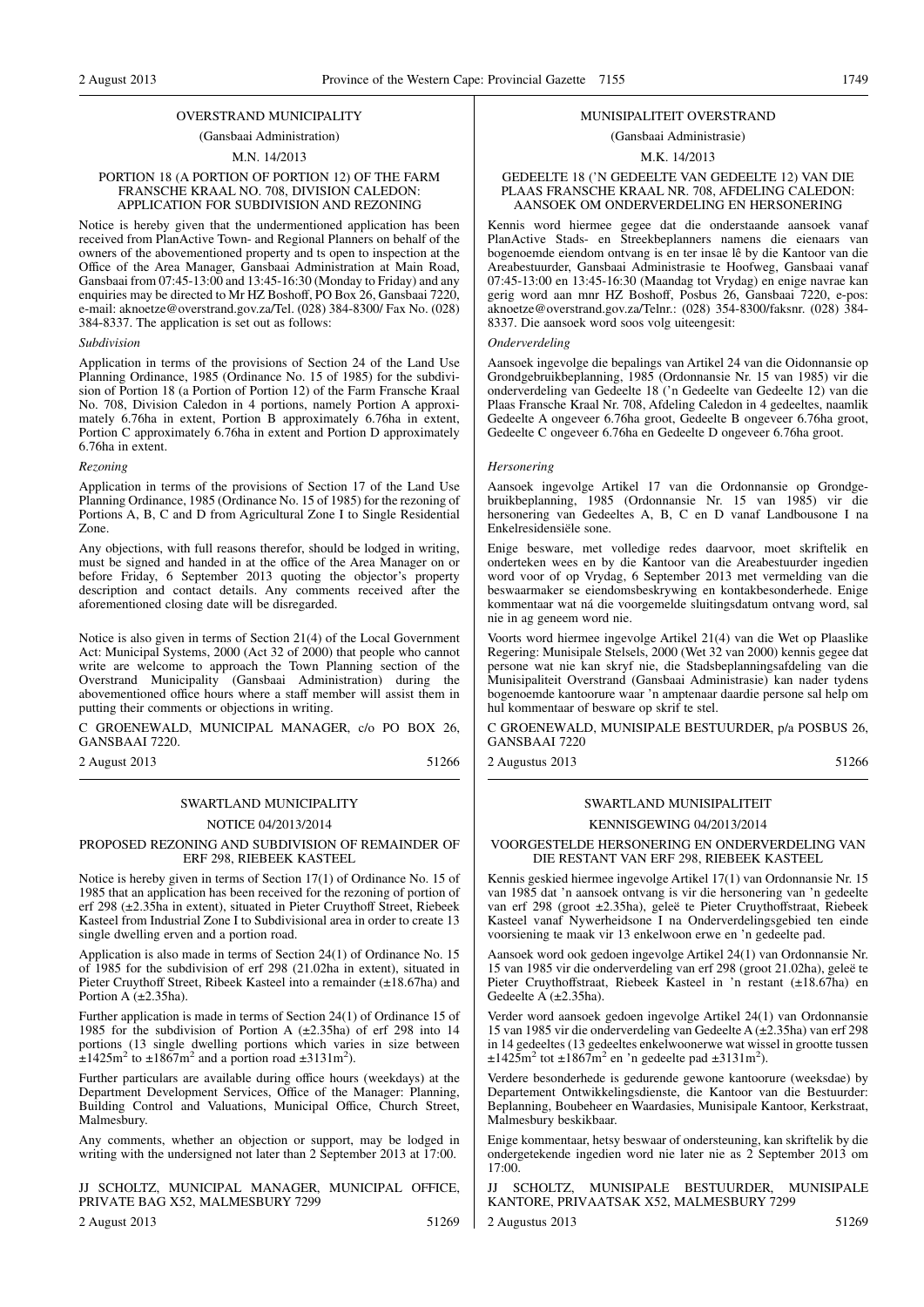#### STELLENBOSCH MUNICIPALITY

#### PUBLIC NOTICE CALLING FOR INSPECTION OF THE SUPPLEMENTARY VALUATION ROLL 2013/01

Notice is hereby given in terms of the provisions of Section  $49(1)(a)(i)$ read together with Section 78(2) of the Local Government: Municipal Property Rates Act, 2004 (Act 6 of 2004), hereinafter referred to as the "Act", that the Supplementary Valuation Roll for the financial years 1 July 2013 to 30 June 2017 is open for public inspection at the various municipal offices or at website www.stellenbosch.gov.za from 25 July 2013 to 30 August 2013.

An invitation is hereby made in terms of the provisions of Section 49(1)(a)(ii) read together with Section 78(2) of the Act that any owner of property or other person who so desires should lodge an objection with the Municipal Manager in respect of any matter reflected in, or omitted from, the Supplementary Valuation Roll within the abovementioned period.

Attention is specifically drawn to the fact that in terms of the provisions of Section 50(2) of the Act an objection must be in relation to a specific individual property and not against the supplementary valuation roll as such. The prescribed form for the lodging of an objection is available on the website www.stellenbosch.gov.za or is obtainable at the municipal offices at the following addresses:

Stellenbosch Municipal Offices: Plein Street, Stellenbosch Franschhoek Municipal Offices: Hugenote Road, Franschhoek Pniel Municipal Offices: Main Road, Pniel

Office hours for enquiries: 08:00-16:00

The completed forms must be returned to M Blaauw, PO Box 17, **STELLENBOSCH** 

Tel. (021) 808-8662. Fax2Mail: 086 515 1428

E-mail: marindab@stellenbosch.org

CHRISTA LIEBENBERG, MUNICIPAL MANAGER, PO BOX 17, STELLENBOSCH 7599

Notice No. 7/2013

File No. 5/3 Property Valuations

2 August 2013 51267

#### STELLENBOSCH MUNISIPALITEIT

#### OPENBARE KENNISGEWING WAT BESWARE TEEN DIE 2013/01 AANVULLENDE WAARDASIELYS AANVRA

Kennis geskied hiermee kragtens die bepalings van Artikel 49(1)(a)(i) saamgelees met Artikel 78(2) van die Plaaslike Owerhede: Munisipale Eiendomsbelasting Wet van 2004 (Wet 6 van 2004), hierna verwys as die ''Wet'', dat die Aanvullende Waardasielys vir die boekjare 1 Julie 2013 tot 30 Junie 2017 ter insae lê vir openbare inspeksie by die onderskeie Munisipale Kantore sowel as die raad se webwerf by www. stellenbosch.gov.za vanaf 25 Julie 2013 tot 30 Augustus 2013.

Geliewe kennis te neem dat enige eienaar van vaste eiendom of enige ander persoon kragtens die bepalings van Artikel 49(1)(a)(ii) saamgelees met Artikel 78(2) van die Wet 'n beswaar binne bovermelde tydperk kan indien by die Munisipale Bestuurder ten opsigte van enige aangeleentheid of uitsluitsel rakende die eiendomswaardasielyste.

U aandag word spesifiek gevestig op die bepalings van Artikel 50(2) van die Wet wat bepaal dat 'n beswaar na 'n spesifieke eiendom moet verwys en nie na die waardasielys per se nie. Die voorgeskrewe beswaarvorms is beskikbaar op die webwerf www.stellenbosch.gov.za en by die onderskeie munisipale kantore.

Stellenbosch Munisipale Kantore: Pleinstraat, Stellenbosch Franschhoek Munisipale Kantore: Hugenotestraat, Franschhoek Pniel Munisipale Kantore: Hoofstraat, Pniel

Kantoorure vir navrae: 08:00-16:00

Die voltooide vorms moet gestuur word aan: M Blaauw, Posbus 17, **STELLENBOSCH** 

Tel. (021) 808-8662. Fax2Mail: 086 515 1428

E-pos: marindab@stellenbosch.org

CHRISTA LIEBENBERG, MUNISIPALE BESTUURDER, POSBUS 17, STELLENBOSCH 7599

Kennisgewingnr. 7/2013

Lêernr. 5/3 Eiendomswaardasies

2 Augustus 2013 51267

#### SWARTLAND MUNICIPALITY

#### NOTICE 10/2013/2014

#### PROPOSED REZONING OF ERF 1829, DARLING

Notice is hereby given in terms of Section 17(1) of Ordinance No. 15 of 1985 that an application has been received for the rezoning of erf 1829  $(\pm 317m^2$  in extent), situated in Seventh Avenue, Darling from Residential Zone I to Institutional Zone I in order to operate the ''Little Darlings'' early childhood development facility.

Further particulars are available during office hours (weekdays) at the Department Development Services, Office of the Manager: Planning, Building Control and Valuations, Municipal Office, Church Street, Malmesbury.

Any comments, whether an objection or support, may be lodged in writing with the undersigned not later than 2 September 2013 at 17:00.

JJ SCHOLTZ, MUNICIPAL MANAGER, MUNICIPAL OFFICE, PRIVATE BAG X52, MALMESBURY 7299

#### SWARTLAND MUNISIPALITEIT

#### KENNISGEWING 10/2013/2014

VOORGESTELDE HERSONERING VAN ERF 1829, DARLING

Kennis geskied hiermee ingevolge Artikel 17(1) van Ordonnansie Nr. 15 van 1985 dat 'n aansoek ontvang is vir die hersonering van erf 1829 (groot ±317m<sup>2</sup>), geleë te Sewendelaan, Darling vanaf Residesiële Sone l na Institusionele Sone I ten einde die ''Little Darlings'' vroeë kinderontwikkelingsfasiliteit te bedryf.

Verdere besonderhede is gedurende gewone kantoorure (weeksdae) by Departement Ontwikkelingsdienste, die Kantoor van die Bestuurder: Beplanning, Boubeheer en Waardasies, Munisipale Kantoor, Kerkstraat, Malmesbury beskikbaar.

Enige kommentaar, hetsy beswaar of ondersteuning, kan skriftelik by die ondergetekende ingedien word nie later nie as 2 September 2013 om 17:00.

JJ SCHOLTZ, MUNISIPALE BESTUURDER, MUNISIPALE KANTORE, PRIVAATSAK X52, MALMESBURY 7299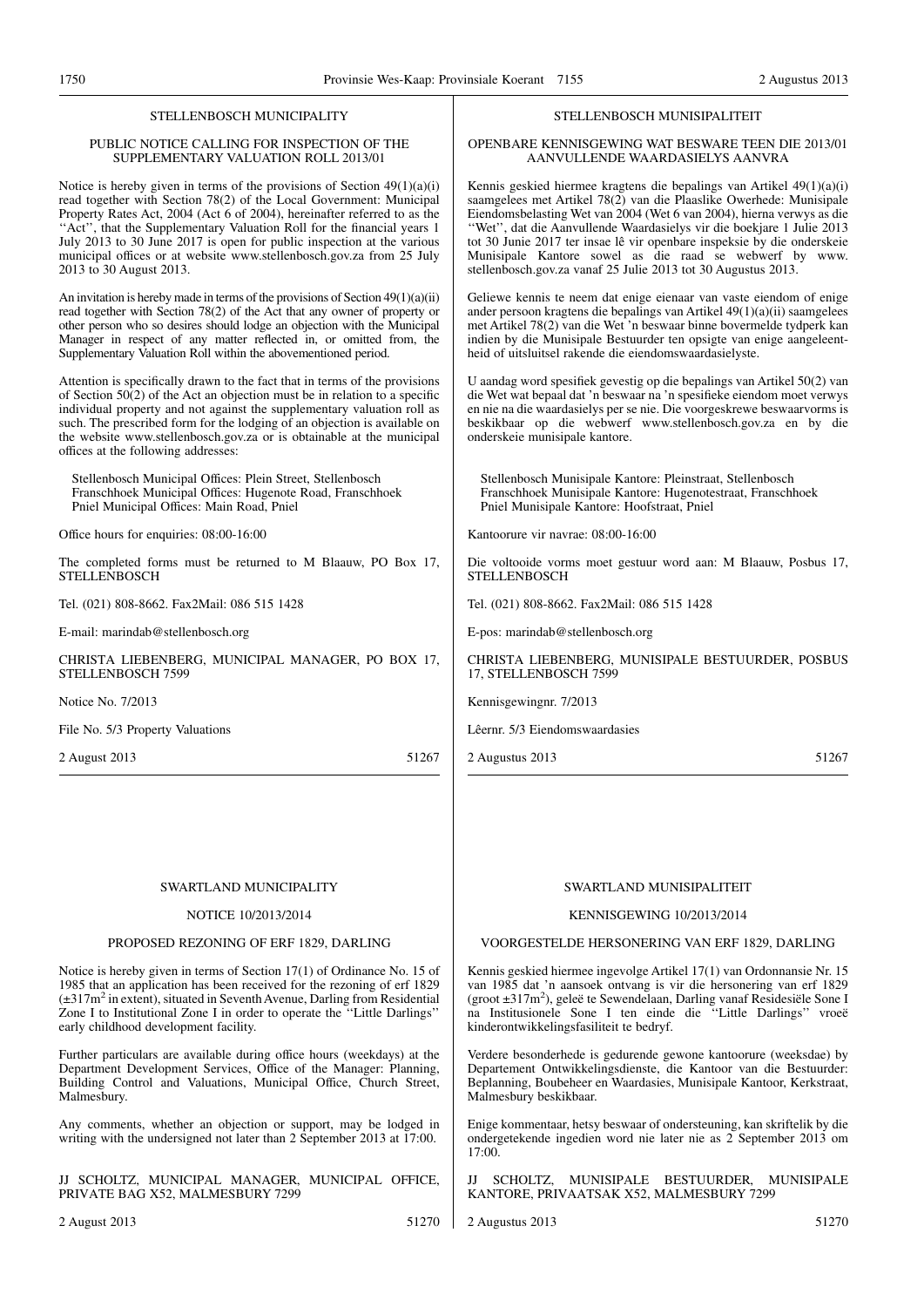#### SWARTLAND MUNICIPALITY

#### NOTICE 11/2013/2014

#### PROPOSED DEPARTURE ON PORTION 3 OF FARM SCHILPADVALLEY NO. 431, DIVISION MALMESBURY

Notice is hereby given in terms of Section 15(1)(a)(ii) of Ordinance No. 15 of 1985 that an application has been received for a departure on Portion 3 of farm Schilpadvalley No. 431 (±1.17ha in extent), Division Malmesbury situated ±8.5km south-west of Moorreesburg in order to operate a gravel mine.

Further particulars are available during office hours (weekdays) at the Department Development Services, Office of the Manager: Planning, Building Control and Valuations, Municipal Office, Church Street, Malmesbury.

Any comments, whether an objection or support, may be lodged in writing with the undersigned not later than 2 September 2013 at 17:00.

JJ SCHOLTZ, MUNICIPAL MANAGER, MUNICIPAL OFFICE, PRIVATE BAG X52, MALMESBURY 7299

2 August 2013 51271

#### SWARTL AND MUNICIPALITY

#### NOTICE 12/2013/2014

#### PROPOSED DEPARTURE ON PORTION 11 OF FARM SCHILPADVALLEY NO. 431, DIVISION MALMESBURY

Notice is hereby given in terms of Section 15(1)(a)(ii) of Ordinance No. 15 of 1985 that an application has been received for a departure on Portion 11 of Farm Schilpadvalley No. 431 (±1.2ha in extent), Division Malmesbury situated  $\pm$ 8.5km south-west of Moorreesburg in order to operate a gravel mine.

Further particulars are available during office hours (weekdays) at the Department Development Services, Office of the Manager: Planning, Building Control and Valuations, Municipal Office, Church Street, Malmesbury.

Any comments, whether an objection or support, may be lodged in writing with the undersigned not later than 2 September 2013 at 17:00.

JJ SCHOLTZ, MUNICIPAL MANAGER, MUNICIPAL OFFICE, PRIVATE BAG X52, MALMESBURY 7299

2 August 2013 51272

#### SWELLENDAM MUNICIPALITY

#### APPLICATION FOR SUBDIVISION OF PORTION 3 OF THE FARM VERDWAALS KLOOF NO. 420 AND CONSOLIDATION AFTERWARDS OF PORTION A WITH THE FARM HENNOCHS DAL NO. 421, SWELLENDAM

Notice is hereby given in terms of the Land Use Planning Ordinance, 1985 (Ordinance No. 15 of 1985) that Council has received an application from Bekker & Houterman Land Surveyors on behalf of Alexander van Breda Neethling for the subdivision of Portion 3 of the farm Verdwaalskloof No. 420 into Portion A (396.2860ha) and Remainder (374.5928ha) and consolidation of Portion A with the Farm Hennochs Dal No. 421, Swellendam.

Further particulars regarding the proposal are available for inspection at the Municipal Office, Swellendam during office hours. Objections to the proposal, if any, must reach the undermentioned on or before 2 September 2013. Persons who are unable to read and write will be assisted, during office hours, at the Municipal Office, Swellendam, to write down their objections.

C AFRICA, ACTING MUNICIPAL MANAGER, MUNICIPAL OF-FICE, SWELLENDAM

Notice: S43/2013

12 August 2013 51273

#### SWARTLAND MUNISIPALITEIT

#### KENNISGEWING 11/2013/2014

VOORGESTELDE AFWYKING OP GEDEELTE 3 VAN DIE PLAAS SCHILPADVALLEY NR. 431, AFDELING MALMESBURY

Kennis geskied hiermee ingevolge Artikel 15(1)(a)(ii) van Ordonnansie Nr. 15 van 1985 dat 'n aansoek ontvang is vir 'n afwyking op Gedeelte 3 van die Plaas Schilpadvalley Nr. 431 (groot ±1.17ha), Afdeling Malmesbury geleë ±8.5km suidwes van Moorreesburg ten einde 'n gruismyn te bedryf.

Verdere besonderhede is gedurende gewone kantoorure (weeksdae) by Departement Ontwikkelingsdienste, die Kantoor van die Bestuurder: Beplanning, Boubeheer en Waardasies, Munisipale Kantoor, Kerkstraat, Malmesbury beskikbaar.

Enige kommentaar, hetsy beswaar of ondersteuning, kan skriftelik by die ondergetekende ingedien word nie later nie as 2 September 2013 om  $17:00$ .

JJ SCHOLTZ, MUNISIPALE BESTUURDER, MUNISIPALE KANTORE, PRIVAATSAK X52, MALMESBURY 7299

2 Augustus 2013 51271

### SWARTLAND MUNISIPALITEIT

#### KENNISGEWING 12/2013/2014

VOORGESTELDE AFWYKING OP GEDEELTE 11 VAN DIE PLAAS SCHILPADVALLEY NR. 431, AFDELING MALMESBURY

Kennis geskied hiermee ingevolge Artikel 15(1)(a)(ii) van Ordonnansie Nr. 15 van 1985 dat 'n aansoek ontvang is vir 'n afwyking op Gedeelte 11 van die Plaas Schilpadvalley Nr. 431 (groot ±1.2ha), Afdeling Malmesbury geleë ±8.5km suidwes van Moorreesburg ten einde 'n gruismyn te bedryf.

Verdere besonderhede is gedurende gewone kantoorure (weeksdae) by Departement Ontwikkelingsdienste, die Kantoor van die Bestuurder: Beplanning, Boubeheer en Waardasies, Munisipale Kantoor, Kerkstraat, Malmesbury beskikbaar.

Enige kommentaar, hetsy beswaar of ondersteuning, kan skriftelik by die ondergetekende ingedien word nie later nie as 2 September 2013 om  $17:00$ 

SCHOLTZ, MUNISIPALE BESTUURDER, MUNISIPALE KANTORE, PRIVAATSAK X52, MALMESBURY 7299

2 Augustus 2013 51272

#### SWELLENDAM MUNISIPALITEIT

AANSOEK OM ONDERVERDELING VAN GEDEELTE 3 VAN DIE PLAAS VERDWAALS KLOOF NR. 420 EN KONSOLIDASIE DAARNA VAN GEDEELTE A MET DIE PLAAS HENNOCHS DAL NR. 421, SWELLENDAM

Kennis geskied hiermee in terme van die Ordonnansie op Grondgebruikbeplanning, 1985 (Ordonnansie Nr. 15 van 1985) dat die Raad 'n aansoek ontvang het van Bekker & Houterman Landmeters namens Alexander van Breda Neethling vir die onderverdeling van Gedeelte 3 van die Plaas Verdwaals Kloof Nr. 420 in Gedeelte A (396.2860ha) en Restant (374.5928ha) en konsolidasie daarna van Gedeelte A met die Plaas Hennochs Dal Nr. 421, Swellendam.

Verdere besonderhede van die voorstel lê gedurende kantoorure by die Swellendam Munisipale Kantoor ter insae. Skriftelike besware teen die voorstel indien enige, moet die ondergemelde bereik voor of op 2 September 2013. Persone wat nie kan lees en skryf nie, sal gedurende kantoorure by die Munisipale Kantoor, Swellendam gehelp word om hul besware neer te skryf.

AFRICA, WAARNEMENDE MUNISIPALE BESTUURDER, MUNISIPALE KANTOOR, SWELLENDAM

Kennisgewing: S43/2013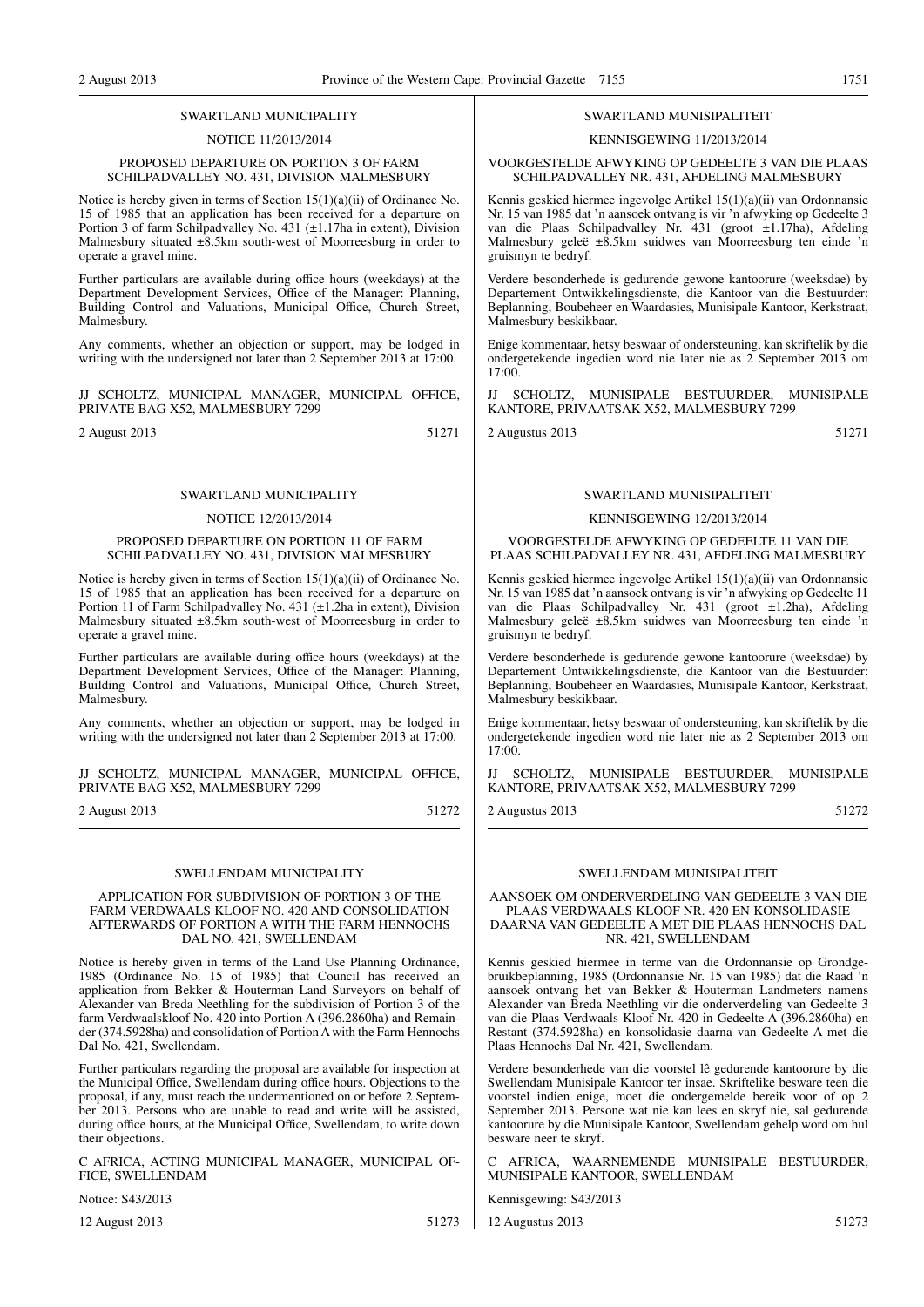#### THEEWATERSKLOOF MUNICIPALITY

#### **BY-LAWS ON LIQUOR TRADING DAYS AND HOURS**

Under the provisions of Section 156 of the Constitution of the Republic of South Africa, 1996, Section 11(3)(m) of the Local Government: Municipal Systems Act, 2000 (Act No. 32 of 2000) and Section 59(2) of the Western Cape Liquor Act, 2008 (Act 4 of 2008), the Theewaterskloof Municipality, enacts as follows:

#### **TABLE OF CONTENTS**

- 1. Preamble<br>2. Definition
- 2. Definitions<br>3. Application
- 3. Application of the by-law<br>4. Trading days and hours for
- 4. Trading days and hours for sale and consumption of liquor on licensed premises<br>5. Trading days and hours for sale of liquor off licensed premises
- 5. Trading days and hours for sale of liquor off licensed premises 6. Offences and penalties
- 6. Offences and penalties
- Short title and commencement Schedules

#### **1. Preamble**

**WHEREAS** a municipality may, in terms of section 156 of the Constitution, make and administer by-laws for the effective administration of matters which it has the right to administer;

**AND WHEREAS** it is the intention of the Theewaterskloof Municipality to set trading days and hours for all licensed premises, business or outlet situated within the Theewaterskloof Municipality that sell liquor to the public;

**NOW THEREFORE, BE IT ENACTED** by the Council of the Theewaterskloof Municipality, as follows:—

#### **2. Definitions**

**''agricultural area''** means an area predominantly zoned agriculture or any other equivalent zoning, with the purpose to promote and protect agricultural activity on a farm as an important economic, environmental and cultural resource, where limited provision is made for non-agricultural uses to provide owners with an opportunity to increase the economic potential of their properties, without causing a significant negative impact on the primary agricultural resource;

**''business premises''** means a property from which business is conducted and may include a restaurant, pub, bar or tavern or other building for similar uses, but excludes a place of entertainment, guest accommodation establishment, hotel, sports and community club;

**''Theewaterskloof Municipality''** means the Theewaterskloof Municipality established by the Establishment Notice published in Provincial Notice No. 493/2000, as amended;

**''casino''** means a casino as defined by the National Gambling Act, 2004 (Act No. 7 of 2004) and includes a hotel, business premises, venue for hosting of events, place of entertainment or other recreation facility or tourist attraction as part of the complex;

**''general business area''** means an area predominantly zoned general business or any other equivalent zoning, with the purpose to promote economic activity in a business district and development corridor, and includes a wide range of land uses such as business, residential and community uses;

**''guest accommodation establishment''** means premises used as temporary residential accommodation for, and includes the provision of meals to, transient guests for compensation and includes a backpacker's lodge, a bed-and-breakfast establishment, guest house and guest farm or lodge, as well as facilities for business meetings, conferences, events or training sessions of resident guests, but excludes a hotel;

**''hotel''**means premises used as temporary residential accommodation for transient guests where lodging or meals are provided for compensation, and includes:

- (a) a restaurant or restaurants forming part of the hotel;
- (b) conference and entertainment facilities that are subservient and ancillary to the dominant use of the premises as a hotel; and
- (c) premises which are licensed to sell liquor for consumption on the property,

but excludes an off-consumption facility, guest accommodation establishment, dwelling house or dwelling unit;

**''industrial area''** means an area predominantly zoned general industry or any other equivalent zoning, with the purpose to accommodate all forms of industry including manufacturing and related processing, but excludes noxious or hazardous risk activity;

**''licensee''** means any person who is licensed to sell liquor in terms of the Act and includes any licensed premises, business, outlet or land use activity from which liquor is sold;

**''liquor''** means liquor as defined in section 1 of the Act;

**''local business or neighbourhood business area''** means an area predominantly zoned local business or mixed use or any other equivalent zoning, with the purpose to accommodate low intensity commercial and mixed use development serving local needs of a convenience goods, personal service or small scale business nature or serve as an interface between general business, industrial and adjacent residential area;

**''place of entertainment''**means a place used predominantly for commercial entertainment which may attract relatively large numbers of people, operate outside normal business hours or generate noise from music or revelry on a regular basis, and includes a cinema, theatre, amusement park, dance hall, gymnasium, totalisator or facility for betting, gambling hall, karaoke bar and nightclub, but excludes a casino;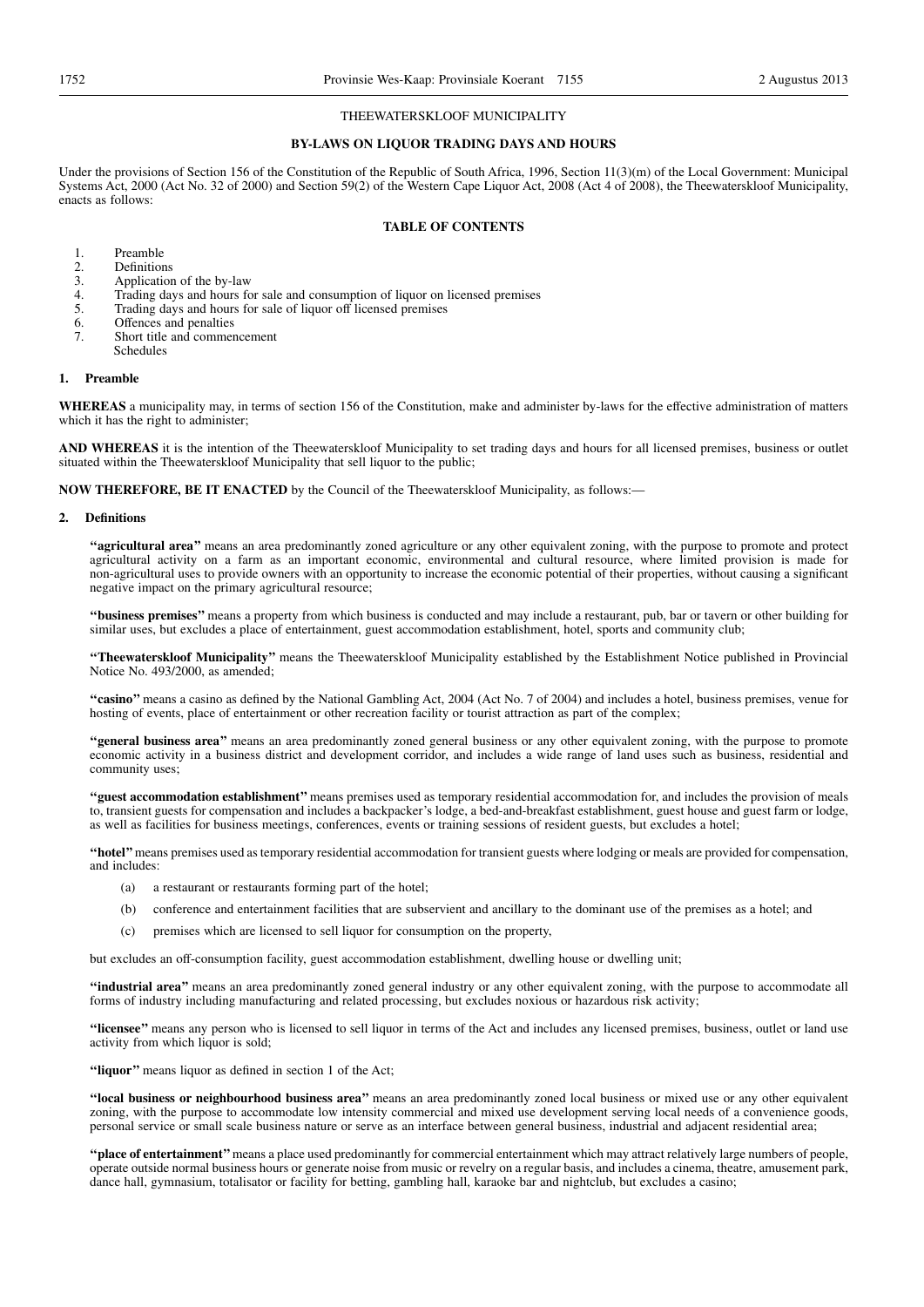**''room service facility''** means a mini bar or self-help facility for the consumption of liquor in guest rooms and a call-up service for resident guests;

**''residential area''** means an area predominantly zoned informal, single or general residential or any other equivalent zoning, with the purpose to accommodate predominantly single-family dwelling houses in low to medium density neighbourhoods, as well as higher density living accommodation and which includes controlled opportunities for home employment, additional dwellings and low intensity mixed use development;

**''small holding or rural area''** means an area predominantly zoned rural or any other equivalent zoning, with the purpose to accommodate smaller rural properties that may be used for agricultural purposes, but may also be used primarily as places of residence in a more country or rural setting;

**''sparkling wine''** means an effervescent wine resulting from the fermentation of grapes, whether by natural or artificial process, and includes Champagne;

**''sports and community club''** means premises or a facility used for the gathering of community or civic organisations or associations, sports clubs or other social or recreation clubs run mostly not for profit and may include community service clubs and community centres or similar amenity facilities, but excludes a night club;

"the Act" means the Western Cape Liquor Act, 2008 (Act No. 4 of 2008) as amended;

**''winery''** includes premises or facilities which are used in the production of wine and such premises or facilities include facilities for crushing grapes and fermentation and aging of wine, tasting rooms, barrel and storage rooms, bottling rooms, tank rooms, laboratories or offices and other accessory or ancillary facilities incidental to the production of wine, which may include—

- (a) restaurants and other food services; or
- (b) subsidiary retail facilities to tours or visitors;

**''zoned''** means zoned and zoning as the case may be in terms of the applicable zoning scheme or any applicable law and **''zoning''** has a corresponding meaning; and

**''zoning scheme''** means the zoning scheme or schemes applicable to the area and in force within the area of jurisdiction of the Municipality of Theewaterskloof.

In this By-law, unless the context indicates otherwise, any word or expression to which a meaning has been assigned in the Act has that meaning.

#### **3. Application of the By-law**

This By-law applies to all:

- (a) licensees, licensed to sell liquor in terms of the Act or any other applicable legislation;
- (b) licences renewed in terms of the Liquor Act, 1989 (Act No. 27 of 1989), within the jurisdiction of the Municipality of Theewaterskloof.

#### **4. Trading days and hours for sale and consumption of liquor on licensed premises**

- (1) A licensee may sell liquor for consumption on the licensed premises on the following days and hours:
	- (a) on any day of the week; and
	- (b) during the hours of trade as set out in the Schedule.
- (2) Despite subsection (1) a hotel or guest accommodation establishment licensed to sell liquor may offer a room service facility at any time of the day.
- (3) Despite the provisions of this By-law, a licensee as contemplated in subsection (1), may serve sparkling wine
	- (a) from 08:00 to 11:00 for seven days a week;
	- (b) as part of a meal; and
	- (c) to guests who are part of an organised function where admittance is controlled.

#### **5. Trading days and hours for sale of liquor off licensed premises**

A licensee may sell liquor for consumption off the licensed premises on the following days and hours:

- (a) on any day of the week with the exception of Sundays, provided such exception does not apply to a winery; and
- (b) from 09:00 to 18:00.

#### **6. Offences and penalties**

- (1) A licensee who contravenes sections 2 and 3 of this By-law commits an offence.
- (2) A licensee who commits an offence referred to in subsection (1) is, on conviction, liable for a fine as the court may deem fit to impose or to a term of imprisonment not exceeding three years, or to both such fine or such imprisonment.
- (3) Any person who commits a continuing offence shall be guilty of an offence for each day during which that person fails to comply with this By-law.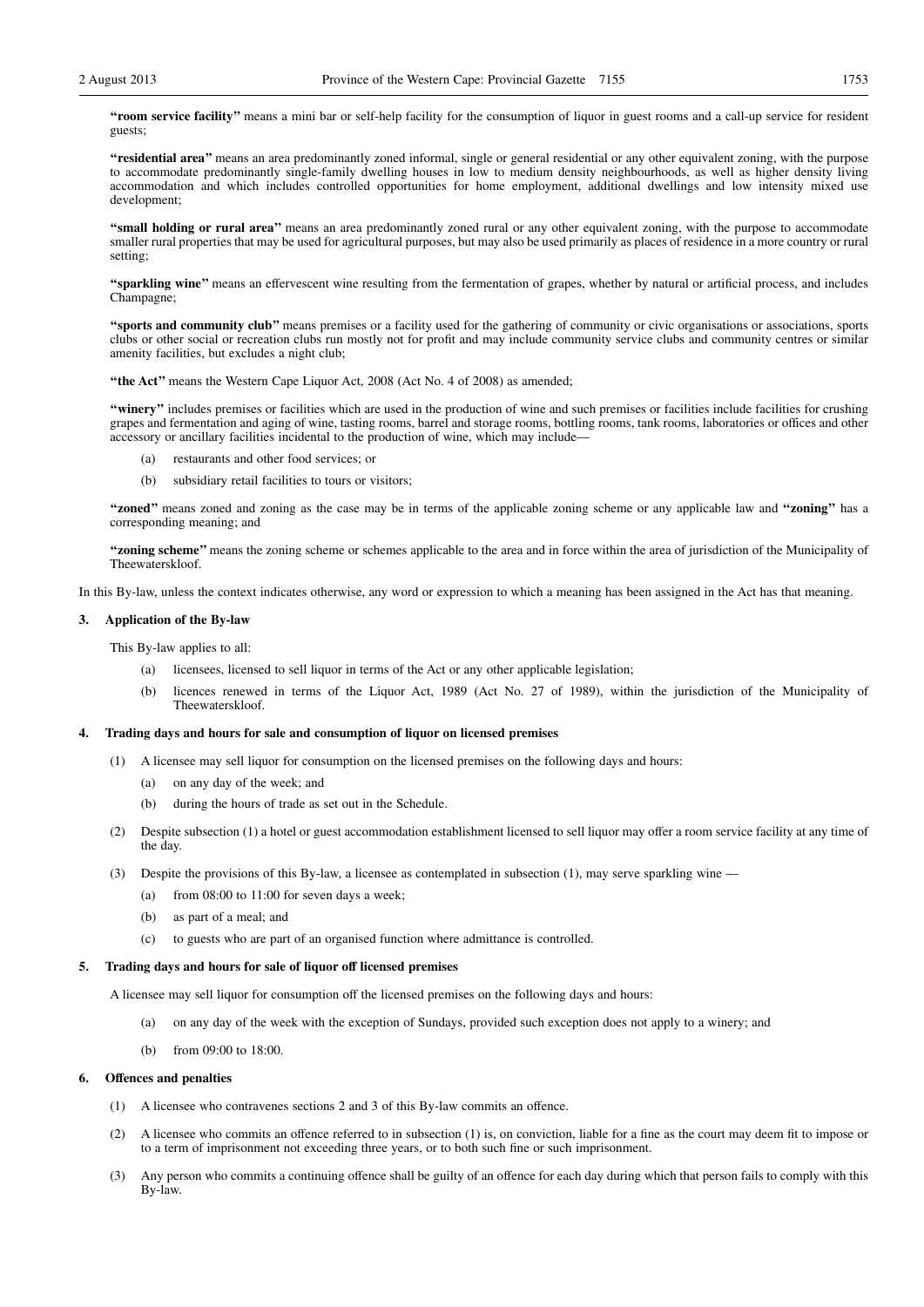(4) A court convicting a person of an offence under this By-law may impose alternative sentencing in place of a fine or imprisonment.

#### **7. Short title and commencement**

This By-law is called the Municipality of Theewaterskloof: By-law on Liquor Trading Days and Hours and shall come into operation after it is published in the Provincial Gazette.

2 August 2013 51274

#### **SCHEDULE 1 (Section 5[1])**

| Location category (with predominant                                                                                                                                                                                                                                                                                                                                      | <b>Permitted maximum trading hours</b>                                                                                                                        |                 |  |  |
|--------------------------------------------------------------------------------------------------------------------------------------------------------------------------------------------------------------------------------------------------------------------------------------------------------------------------------------------------------------------------|---------------------------------------------------------------------------------------------------------------------------------------------------------------|-----------------|--|--|
| land use character as indicated below)<br>& licensed premises type                                                                                                                                                                                                                                                                                                       | <b>On-consumption</b>                                                                                                                                         | Off-consumption |  |  |
| 1. Residential areas (e.g. . areas zoned single or general residential or any other equivalent<br>zoning)                                                                                                                                                                                                                                                                |                                                                                                                                                               |                 |  |  |
| Guest house permitted as of right (i.e.<br>without need for any separate zoning<br>approval                                                                                                                                                                                                                                                                              | None (subject to existing rights and section 89 of the<br>Act)                                                                                                |                 |  |  |
| Guest houses/hotel/backpacker's<br>lodges (whether conference<br>facilities/events/function centers<br>included or not)<br>Pub/bar/restaurant<br>Night club / karaoke / place of<br>entertainment/ theatres<br><b>House Tavern</b><br>Sports- and Community/service clubs/<br>amenity facilities/ community centers<br>(excluding special events/ temporary<br>licenses) | From 09:00 and not later<br>than 23:00 (with the<br>exception of Sundays<br>provided such an exception<br>does not apply to a winery<br>and/or a wine cellar) |                 |  |  |
| Casino                                                                                                                                                                                                                                                                                                                                                                   |                                                                                                                                                               |                 |  |  |
| 24 Hours (Special License)<br>2. Local /neighborhood business centers (including mixed use areas consisting of single/general                                                                                                                                                                                                                                            |                                                                                                                                                               |                 |  |  |
| residential interspersed with business uses) (e.g. Areas zoned local business or community use                                                                                                                                                                                                                                                                           |                                                                                                                                                               |                 |  |  |
|                                                                                                                                                                                                                                                                                                                                                                          | or any other equivalent zoning)                                                                                                                               |                 |  |  |
| Guest house/ hotel/ backpacker's lodge                                                                                                                                                                                                                                                                                                                                   | $09:00 - 23:00$                                                                                                                                               |                 |  |  |
| (whether conference facilities / events/                                                                                                                                                                                                                                                                                                                                 | (with the exception of                                                                                                                                        |                 |  |  |
| function centers included or not)                                                                                                                                                                                                                                                                                                                                        | Sundays provided such an                                                                                                                                      |                 |  |  |
| Pub/bar/restaurant                                                                                                                                                                                                                                                                                                                                                       | exception does not apply to                                                                                                                                   |                 |  |  |
| Night club / karaoke/ place of                                                                                                                                                                                                                                                                                                                                           | a winery and/or a wine                                                                                                                                        |                 |  |  |
| entertainment/ theatres                                                                                                                                                                                                                                                                                                                                                  | cellar)                                                                                                                                                       |                 |  |  |
|                                                                                                                                                                                                                                                                                                                                                                          | Monday to Thursday: $14:00 - 21:00$                                                                                                                           |                 |  |  |
|                                                                                                                                                                                                                                                                                                                                                                          | Friday: $14:00 - 24:00$                                                                                                                                       |                 |  |  |
| <b>House Taverns</b>                                                                                                                                                                                                                                                                                                                                                     | Saturday: 09:00 - 24:00                                                                                                                                       |                 |  |  |
|                                                                                                                                                                                                                                                                                                                                                                          | Sunday: 14:00 - 21:00                                                                                                                                         |                 |  |  |
| Sports- and Community / service club/<br>amenity facilities/ community centre<br>(excluding special events / temporary<br>licenses)                                                                                                                                                                                                                                      | $09:00 - 24:00$                                                                                                                                               |                 |  |  |
| Liquor Store/bottle store/ specialized                                                                                                                                                                                                                                                                                                                                   | $09:00 - 20:00$                                                                                                                                               |                 |  |  |
| wine shop                                                                                                                                                                                                                                                                                                                                                                | (with the exception of Sundays provided such an                                                                                                               |                 |  |  |
|                                                                                                                                                                                                                                                                                                                                                                          | exception does not apply to a winery and/or a wine                                                                                                            |                 |  |  |
| cellar)                                                                                                                                                                                                                                                                                                                                                                  |                                                                                                                                                               |                 |  |  |
|                                                                                                                                                                                                                                                                                                                                                                          | 3. General business centers/ areas (e.g. Areas zoned general business or any other equivalent                                                                 |                 |  |  |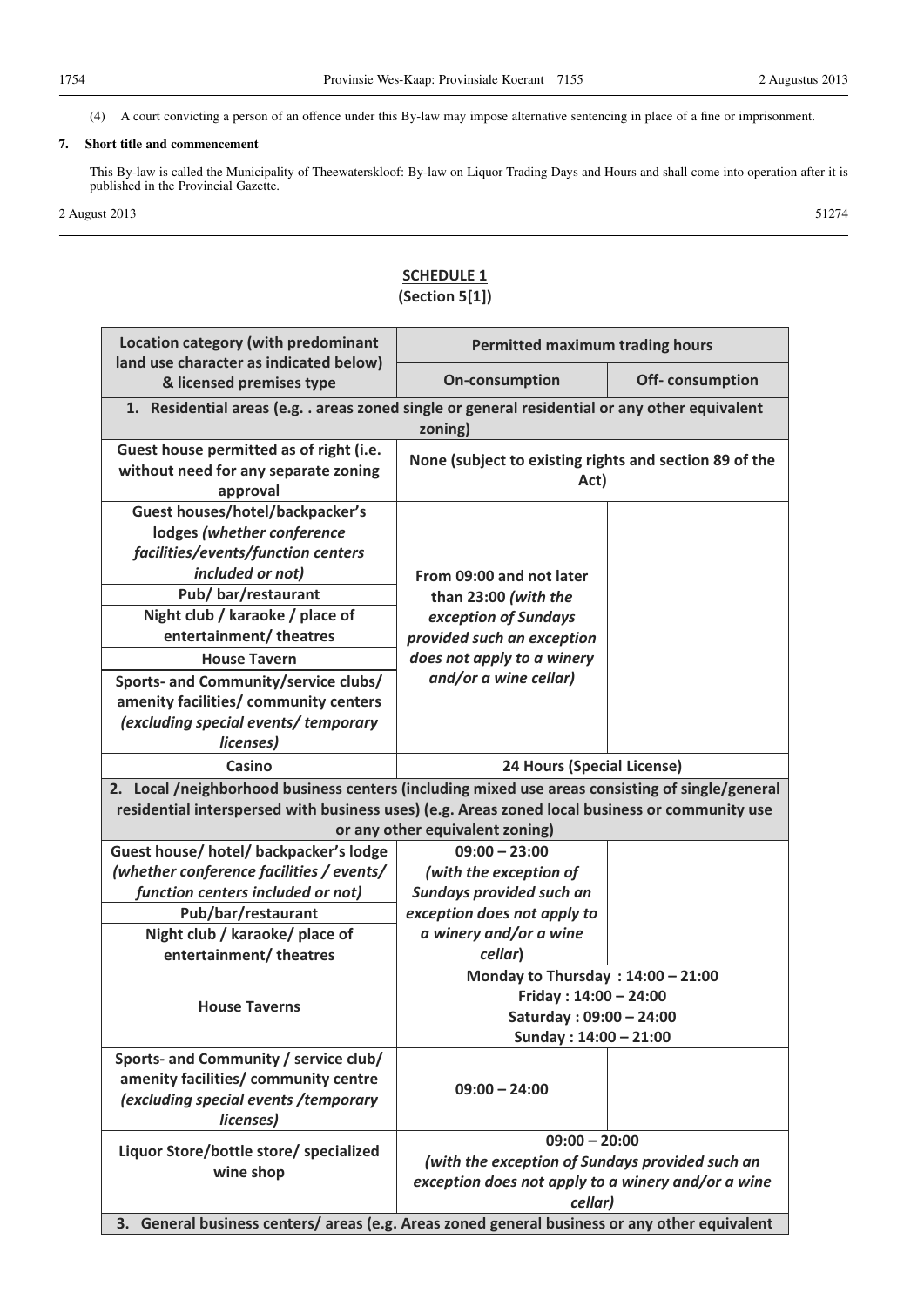| zoning                                                                                             |                                                    |                              |  |
|----------------------------------------------------------------------------------------------------|----------------------------------------------------|------------------------------|--|
| Guest house/hotel/backpacker's lodge                                                               |                                                    |                              |  |
| (whether conference facilities/                                                                    |                                                    |                              |  |
| events/function centers included or not)                                                           |                                                    |                              |  |
| Pub/ bar/house Tavern/ restaurant                                                                  |                                                    |                              |  |
| Night club/ karaoke/ Place of                                                                      |                                                    |                              |  |
| entertainment/ theatres                                                                            | 09:00 - 02:00 following day                        |                              |  |
| <b>Sports- and Community/service</b>                                                               |                                                    |                              |  |
| club/amenity facility/community centre                                                             |                                                    |                              |  |
| (excluding special events/ temporary                                                               |                                                    |                              |  |
| licenses)                                                                                          |                                                    |                              |  |
| Supermarkets with retail food                                                                      | $09:00 - 20:00$                                    |                              |  |
| component/retail food store                                                                        | (with the exception of Sundays provided such an    |                              |  |
| Liquor / bottle store/ specialized wine                                                            | exception does not apply to a winery and/or a wine |                              |  |
| shops                                                                                              | cellar)                                            |                              |  |
| 4. Industrial area (e.g. Areas zoned general industry use or any other equivalent zoning)          |                                                    |                              |  |
| Pub/ Bar/ House Tavern/ Restaurant                                                                 |                                                    |                              |  |
| Night club/ karaoke/ place of                                                                      |                                                    |                              |  |
| entertainment/ theatres                                                                            |                                                    |                              |  |
| Sports & community/ services clubs/                                                                | $09:00 - 02:00$ following day                      |                              |  |
| amenity facilities/ community centers                                                              |                                                    |                              |  |
| (excluding special events/ temporary                                                               |                                                    |                              |  |
| licenses)                                                                                          |                                                    |                              |  |
|                                                                                                    |                                                    |                              |  |
|                                                                                                    |                                                    | $09:00 - 20:00$              |  |
|                                                                                                    |                                                    | (with the exception of       |  |
| Liquor/ bottle store/ specialized wine                                                             |                                                    | <b>Sundays provided such</b> |  |
| shop                                                                                               |                                                    | an exception does not        |  |
|                                                                                                    |                                                    | apply to a winery            |  |
|                                                                                                    |                                                    | and/or a wine cellar)        |  |
|                                                                                                    |                                                    |                              |  |
| 5. Agricultural/ rural areas (e.g. Areas zoned agriculture or rural or any other equivalent zoning |                                                    |                              |  |
| <b>Guest accommodation (whether</b>                                                                |                                                    |                              |  |
| conference facilities/events/function                                                              |                                                    |                              |  |
| centers included or not)                                                                           | 09:00 - 02:00 following day                        |                              |  |
| Pub/ bar/ House Tavern/restaurant/                                                                 | (with the exception of                             |                              |  |
| tourist facilities                                                                                 | Sundays provided such an                           |                              |  |
| Sports & community/ service clubs/                                                                 | exception does not apply to                        |                              |  |
| amenity facilities/ community centers                                                              | a winery and/or a wine                             |                              |  |
| (excluding special events/ temporary                                                               | cellar)                                            |                              |  |
| licenses)                                                                                          |                                                    |                              |  |
|                                                                                                    |                                                    |                              |  |
| Wine farm/wine shop                                                                                | $09:00 - 23:00$                                    | $09:00 - 19:00$              |  |
| 6. Small holding areas (e.g. areas zoned agriculture or rural or any other equivalent zoning)      |                                                    |                              |  |
| <b>Guest accommodation (whether</b>                                                                | $09:00 - 24:00$                                    |                              |  |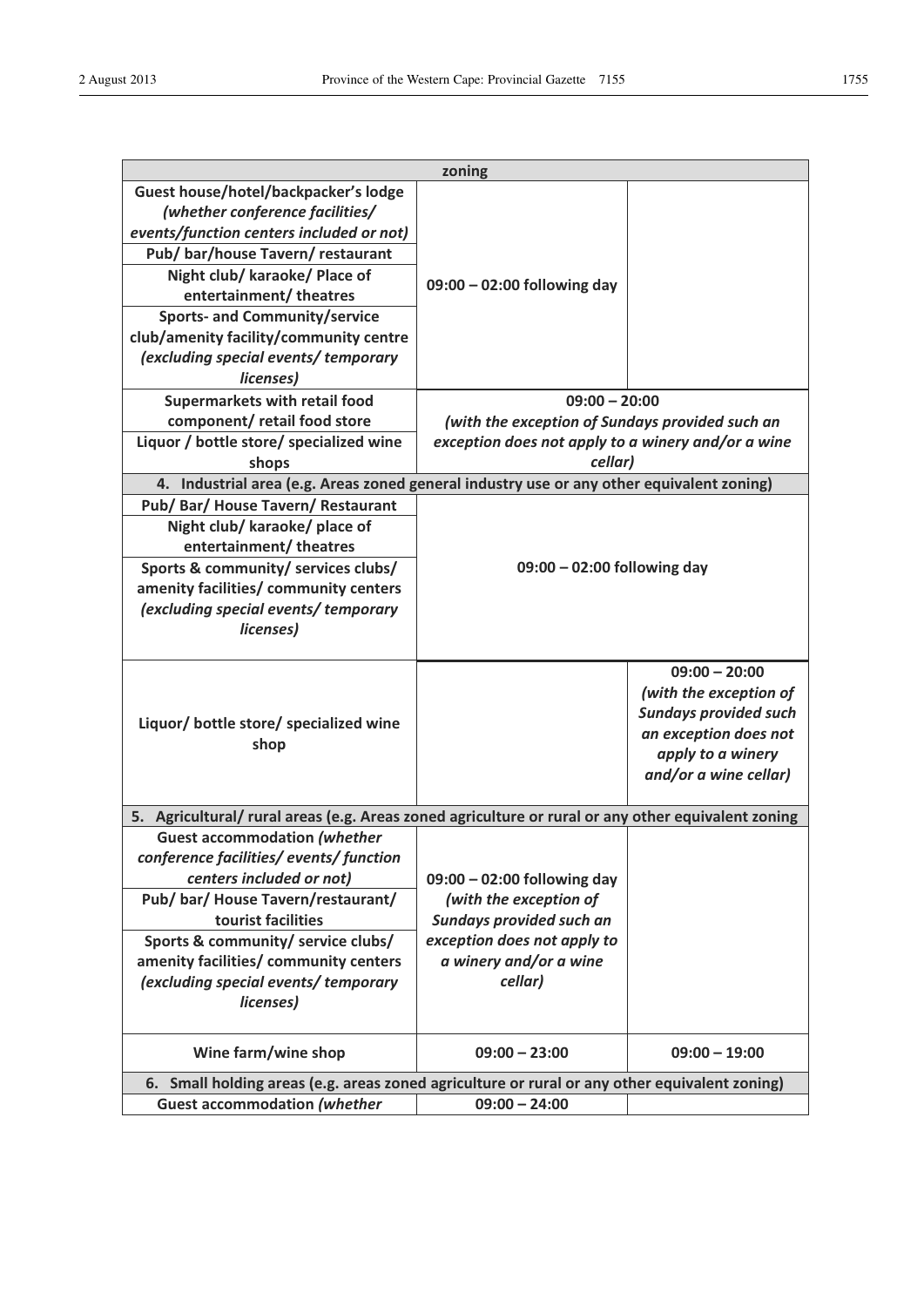| conference facilities/events/function     | (with the exception of      |  |
|-------------------------------------------|-----------------------------|--|
| centers included or not)                  | Sundays provided such an    |  |
| Pub/bar/House Tavern/restaurant/          | exception does not apply to |  |
| tourist facilities                        | a winery and/or a wine      |  |
| Night club/ karaoke/ place of             | cellar)                     |  |
| entertainment/theatres                    |                             |  |
| Sports & community/service clubs/         |                             |  |
| amenity facilities/ community centers     |                             |  |
| (excluding special events/ temporary      |                             |  |
| licenses)                                 |                             |  |
| Winery                                    |                             |  |
| 7. Other ad-hoc locations                 |                             |  |
| Vehicles/mobile undertakings used for     | $09:00 - 22:00$             |  |
| tourist/entertainment/recreational        | (or as determined by event  |  |
| purposes (as per definition of 'premises' | permit and/or Liquor        |  |
| in Section 1 of Act 4/08)                 | Tribunal)                   |  |
| Special events / temporary licensed       |                             |  |
| premises                                  |                             |  |

### **Note: Determination of applicable location category**

**Where the location category as set out above is unclear or in dispute or difficult to determine or areas are not zoned homogeneously (e.g. a business zoned premises in the middle of a residential area), the actual zoning, consent or departure use rights of the subject licensed premises will take precedence in order to determine the category.**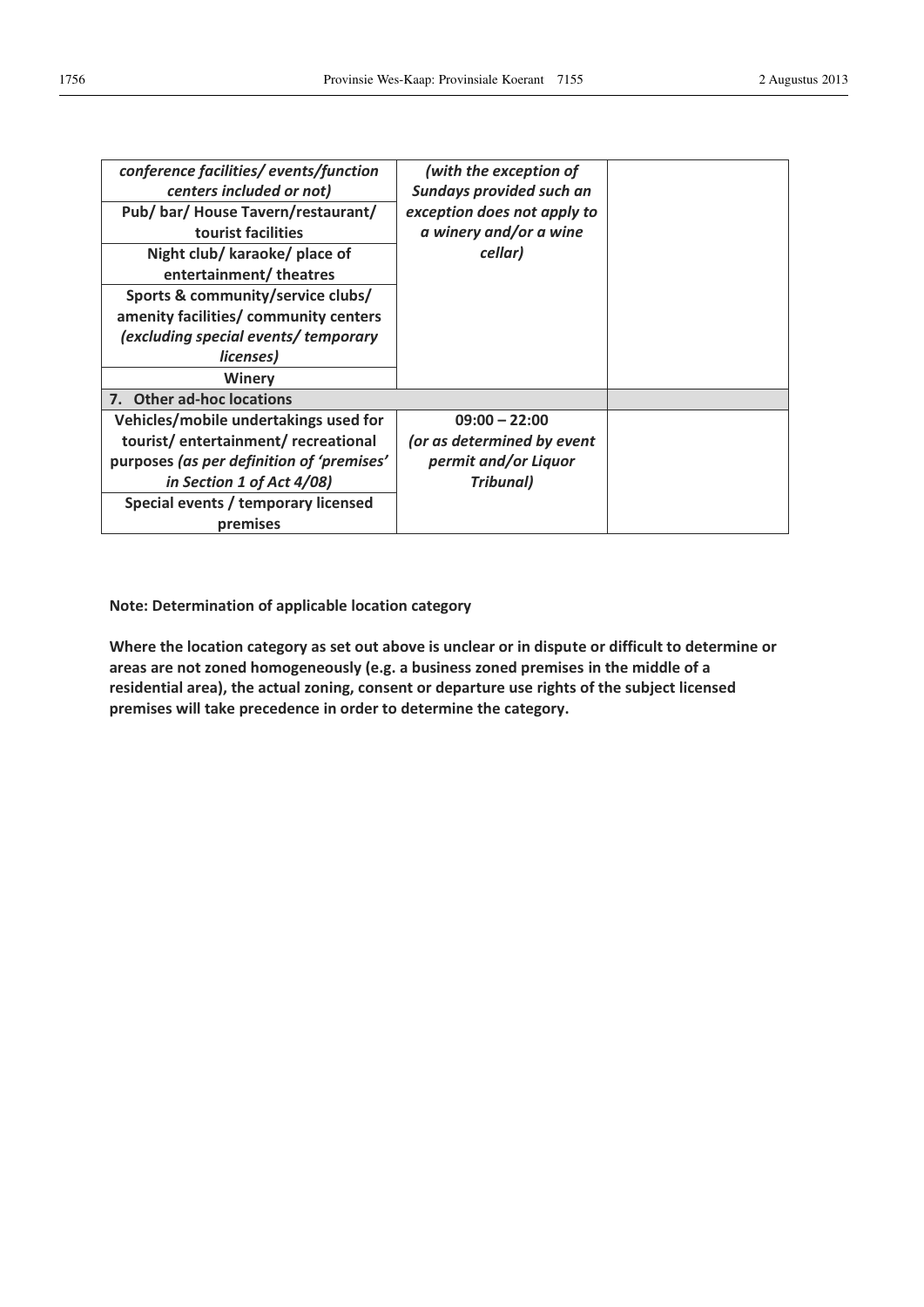#### THEEWATERSKLOOF MUNISIPALITEIT

#### **VERORDENING RAKENDE DRANKHANDELSDAE EN URE**

Kragtens die bepalings van Artikel 156 van die Grondwet van die Republiek van Suid-Afrika, 1996, Artikel 11(3)(m) van die Plaaslike Regering: Munisipale Stelsels Wet, 2000 (Wet 32 van 2000) en Artikel 59(2) van die Wes-Kaapse Drankwet, 2008 (Wet 4 van 2008) verorden die Theewaterskloof Munisipaliteit as volg:

#### **INHOUDSOPGAWE**

- 1. Aanhef<br>2. Woord<br>3. Toepass
- Woordomskrywings
- 
- 3. Toepassing van die verordening<br>4. Handelsdae en -ure vir verkoop<br>5. Handelsdae en -ure vir verkoop Handelsdae en -ure vir verkoop en verbruik van drank binne gelisensieerde persele
- 5. Handelsdae en -ure vir verkoop en verbruik van drank buite gelisensieerde persele
- 6. Oortredings en boetes<br>7. Kort titel en inwerking
- Kort titel en inwerkingtrede Skedules

#### **1. Aanhef**

**NADEMAAL** 'n munisipaliteit het kragtens artikel 156 van die Grondwet bevoegdheid om verordeninge in te stel om ondernemings te beheer wat drank aan die publiek verkoop;

**EN NADEMAAL** dit die voorneme van die Theewaterskloof Munisipaliteit is om handelsdae en ure vas te stel vir alle ondernemings wat binne die Theewaterskloof Munisipaliteit geleë is en drank aan die publiek verkoop;

**DAAR WORD DUS HIERMEE** soos volg deur die Raad van Theewaterskloof **VERORDER**:—

#### **2. Woordomskrywings**

**''algemeen industriële sone''** 'n sone wat alle vorms van industrieë akkommodeer maar nie skadelike handel en risiko-aktiwiteite insluit nie;

**''algemeen residensiële''** sones wat ontwerp is om 'n gesonde, veilige en aangename omgewing vir stedelike verblyf teen hoër digthede te voorsien;

**''algemeen sakesone en -areas''** areas wat ooreenkomstig die soneringskema gesoneer is met die voorneme om ekonomiese ontwikkeling in sakedistrikte en ontwikkelingskorridors te bevorder en sluit 'n wye reeks grondgebruike soos sake-, residensiële en gemeenskapsgebruike in;

**''die Wet''** beteken die Wes-Kaapse Drankwet, 2008 (Wet nr. 4 van 2008) soos gewysig;

**''drank''** betekendrank soos gedefinieer in artikel 1 van die Wet;

**''enkel residensiëlesone''** 'n sone:

- (a) Wat ontwerp is om persele te voorsien vir oorwegend enkelgesin-woonhuise in woonbuurte met 'n lae tot medium digtheid; of
- (b) Waar daar beheerde geleenthede vir werkverskaffing tuis is, bykomende wonings en laedigtheid-ontwikkelings met 'n gemengde gebruik op 'n enkelresidensiële-eiendom;

**''gastehuis''** 'n woonhuis of tweede woning wat gebruik word vir die doel om huisvesting en maaltye aan verbygaande gaste teen vergoeding te verskaf in 'n onderneming wat die beperkings vir 'n bed-en-ontbyt-onderneming oorskry en mag fasiliteite vir sakebyeenkomste of opleidingsessies deur gaste op die persele insluit;

**''hotel''** beteken eiendomme wat as 'n tydelike woning deur verbygaande gaste gebruik word, waar huisvesting en maaltye verskaf word teen betaling en mag die volgende insluit:

- (a) 'n restaurant of restaurante wat deel vorm van die hotel;
- (b) konferensie- en vermaaklikheidsfasiliteite wat ondergeskik en aanvullend tot die oorheersende gebruik van die eiendom as 'n hotel is;
- (c) persele wat gelisensieer is om alkoholiese drankies vir verbruik binne die eiendom te verkoop;

maar sluit uit 'n buiteverkopefasiliteit, 'n woonhuis of wooneenheid;

**''kamerdiensfasiliteit''** 'n minikroeg of selfbedieningsfasiliteit vir die verbruik van drank wat in gastekamers geleë is en 'n oproepdiens vir geregistreerde gaste;

**''landbou-gesoneerde area''** 'n area wat ooreenkomstig die soneringskema vir die bevordering en beskerming van landbou op plase as 'n belangrike ekonomiese en kulturele hulpbron gesoneer is, waar beperkte voorsiening vir gebruike anders as landbou gemaak is ten einde eienaars 'n geleentheid te bied om die ekonomiese potensiaal van hul eiendomme te verhoog, sonder om 'n beduidende negatiewe impak op die primêre landbouhulpbron tot gevolg te hê;

**''onderneming''** sluit enige perseel, sake-onderneming, afsetpunt of grondgebruik-aktiwiteit in van waar drank verkoop word;

**''plaaslike sakesone''** 'n sone wat 'n tussensone voorsien om as buffer of kopplvlak tussen algemeensakesones of ander hoëdigtheidnieresidensiële gebruike en residensiële areas te dien;

**''soneringskema''** die soneringskema van toepassing op die area en van krag binne die regsgebied van Theewaterskloof Munisipaliteit;

**''Theewaterskloof Munisipaliteit''** beteken die Theewaterskloof Munisipaliteit gestig deur die Theewaterskloof Munisipaliteitstigtingkennisgewing soos per Provinsiale Kennisgewing Nr. 493/2000, soos gewysig;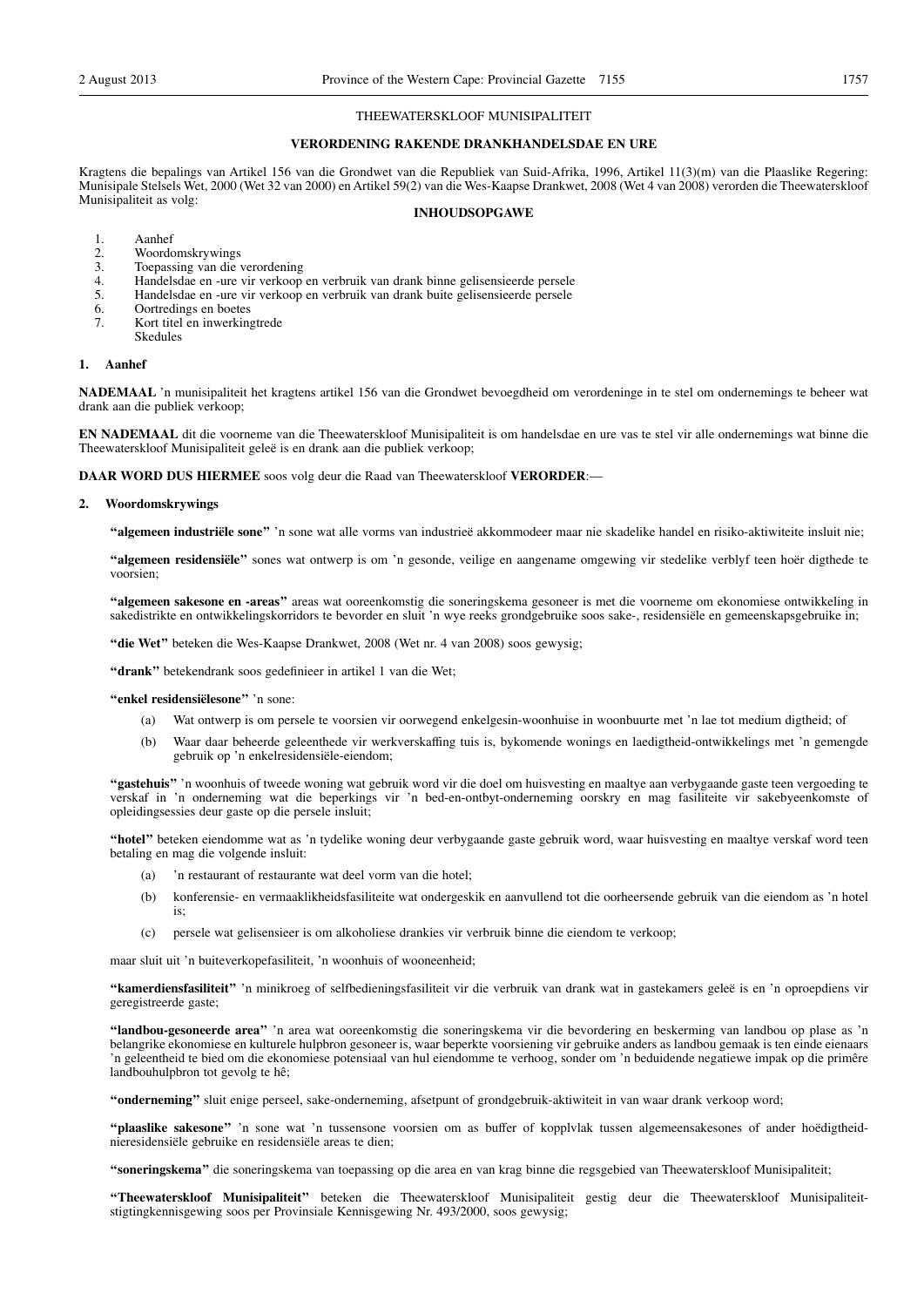**''vermaaklikheidslokaal''** 'n lokaal wat oorwegend vir kommersiële vermaak gebruik word wat relatief groot getalle mense kan lok, buite normale sake-ure bedryf word of op 'n gereelde grondslag geraas weens musiek of brasserie voortbring waarby ingesluit 'n bioskoop, teater, pretpark, danssaal, gymnasium en nagklub.

In hierdie verordening, tensy die konteks anders aandui, het enige woord of uitdrukking waaraan 'n omskrywing in die Wet toegeken is daardie betekenis.

#### **3. Toepassing van die verordening**

Die verordening is van toepassing op:

- (a) lisensiehouers, gelisensieerd om alkohol te verkoop in terme van die Wet of enige ander toepaslike wetgewing;
- (b) lisensies hernu in terme van die Drankwet, 1989 (Wet No. 27 van 1989), binne die jurisdiksie van die Munisipaliteit van Theewaterskloof.

#### **4. Handelsdae en -ure vir verkoop en verbruik van drank binne gelisensieerde persele**

- (1) Lisensiehouers mag drank verkoop en verbruik binne gelisensieerde persele op die volgende dae en ure:
	- (a) op enige dag van die week; en
	- (b) op enige sodanige dag of uur as soos uiteengesit in die Skedule.
- (2) Desnieteenstaande subartikel (1) mag 'n hotel of gastehuis wat gelisensieerd is om drank te verkoop mag 'n kamerdiensfasiliteit op enige tyd van die dag aanbied.
- (3) Desnieteenstaande die voorwaardes van hierdie verordening, mag 'n lisensiehouer oorweeg om vonkelwyn soos volg te bedien:
	- (a) vanaf 08:00 tot 11:00 vir sewe dae van die week;
	- (b) as deel van 'n maaltyd; en
	- (c) aan gaste wat deel is van 'n georganiseerde funksie waar toegang beheer word.

#### **5. Handelsdae en -ure vir verbruik van drank buite gelisensieerde persele**

Lisensiehouers wat gelisensieerd is om drank te verkoop, mag drank vir verbruik op die volgende dae en ure verkoop:

- (a) op enige dag van die week met die uitsondering van Sondae, op voorwaarde dat die uitsondering nie van toepassing sal wees op 'n wynmakery nie; en
- (b) vanaf 09:00 tot 18:00.

#### **6. Oortredings en boetes**

- (1) 'n Lisensiehouer wat artikels 2 en 3 van hierdie Verordening oortree, begaan 'n oortreding.
- (2) 'n Lisensiehouer wat 'n oortredeing begaan in terme van subartikel (1), is by skuldigbevinding aanspreeklik vir 'n boete soos die hof goeddink of 'n termyn gevangenisstraf wat nie 3 jaar oorskry nie, of beide 'n boete en gevangenisstraf.
- (3) Enige persoon wat 'n voortgesette misdryf pleeg, is skuldig aan 'n misdryf vir elke dag wat daardie persoon versuim om te voldoen aan hierdie Verordening.
- (4) 'n Hof wat 'n persoon aan 'n misdryf kragtens hierdie wet skuldig bevind kan 'n alternatiewe vonnis in die plek van 'n boete of gevangenisstraf oplê.

#### **7. Kort titel en inwerkingtrede**

Hierdie Verordening staan bekend as die Theewaterskloof Munisipaliteit: Verordening op Drankhandelsdae en Ure, en tree in werking sodra dit in die Provinsiale Koerant afgekondig is.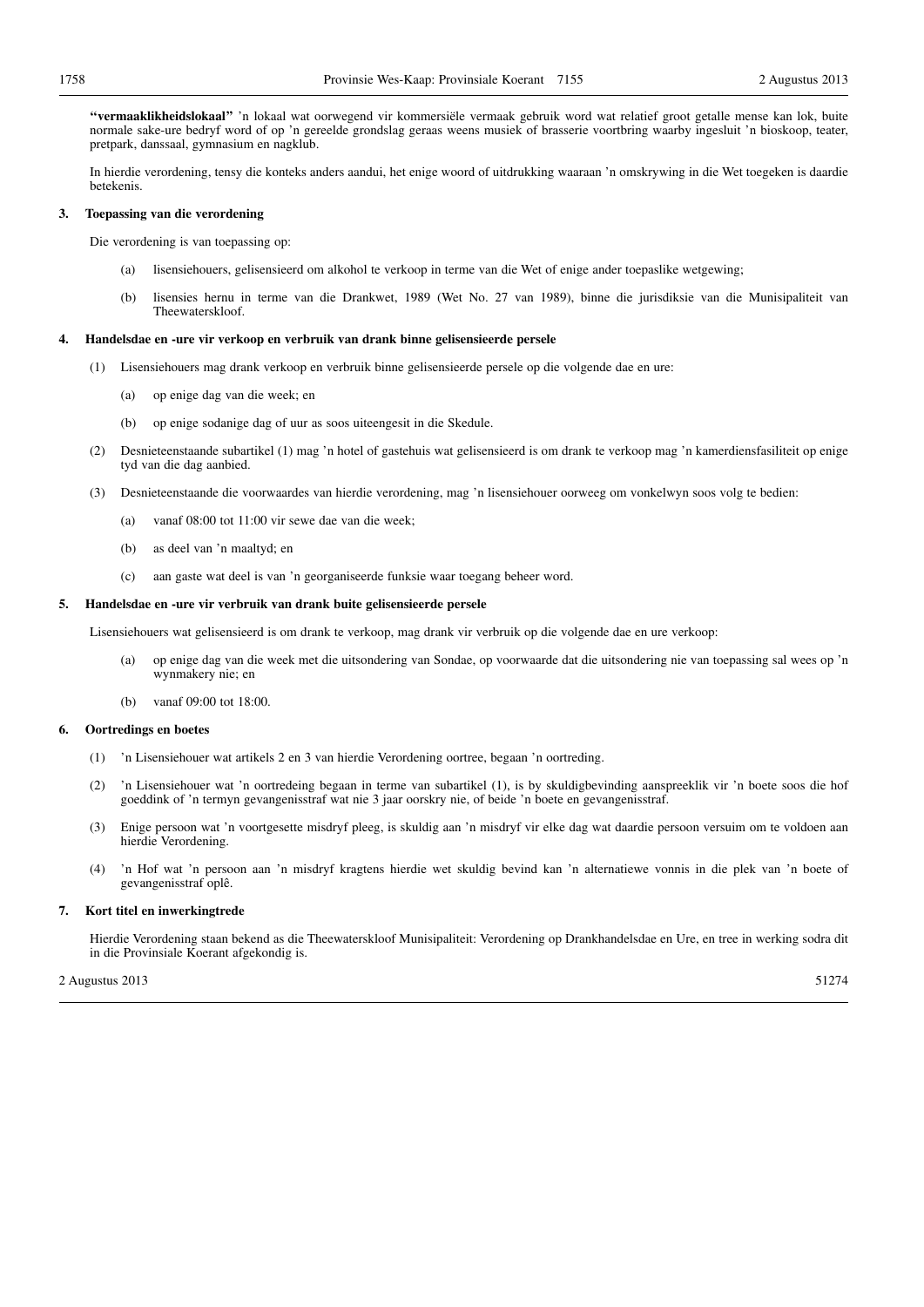## **SKEDULE 1 (Artikel 5[1])**

| Liggingskategorie (met aard van                                                                | Toegelate maksimum handelsure                                      |                      |  |  |
|------------------------------------------------------------------------------------------------|--------------------------------------------------------------------|----------------------|--|--|
| grondgebruik oorwegend soos hieronder                                                          |                                                                    |                      |  |  |
| aangedui) en tipes gelisensieerde<br>persele                                                   | <b>Binneverbruik</b>                                               | <b>Buiteverbruik</b> |  |  |
| 1. Residensiële areas (bv. Areas wat as enkel- of algemeen residensieel gesoneer is of enige   |                                                                    |                      |  |  |
|                                                                                                | ander ekwivalente sonering)                                        |                      |  |  |
| Gastehuis (d.w.s. sonder dat enige<br>Geen (onderworpe aan bestaande regte en artikel 89       |                                                                    |                      |  |  |
| afsonderlike soneringsgoedkeuring                                                              | van die Wet                                                        |                      |  |  |
| nodig is)                                                                                      |                                                                    |                      |  |  |
| Gastehuise / hotel / rugsakreisiger-                                                           |                                                                    |                      |  |  |
| oornagplek (hetsy fasiliteite vir<br>konferensies / geleenthede / funksies                     |                                                                    |                      |  |  |
| ingesluit is of nie)                                                                           | Vanaf 09:00 en nie later                                           |                      |  |  |
| Kroeg / Drinkplek / Restaurant                                                                 | nie as 23:00<br>(uitgesluit Sondae op                              |                      |  |  |
| Nagklub / karaoke /                                                                            | voorwaarde dat die                                                 |                      |  |  |
| vermaaklikheidslokaal / teater                                                                 | uitsluiting nie van                                                |                      |  |  |
| <b>Huis Taverne</b>                                                                            | toepassing is op 'n                                                |                      |  |  |
| Sport-en-gemeenskap/diensklub /                                                                | wynmakery en/of kelder                                             |                      |  |  |
| nutsbedryf fasiliteit /                                                                        | nie)                                                               |                      |  |  |
| gemeenskapsentrum (uitgesluit spesiale                                                         |                                                                    |                      |  |  |
| geleenthede / tydelike lisensies)                                                              |                                                                    |                      |  |  |
| Casino<br>24 Uur (Spesiale Lisensie)                                                           |                                                                    |                      |  |  |
| 2. Plaaslike / buurt sakesentrums (insluitend gemengde gebruiks areas bestaande uit            |                                                                    |                      |  |  |
| enkel/algemeen residensieel afgewissel met sakegebruike) (bv. Areas wat as plaaslike, sake- of |                                                                    |                      |  |  |
|                                                                                                | gemeenskapgebruik gesoneer is of enige ander ekwivalente sonering) |                      |  |  |
| Gastehuise / hotel / rugsakreisiger-                                                           | $9:00 - 23:00$                                                     |                      |  |  |
| oornagplek (hetsy fasiliteite vir                                                              | (uitgesluit Sondae op                                              |                      |  |  |
| konferensies / geleenthede / funksies                                                          | voorwaarde dat die                                                 |                      |  |  |
| ingesluit is of nie)                                                                           | uitsluiting nie van                                                |                      |  |  |
| Kroeg / drinkplek / restaurant                                                                 | toepassing is op 'n<br>wynmakery en/of kelder                      |                      |  |  |
| Nagklub / karaoke /<br>vermaaklikheidslokaal/teater                                            | nie)                                                               |                      |  |  |
|                                                                                                |                                                                    |                      |  |  |
|                                                                                                | Maandag tot Donderdag: 14:00 - 21:00                               |                      |  |  |
| <b>Huis Taverne</b>                                                                            | Vrydag: $14:00 - 24:00$<br>Saterdag: 09:00 - 24:00                 |                      |  |  |
|                                                                                                | Sondag: $14:00 - 21:00$                                            |                      |  |  |
| Sport en gemeenskap / diensklub /                                                              |                                                                    |                      |  |  |
| nutsbedryf fasiliteit /                                                                        |                                                                    |                      |  |  |
| gemeenskapsentrum (uitgesluit spesiale                                                         | $09:00 - 24:00$                                                    |                      |  |  |
| geleenthede / tydelike lisensies)                                                              |                                                                    |                      |  |  |
|                                                                                                |                                                                    |                      |  |  |
|                                                                                                | $09:00 - 20:00$                                                    |                      |  |  |
| Drankwinkel / bottelstoor /<br>gespesialiseerde wynwinkel                                      | (uitgesluit Sondae op voorwaarde dat die uitsluiting               |                      |  |  |
|                                                                                                | nie van toepassing is op 'n wynmakery en/of kelder<br>nie)         |                      |  |  |
|                                                                                                |                                                                    |                      |  |  |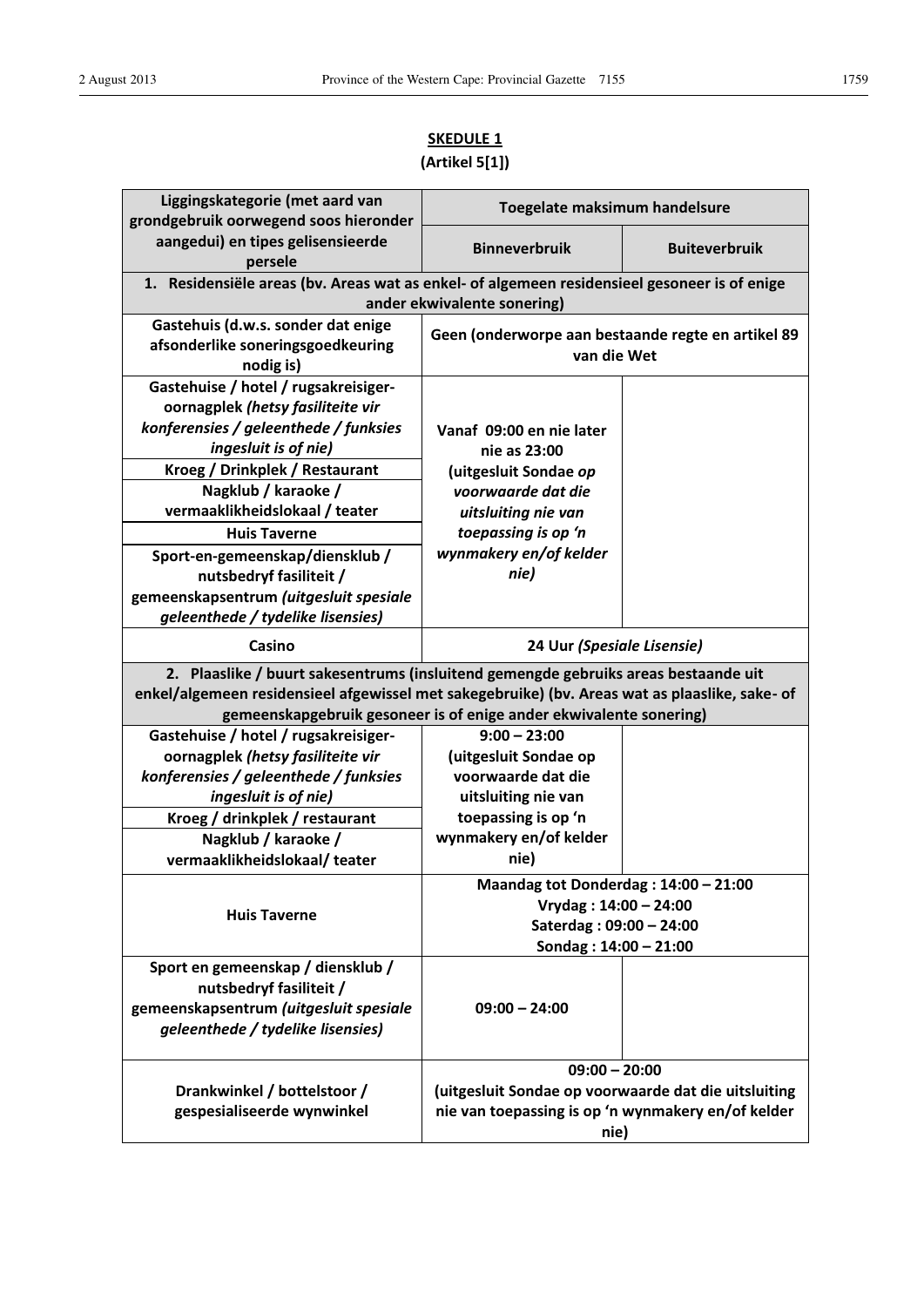| 3. Algemene sakesentrums / areas (bv. Areas wat as algemene sake gesoneer is of enige ander<br>ekwivalente sonering) |                                                                                                            |                                             |  |
|----------------------------------------------------------------------------------------------------------------------|------------------------------------------------------------------------------------------------------------|---------------------------------------------|--|
| Gastehuise / hotel / rugsakreisiger-                                                                                 |                                                                                                            |                                             |  |
| oornagplek (hetsy fasiliteite vir                                                                                    |                                                                                                            |                                             |  |
| konferensies / geleenthede / funksies                                                                                |                                                                                                            |                                             |  |
| ingesluit is of nie)                                                                                                 |                                                                                                            |                                             |  |
| Kroeg / drinkplek / Huistaverne /                                                                                    |                                                                                                            |                                             |  |
| restaurant                                                                                                           | $9:00 - 02:00$ volgende dag                                                                                |                                             |  |
| Nagklub / karaoke /                                                                                                  |                                                                                                            |                                             |  |
| vermaaklikheidslokaal / teaters                                                                                      |                                                                                                            |                                             |  |
| Sport en gemeenskap / diensklub /                                                                                    |                                                                                                            |                                             |  |
| nutsbedryf fasiliteit /                                                                                              |                                                                                                            |                                             |  |
| gemeenskapsentrum (uitgesluit spesiale                                                                               |                                                                                                            |                                             |  |
| geleenthede / tydelike lisensies)                                                                                    |                                                                                                            |                                             |  |
| Supermarkte met kleinhandel-<br>koskomponent / kleinhandel-koswinkel                                                 | $9:00 - 20:00$                                                                                             |                                             |  |
| Drankwinkel / bottelstoor /                                                                                          | (uitgesluit Sondae op voorwaarde dat die uitsluiting<br>nie van toepassing is op 'n wynmakery en/of kelder |                                             |  |
| gespesialiseerde wynwinkel                                                                                           | nie)                                                                                                       |                                             |  |
| 4. Industriële areas (bv. Areas wat as algemeen industriëlegebruik gesoneer is of enige ander                        |                                                                                                            |                                             |  |
|                                                                                                                      | ekwivalente sonering)                                                                                      |                                             |  |
| Kroeg / drinkplek / Huis Taverne /                                                                                   |                                                                                                            |                                             |  |
| restaurant                                                                                                           |                                                                                                            |                                             |  |
| Nagklub / karaoke /                                                                                                  |                                                                                                            |                                             |  |
| vermaaklikheidslokaal / teaters                                                                                      | $9:00 - 02:00$ volgende dag                                                                                |                                             |  |
| Sport en gemeenskap / diensklub /                                                                                    |                                                                                                            |                                             |  |
| nutsbedryf fasiliteit /                                                                                              |                                                                                                            |                                             |  |
| gemeenskapsentrum (uitgesluit spesiale                                                                               |                                                                                                            |                                             |  |
| geleenthede / tydelike lisiensies)                                                                                   |                                                                                                            |                                             |  |
|                                                                                                                      |                                                                                                            | $9:00 - 20:00$                              |  |
|                                                                                                                      |                                                                                                            | (uitgesluit Sondae op<br>voorwaarde dat die |  |
| Drankwinkel / bottelstoor /                                                                                          |                                                                                                            | uitsluiting nie van                         |  |
| gespesialiseerde wynwinkel                                                                                           |                                                                                                            | toepassing is op 'n                         |  |
|                                                                                                                      |                                                                                                            | wynmakery en/of                             |  |
|                                                                                                                      |                                                                                                            | kelder nie)                                 |  |
| 5. Landbou- / landelike areas (bv. Areas wat as landbou of landelike gesoneer is of enige ander                      |                                                                                                            |                                             |  |
| ekwivalente sonering)                                                                                                |                                                                                                            |                                             |  |
| Gaste-akkomodasie (hetsy fasiliteite vir                                                                             |                                                                                                            |                                             |  |
| konferensies / geleenthede / funksies                                                                                | $9:00 - 2:00$ volgende dag                                                                                 |                                             |  |
| ingesluit is of nie)                                                                                                 |                                                                                                            |                                             |  |
| Kroeg / drinkplek / Huis Taverne /                                                                                   | (uitgesluit Sondae op                                                                                      |                                             |  |
| restaurant / toeristefasiliteit                                                                                      | voorwaarde dat die                                                                                         |                                             |  |
| Sport en gemeenskap / diensklub /                                                                                    | uitsluiting nie van<br>toepassing is op 'n                                                                 |                                             |  |
| nutsbedryf fasiliteit /<br>gemeenskapsentrum (uitgesluit spesiale                                                    | wynmakery en/of kelder                                                                                     |                                             |  |
| geleenthede / tydelike lisiensies)                                                                                   | nie)                                                                                                       |                                             |  |
|                                                                                                                      |                                                                                                            |                                             |  |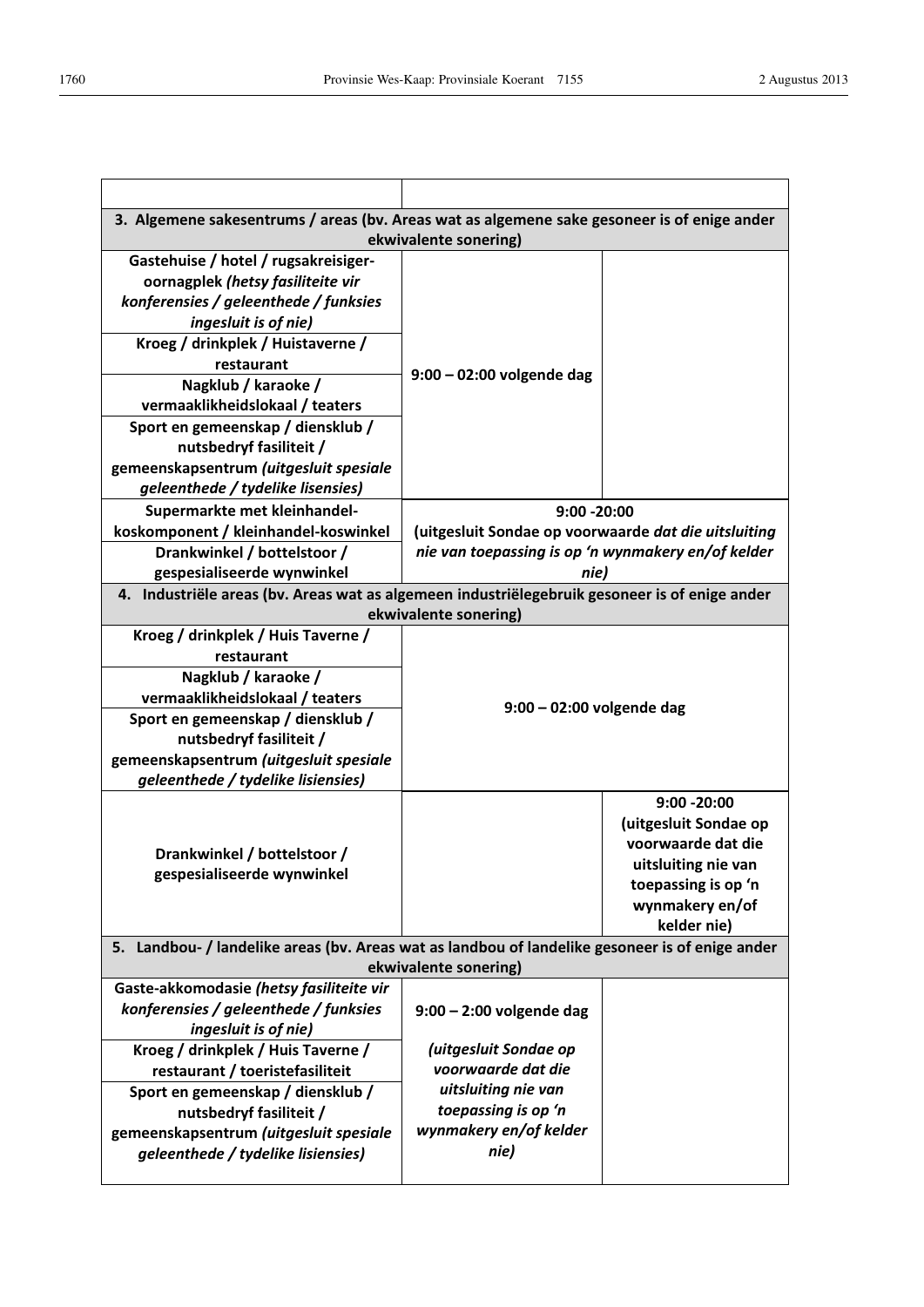| Wynplaas / wynwinkel                                                                 | $09:00 - 23:00$          | $09:00 - 19:00$ |  |
|--------------------------------------------------------------------------------------|--------------------------|-----------------|--|
| 6. Kleinhoewe-areas (bv. Areas wat as landbou of landelik gesoneer is of enige ander |                          |                 |  |
|                                                                                      | ekwivalente sonering)    |                 |  |
| Gaste-akkomodasie (hetsy fasiliteite vir                                             |                          |                 |  |
| konferensies / geleenthede / funksies                                                |                          |                 |  |
| ingesluit is of nie)                                                                 | $9:00 - 24:00$           |                 |  |
| Kroeg / drinkplek / Huis Taverne /                                                   | (uitgesluit Sondae op    |                 |  |
| restaurant / toeristefasiliteit                                                      | voorwaarde dat die       |                 |  |
| Nagklub / karaoke /                                                                  | uitsluiting nie van      |                 |  |
| vermaaklikheidslokaal / teaters                                                      | toepassing is op 'n      |                 |  |
| Sport-en-gemeenskap / diensklub /                                                    | wynmakery en/of kelder   |                 |  |
| nutsbedryf fasiliteit /                                                              | nie)                     |                 |  |
| gemeenskapsentrum (uitgesluit spesiale                                               |                          |                 |  |
| geleenthede / tydelike lisiensies)                                                   |                          |                 |  |
| Wynmakery                                                                            |                          |                 |  |
| 7. Ander (ad-hoc) liggings                                                           |                          |                 |  |
| Voertuie / mobiele ondernemings wat                                                  | $9:00 - 22:00$           |                 |  |
| vir toeriste-/vermaaklikheid-/                                                       | (of soos bepaal deur die |                 |  |
| ontspanningsdoeleindes gebruik word                                                  | permit uitgereik vir     |                 |  |
| (soos per definisie van "persele" in                                                 | geleentheid en/of        |                 |  |
| artikel 1 van Wet 4/08).                                                             | Dranktribunaal)          |                 |  |
| Spesiale geleenthede / tydelike-                                                     |                          |                 |  |
| gelisensieerde persele                                                               |                          |                 |  |

**Nota: Bepaling van tersaaklike liggingskategorie**

**Waar die liggingskategorie soos hierbo uiteengesit onduidelik is of betwis word of moeilik**  bepaalbaar is of waar areas nie eenvormig gesoneer was nie (bv. 'n sakegesoneerde perseel in die middel van 'n residensieel gesoneerde area) sal die werklike sonering, **toestemmingsgebruike of afwykings van die perseel wat aan lisensiëring onderhewig is, voorrang geniet ten einde die kategorie te bepaal.**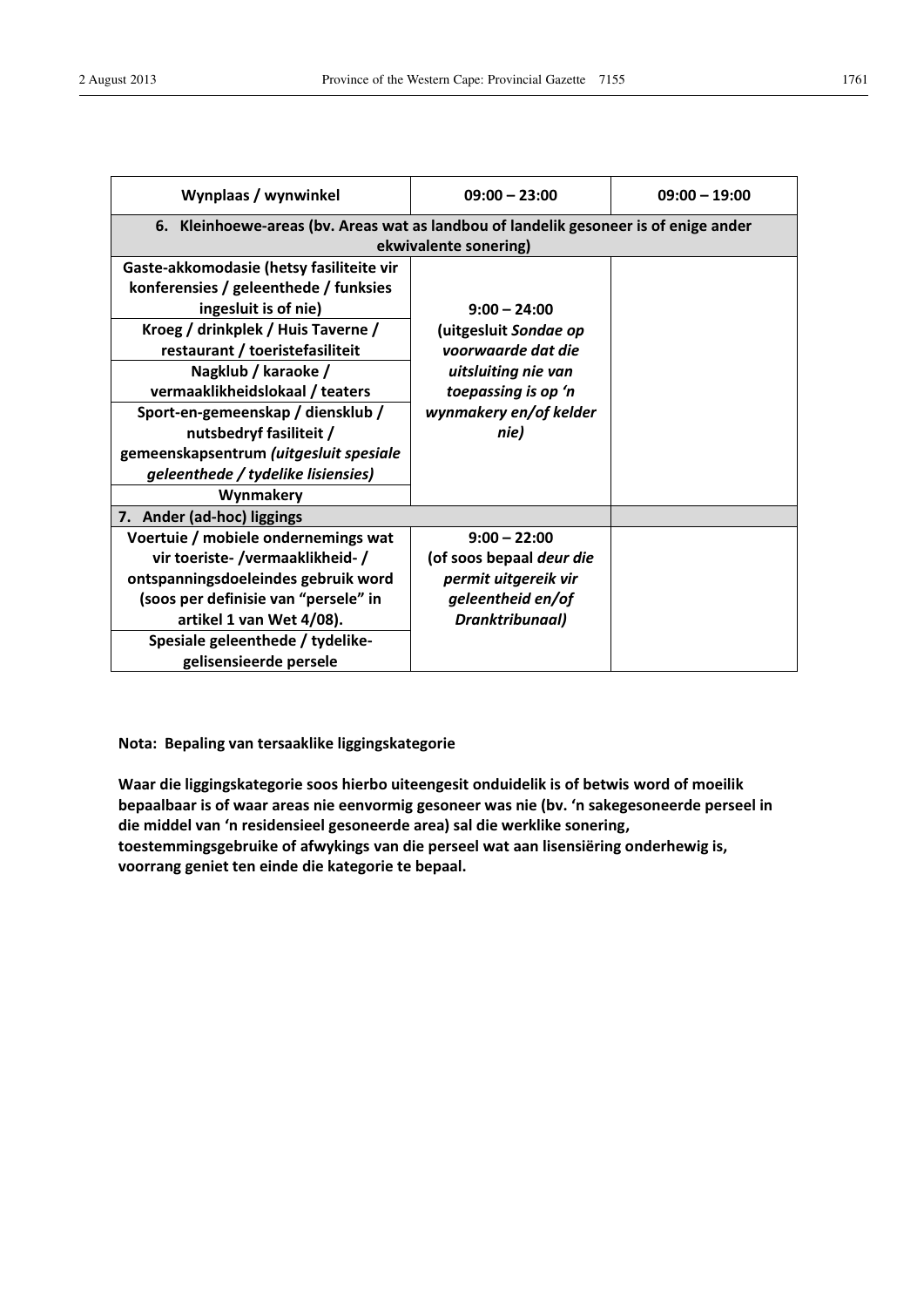#### BITOU MUNICIPALITY

#### **SPORTING FACILITIES BY-LAW**

In terms of and under the provisions of section 156 of the Constitution of the Republic of South Africa, 1996 the Bitou Municipality, enacts as follows:

#### TABLE OF CONTENT

#### **Section**

- 1. Interpretation<br>2. Principles and
- 2. Principles and objectives<br>3. Application of By-laws
- Application of By-laws

#### **Chapter 1: Administration, access, fees and prohibited behaviour**

- 4. Administration, control over, and maintenance of sporting facilities 5. Access to sporting facilities and storage facilities
- Access to sporting facilities and storage facilities
- 6. Administration fees and other fees<br>
7 Prohibited behavior in or on a spot
	- Prohibited behavior in or on a sporting facility or its premises

#### **Chapter 2: Organised sporting activities**

- 8. Organized sporting activities<br>9. Reservation and hiring of spe
- 9. Reservation and hiring of sporting facilities<br>10. Cancellation, postponement or extension of
- 10. Cancellation, postponement or extension of reservation 11. Termination of hire
- 11. Termination of hire<br>12. Duties of organizati
- Duties of organization

#### **Chapter 3: Miscellaneous provisions**

- 13. Enforcement<br>14. Indemnity
- 14. Indemnity<br>15. Appeal
- 15. Appeal<br>16. Penalty
- 16. Penalty<br>17. Revoca
- 17. Revocation of by-laws<br>18. Short title and comment
- Short title and commencement

#### **1. Definitions**

In this by-law, unless the context otherwise indicates-

**''accessories''** means an object on or in a field, sporting area or course necessary for a particular sport to be performed, such as, but not limited to goal posts, a tennis net, or a flag and any other feature or fixture;

**''appurtenance''** means any fitting installation, appliance, device, instrument, apparatus, utensil, tools, whatsoever on the premises, such as but not limited to a lock, cock, tap, valve, pipe and includes any other appliance or any machines;

**''equipment''** means gear used by a person in a sporting activity;

**''facility''** means a sporting facility and includes any appliance, equipment, apparatus or storage facility in or on a facility;

**''Bitou Municipality''** means the municipality established by the Bitou Municipality Establishment Notice published in Provincial Notice No. 503 of 2000 as amended and **''municipality''** has a corresponding meaning and includes any political structure, political office bearer, councillor, duly authorized agent or any employee acting in connection with this by-law by virtue of a power vested in the municipality and delegated or sub-delegated to such political structure, political office bearer, councillor, agent or employees;

**''organized sporting activity''** means a sporting activity that is organized or controlled by an organization, and includes a practice or training session;

**''organization''** means a sport club, educational institution, or association of people, and includes a group or sport club established by the municipality, which sport club or association can be joined by a member of the public;

**''sporting facility''** means any land, area, premises, building or structure, or part thereof, which is administered or controlled by the municipality and which is designated, demarcated, or set aside for sporting activity, and includes facilities surrounding normally supplementary to a sporting facility.

#### **2. Principles and objectives**

The municipality recognizes the right of the community, whatever associated to an organization or not, to use and enjoy sporting facilities, and accepts the duty to maintain and develop the resources of the municipality to the best interest of the community, and aims, in this by-law, to control and administer sporting facilities.

#### **3. Application of By-laws**

This by-law apply to all sporting facilities under the control and administration of the Municipality, but do not apply to land, areas, buildings, and structures regulated by the Municipality's Public Amenities By-laws.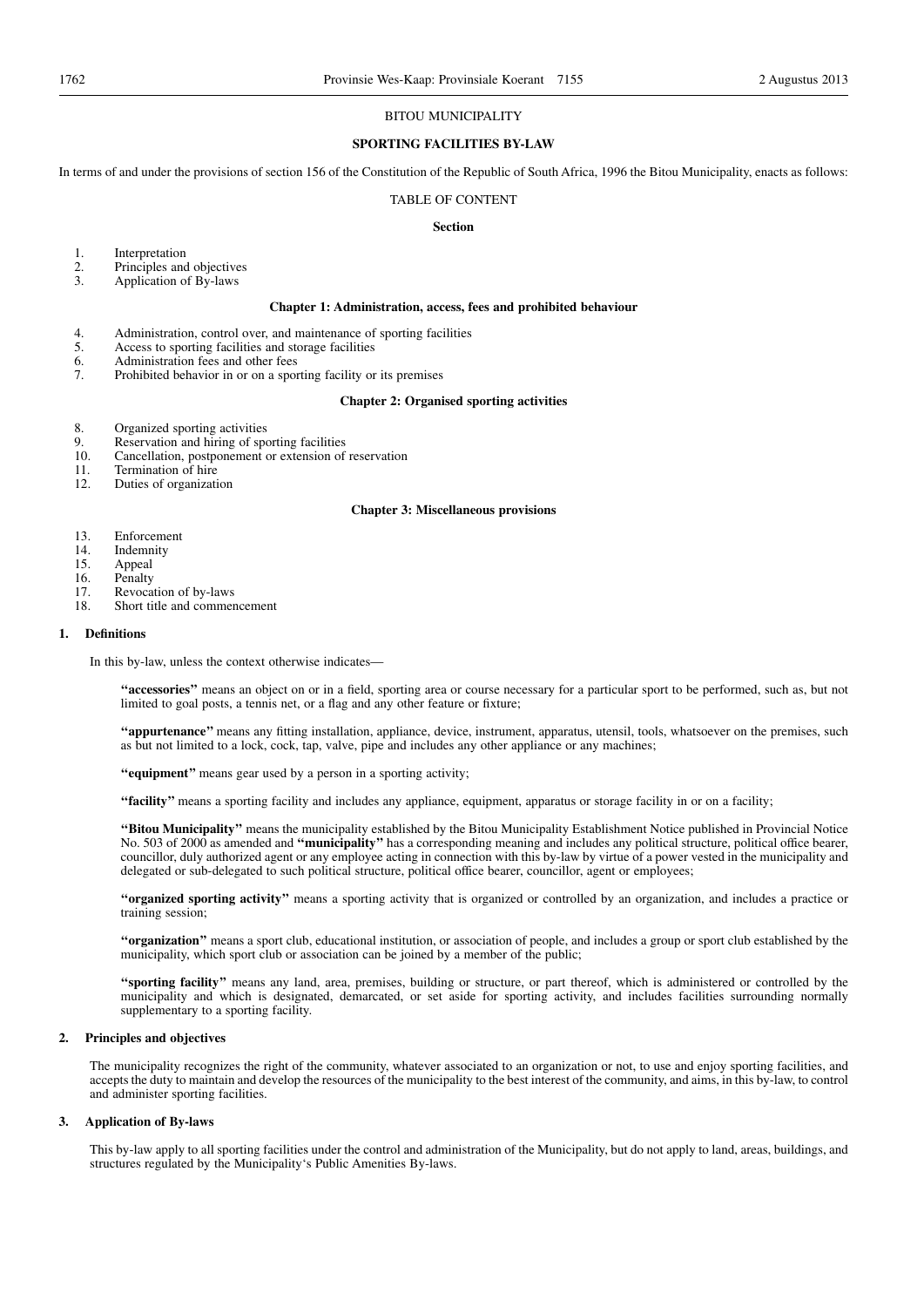#### **CHAPTER 1: ADMINISTRATION, ACCESS, FEES, AND PROHIBITED BEHAVIOUR**

#### **4. Administration, control over and maintenance of sporting facilities**

- (1) The municipality may establish a body or sport committee with the aim of advising it on matters relating to the sporting facilities.
- (2) All sporting facilities must be administered by the municipality in accordance with this By-law.
- (3) The municipality may acquire land or a building with the aim of developing sporting facilities, or dispose of existing sporting facilities or any rights thereto.
- (4) A person or organization who uses or hires sporting facilities does so subject to the provisions of this by-law and in terms of conditions as may be determined by the municipality.
- (5) Where an organized sporting activity is not organized or controlled by the municipality, a municipal employee may be present.
- (6) Subject to the terms and conditions stipulated in any contract of hire, and subject to any appliance national laws, no person—
	- (a) May sell any alcoholic beverages on the premises of a sporting facility without first obtaining express approval for that activity from the municipality.
	- (b) May bring his or her own supply of alcoholic beverages on or into the sporting facility without written authority from an authorized official.
- (7) If the municipality permits the sale of consumptions of alcoholic on or in a facility by an organization or body, the sale or consumption is subject to the following conditions:
	- (a) no alcoholic beverages may be served in a glass bottle, glass cup or other container made of glass;
	- (b) beer, cider and alcoholic cordials may be served in cans, kegs or plastic cups only;
	- (c) the organization or body must maintain good order within the sporting facility.
- (8) The municipality may close a facility when:
	- (a) The facility is substantially unusable due to:
		- (i) destruction
		- (ii) severe damage; or
		- (iii) the absence of municipal services;
	- (b) the facility constitutes a danger to human life or property;
	- (c) an emergency has arisen which requires such closure.
- (9) The municipality may temporary close a facility for purposes of repair or maintenance or for any other reason in the municipality's discretion.
- (10) A person who or organization that contravenes subsection (6) or (7) commits an offence.

#### **5. Access to sporting facilities and storage facilities**

- (1) The municipality may by notice posted at or near the entrance to a facility indicates the hours during which it may be used by the public.
- (2) The municipality reserves the right of access to a facility and an official may instruct a person who has contravened a provision of this bylaw to leave the facility or premises immediately and should the person fail to observe the instruction, official may remove or cause the person to be removed.
- (3) The municipality has the right to determine the maximum capacity of a sporting facility and an official must, once the maximum capacity has been reached, refuse access and may take measures necessary to prevent access.

#### **6. Admission fees and other fees**

The municipality may prescribe fees to be charged for the admission to or the hire or use of a sporting facility or equipment.

#### **7. Prohibited behaviour in or on sporting facility or its premises**

- (1) No person may—
	- (a) Enter any part of facility otherwise than by an entrance designated for that purpose;
	- (b) Enter or remain inside a facility, without permission, or at any time other than during the hours when such facility is open to members of the public, or when access to the facility has been denied;
	- (c) Smoke in a sporting facility, except in an open air facility or in those areas which have been designated for this purpose, as indicated by notices to that effect;
	- (d) Wear footwear that may damage the surface of the facility;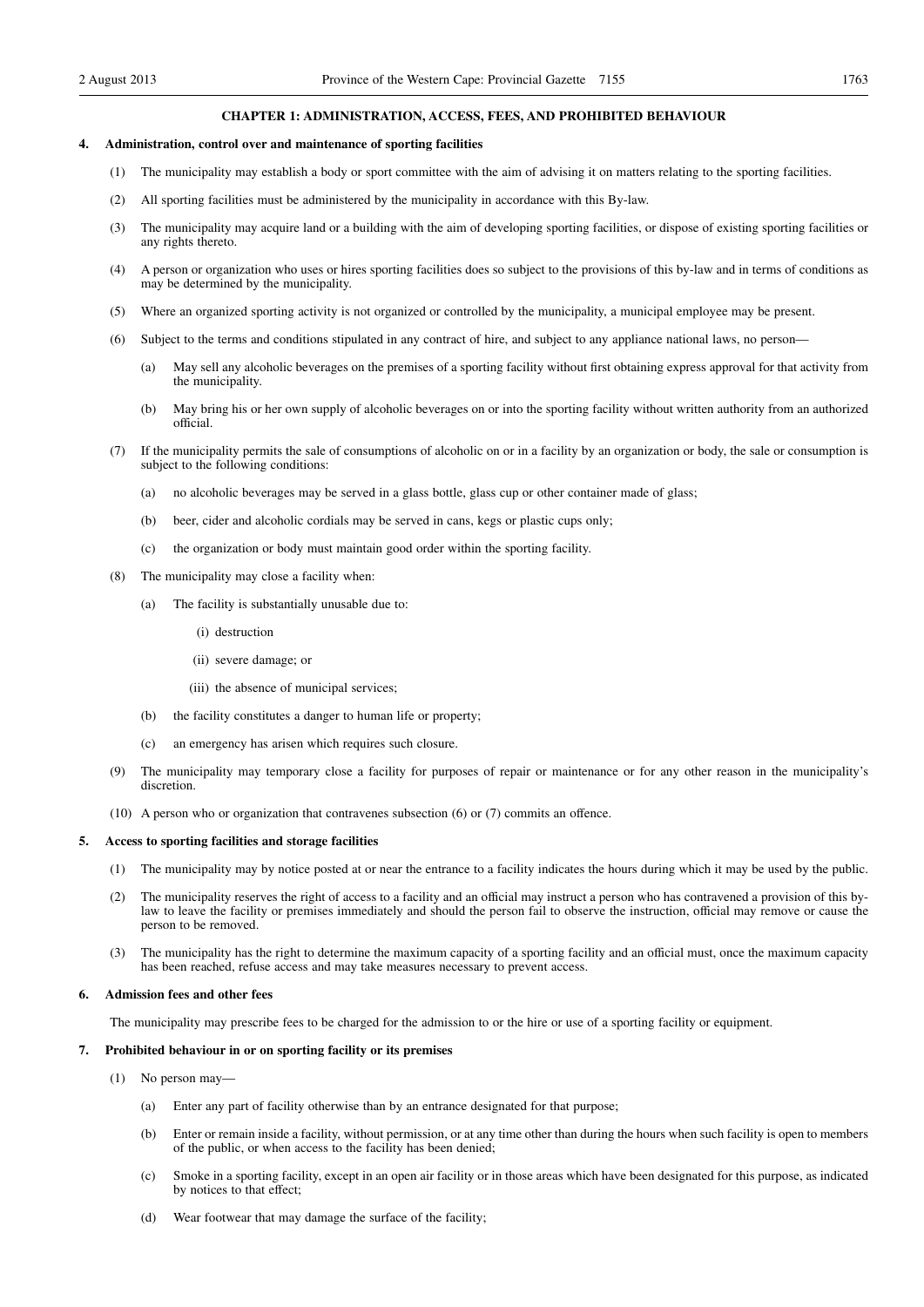- (e) Attend or engage in a sporting activity if dressed indecently or if undressed, except in a facility set aside for use by a person of the same sex;
- (f) Relieve him or herself in any part of the sporting facility other than in the ablution facilities;
- (g) Excluding a child under age of five years, use change rooms, places of ablution, cubicles, or any other facilities set aside for a particular sex if he or she is not of that particular sex;
- (h) Enter or remain in any area of the sporting facility, which area is reserved for the use of persons of the other sex;
- (i) Use a change room, place of ablution, cubicle or any other facility for longer than reasonably necessary to undertake an activity intended to be undertaken;
- (j) Use profane or indecent language or behave in any other manner that constitutes a nuisance or unacceptable behaviour towards other persons;
- (k) Destroy, damage or deface any part of a sporting facility, accessories or equipment;
- (l) Discard rubbish other than in a container provided for that purpose;
- (m) in any manner, interfere with the substance covering the surface of a sporting facility;
- (n) light any fire;
- (o) drive, draw, or propel a vehicle, or walk upon or recline on lawn on the premises of a sporting facility if prohibited to do so by notice on the premises;
- (p) ride or use in or on a sporting facility a bicycle, roller blades, roller skates, a skateboard, a tricycle or any similar form of transport or amusement, except in a sporting facility which provides for the riding of bicycles;
- (q) without the prior written consent of the municipality, sell, hawk, advertise, offer for sale or purchase or exhibit any article for sale, lease or hire, distribute a pamphlet, book, handbill or other written or printed matter inside a sporting facility or in the immediate vicinity of the entrance thereto;
- (r) neither inside nor outside a sporting facility, obstruct, resist or interfere with an official in the execution of his of his or her duties or the exercise of any authority in terms of this by-law;
- (s) tamper or interfere with an appurtenance in or on the premises of a sporting facility;
- (t) bring into or keep on a sporting facility an animal, except a guide dog, without the prior consent of the municipality, unless the sporting activity engaged in involves the use of animals;
- (u) bring into or keep on a facility a weapon or any other dangerous object;
- (v) erect or attempt to erect any enclosure, tent or similar construction, stall, booth, stand, screen, fence, or drive onto the ground any peg or spike without the permission of the official in charge of the facility;
- (w) behave or conduct himself or herself in a manner which may prejudice good order;
- (x) bring into or onto a facility any substance or matter which may endanger the safety of people, or which may be used to disrupt proceedings at or spoil the peaceful enjoyment of the facility;
- (y) behave or conduct himself or herself in a manner which disrupt a sporting activity; or
- (z) fail to comply with a lawful instruction given by an official.
- (2) A person who contravenes any of the provisions of this section commits an offence.

#### **CHAPTER 2: ORGANISED SPORTING ACTIVITIES**

#### **8. Organized sporting activities**

- (1) The municipality may allow the use of its facilities by sport organizations, municipal staff, or other persons such as, but not limited to free-lance instructors.
- (2) Any organization to which a sporting facility or a portion thereof has been allocated for use at regular times, must ensure that only its members or persons invited by an organization use the facility, and should it be impossible for the organization to use the facilities at those times, the organization must notify the official in charge of the sporting facility beforehand, and should an organization an organization fail to do so, the municipality may suspend or cancel the organization's further use of the facility.

#### **9. Reservation and hiring of sporting facilities**

- (1) The municipality may set aside or hire out a sporting facility for the purpose of organized sport or for special occasions on such conditions as it may prescribe and municipality may charge a fee, or may make it available free of charge or grant free admission to selected persons.
- (2) The representative of an organization that wishes to hire a sporting facility must complete and lodge a prescribed application form with the municipality.
- (3) When considering an application the municipality may have, in addition to other relevant factors, due regard to the following: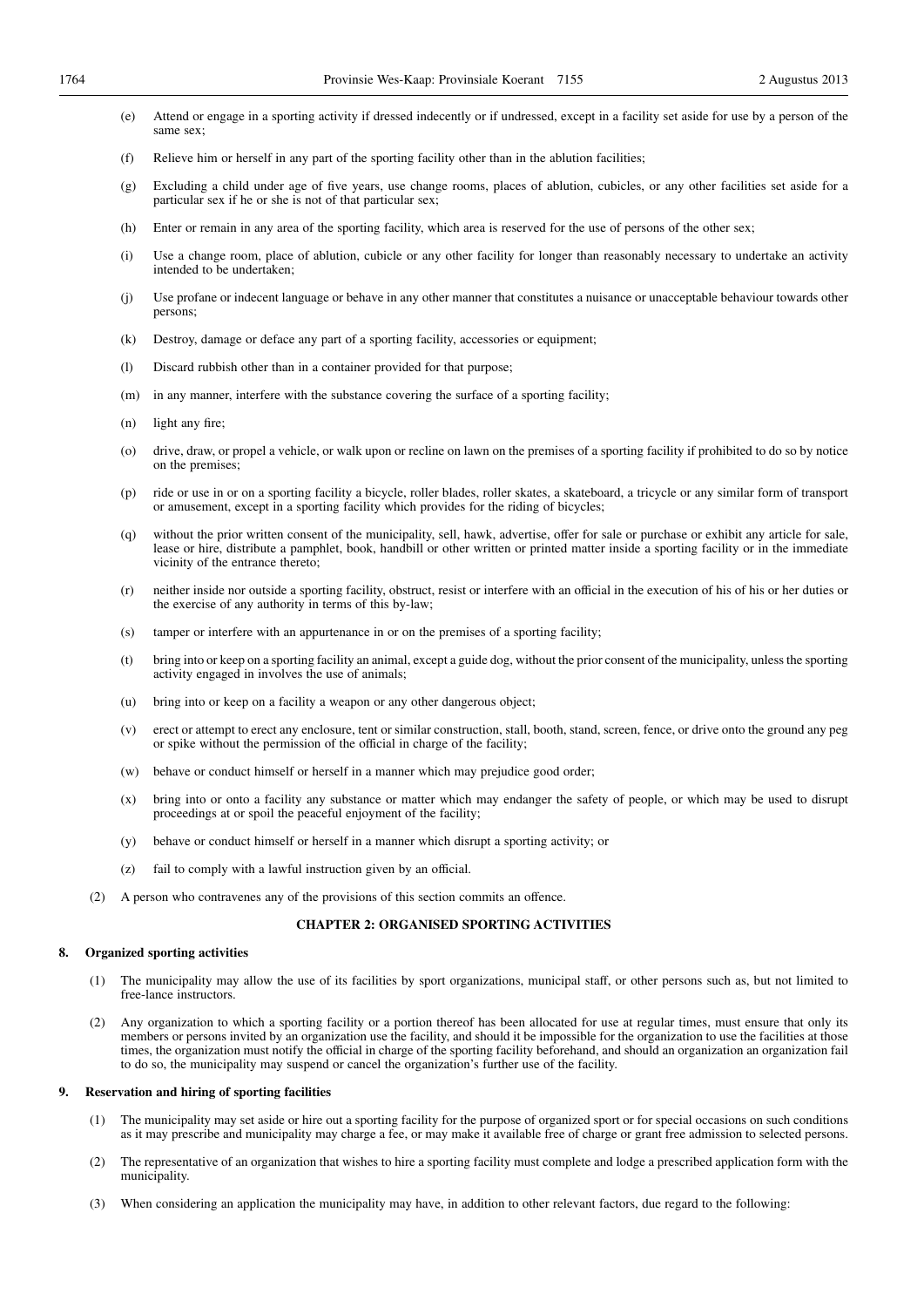- (a) The principal and objectives of this by-law;
- (b) That the sporting facility may be used for lawful purpose only;
- (c) That the use of the sporting facility will not constitute a nuisance or annoyance to other users of another part of the sporting facility which has not been hired by the organization, or to the occupiers of neighbouring premises; and
- (d) That the use of the sporting facility will not constitute a danger to any person or property or negatively affect the environment.
- (4) The municipality may approve the use of a sporting facility subject to any condition it may refuse consent.
- (5) The municipality must, within seven days after the application form has been lodged, in writing notify the organization if the application has been approved or refused, and—
	- (a) if the application is refused, the municipality must supply to the organization the reasons why the application was refused; or
	- (b) if the application is approved, the municipality must forward a notice of approval which must specify the conditions to which the use of the sporting facility is subject.
- (6) An organization may not, before the municipality's approval has been received by it, advertise or announce the sporting activity for which it has lodged an application.
- (7) The municipality may, before it approves an application, require of an organization that wishes to make use of a sporting facility to take out, with an insurance company approved by municipality:
	- insurance in an amount approved municipality to cover any structural damage which may occur to the sporting facility whilst being used by the organization; and
	- (b) public liability insurance.
- (8) An organization which supplies false information in an application form or with respect to the requirement in subsection (7) or which contravenes subsection (6) commits an offence.

#### **10. Cancellation, postponement or extension of reservation**

- (1) An organization who has applied for the reservation of a sporting facility, may cancel the application, and where the organization has paid a fee the municipality will determine the percentage of the paid fee to be refunded to the organization.
- (2) (a) After approval has been given by the municipality, an organization may apply for the postponement of the reservation to a later date.
	- (b) Approval of the postponement does not result in a penalty or forfeiture of any fees already paid.
	- (c) Postponement may be refused if the facility has been reserved.
- (3) An organization may apply for an extension of the period of use of the sporting facility, and—
	- (a) the application must be in writing and lodged at the Municipal Manager's offices; and
	- (b) the facility must be available for such use.
- (4) The municipality may cancel the hire of a facility under the circumstances contemplated in section 4(8), or should the municipality require the facility for municipal purpose at the same time, however, the municipality may refund the fees that have already been paid to it in respect of the reservation; or
- (5) Should the municipality cancel reservation, the municipality must, within a reasonable time and in writing notify the organization of its decision, however, where a notice is given in terms of section 4(8), the notice is deemed to be effective from the date on which the destruction or damage took place.
- (6) Subject to the provisions of subsection (4), an organization has no claim against the municipality for loss of use of the sporting facility or for damage arising from a cancellation in terms of subsection (4).

#### **11. Termination of hire**

- (1) Prior to and upon termination of the hire an organization and an official must inspect the facilities for the purpose of assessing the conditions of the facilities.
- (2) The organization must—
	- (a) Return the sporting facility to the municipality in the condition it was hired out to the organization;
	- (b) Repair any damage or breakages;
	- (c) Comply with any instructions by the municipality in respect of the cleaning of the sport facility; and
	- (d) Vacate the sporting facility within the period stated in the application;

And should the organization fail to comply with—

(i) Subsection (2)(a), (b) or (c), the municipality may replace, repair or make good any breakages or damages, and recover the costs from the organization; or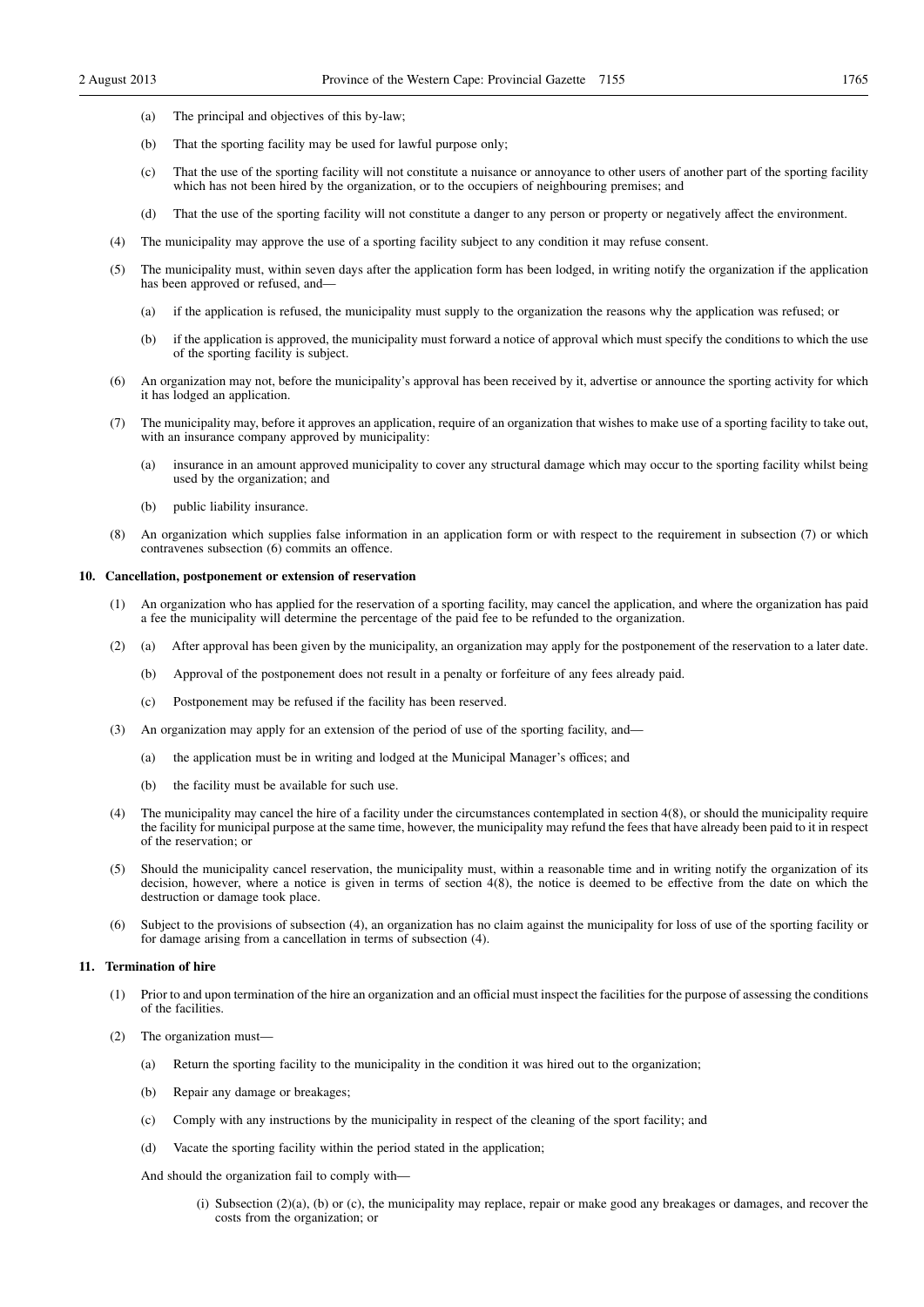(ii) (d), the municipality may levy an additional fee for the period during which the organization occupies the sporting facility after the expiry of the period stipulated in the application.

#### **12. Duties of organization**

- Before an organization commences to use the sporting facility, a representative must inspect the facility, and should he or she find that buildings, structures, accessories or equipment are in a state of disrepair, this fact must be reported to the municipality in writing, and failure to do so is deemed as an acceptance by the organization that the facility are in proper condition.
- (2) The organization must comply with any conditions determined by the municipality in terms of section 4(4) and take all reasonable measures to ensure that its members and persons attending a sporting activity, as participants, visitors or spectators comply with section 7.

#### **CHAPTER 3: MISCELLANEOUS PROVISIONS**

#### **13. Enforcement**

- (1) An official may, with consent of person involved, search any person, vehicle or container , entering into or being brought onto a facility; provided that a woman shall be searched by a woman only.
- (2) A person who refuse consent to being searched, may be refused entrance to the facility.
- (3) An official may, upon searching a person, vehicle or container as contemplated in subsection (1), confiscate liquor, or any other dangerous object, substance or matter which may endanger the safety of people in the facility, or which may be used to disrupt proceedings at or spoil the enjoyment of the facility, but must return to the person such confiscated item when he or she leaves the sporting facility.
- (4) If the officials finds an unlawful substance as a result of search contemplated in subsection (1), he or she must immediately alert the South African police Services or if he or she is appointed as a peace officer in terms of Criminal Procedure Act, 1977 (Act No. 51 of 1977), he or she may act in terms of the Act.

#### **14. Indemnity**

Any person visiting or using a facility does so at his or her own risk and the municipality will not be liable for any injury, loss or damage that such person may suffer while in or on the facility.

#### **15. Appeal**

A person whose rights are affected by a decision of the municipality may appeal and the reasons therefor in terms of section 62 of the Local Government within 21 days of the date of notification of the decision.

#### **16. Penalties**

A person who has committed an offence in terms of this by-law is liable upon conviction to a fine or imprisonment or to both such fine and such imprisonment and, in the case of a continuing offence, to an additional fine or an additional period of imprisonment or to such additional imprisonment without the option of a fine or to both such additional imprisonment for each day on which such offence is continued and, a further amount equal to any costs and expenses found by the court to have been incurred by the municipality as a result of such contravention or failure.

#### **17. Revocation of by-laws**

The provision of any by-laws previously promulgated by municipality or by any of the disestablished municipalities now incorporated in the municipality, are hereby repealed as far as they relate to matters provided for in this by-law, and insofar as it has been made applicable to the municipality by the authorization for the execution of powers and functions in terms of section 84(3) of the Local Government Structures Act, Act 117 of 1998.

#### **18. Short title and commencement**

This by-law may be cited as the Sporting Facilities By-law, and commences on the date of publication thereof in the Provincial Gazette.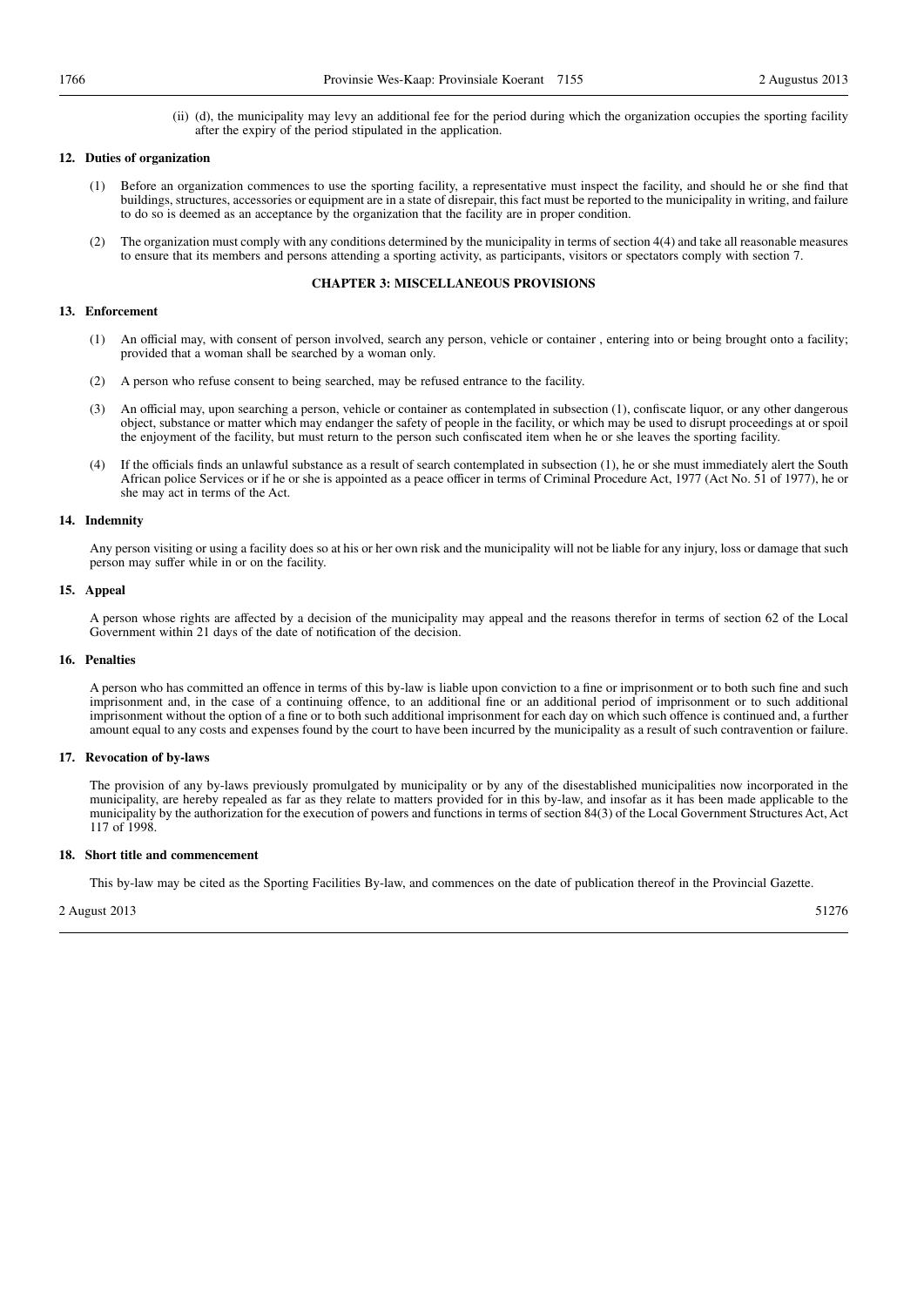### Stellenbosch Municipality Liquor Trading Hours by-law **2013**



## **STELLENBOSCH MUNICIPALITY**

#### **PREAMBLE**

Stellenbosch Municipality, by virtue of the powers vested in it by **section 156 (2)** of the **Constitution of the Republic of South Africa** as amended, read with **section 13** of **the Local Government: Municipal Systems Act, 2000 (Act 32 of 2000 )**, has made the By-law set out below.

In this by-law, words used in the masculine gender include the feminine.

All singular meanings shall include the plural interpretation and vice versa.

The English text shall prevail in the event of an inconsistency between the different texts, unless the context otherwise indicates.

### **LIQUOR TRADING HOURS BY-LAW**

#### INDEX

- 1. Definitions
- 2. Applications of By-law
- 3. Trading hours
- 4. Departure from trading hours
- 5. Offence
- 6. Penalties
- 7. Transitional provisions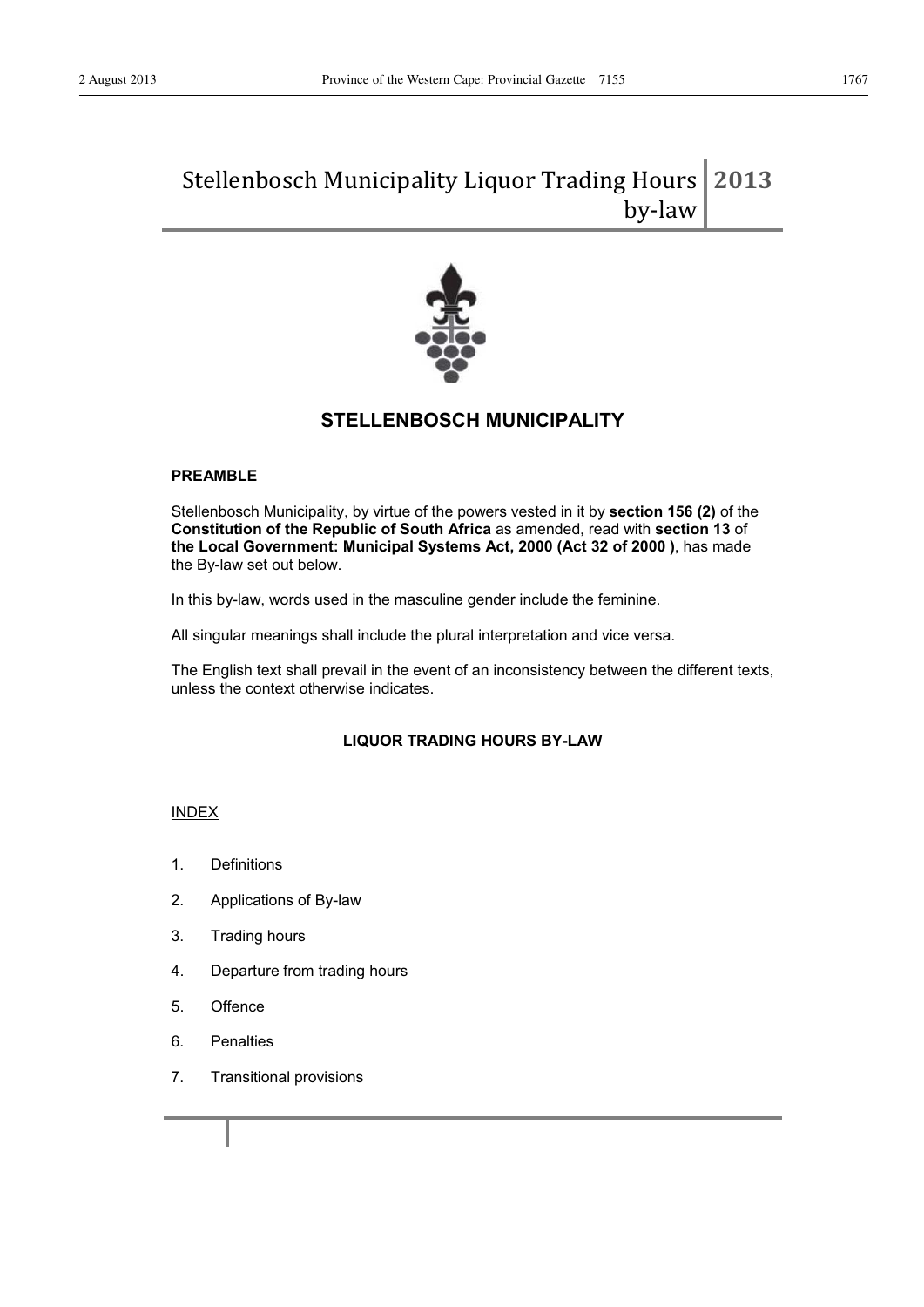## Stellenbosch Municipality Liquor Trading Hours 2013 by-law

#### **1. DEFINITIONS**

In this by-law unless the context otherwise indicates -

**``Act''** means the Western Cape Liquor Act, 2008 (Act No 4 of 2008);

"agriculture area" means an area predominantly zoned agriculture or any other equivalent, zoning with the purpose of promoting and protecting agriculture activity on a farm as an important economic, environment and culture resources , where limited provision is made for non-agriculture uses to provide owners with an opportunity to increase the economic potential of their properties, without causing a significant negative impact on the primary agriculture resources;

**"agricultural land"** (landbougrond) means land used for farming purposes including forestry;

"business premises" means a property from which business is conducted and may include a restaurant, pub, bar , tavern or other buildings for similar uses , but excludes a place of entertainment, guest accommodation establishment, hotel, sports and community club;

**"general business area"** means an area predominantly zoned general business or any other equivalent zoning, with the purpose activity in a business district and development corridor;

"guest accommodation establishment" means premises used as temporary residential accommodation, and includes the provision of meals for transient guests for compensation and includes backpacker's lodges. a bed-and-breakfast establishment, guest house and guest farm or lodges, as well as facilities for business meetings, conferences, events or training sessions of resident guests, but excludes a hotel;

"guest house" (gastehuis) means an owner-managed commercial accommodation establishment of not more than 16 bedrooms or suits, which has as its primary source of business the supply of tourist accommodation and a substantial breakfast for resident guests; provide that-

- (i) the individual bedrooms or suits may be marketed by means of short term renting only;
- (ii) the building may, in terms of the **Liquor Act, 1989 (Act 27 of 1989)**, be licensed only for the purposes of on-consumption and subject to any conditions or restrictions which the Council may impose; and
- (iii) a hotel, hostel and accommodation establishment are not included in the definition;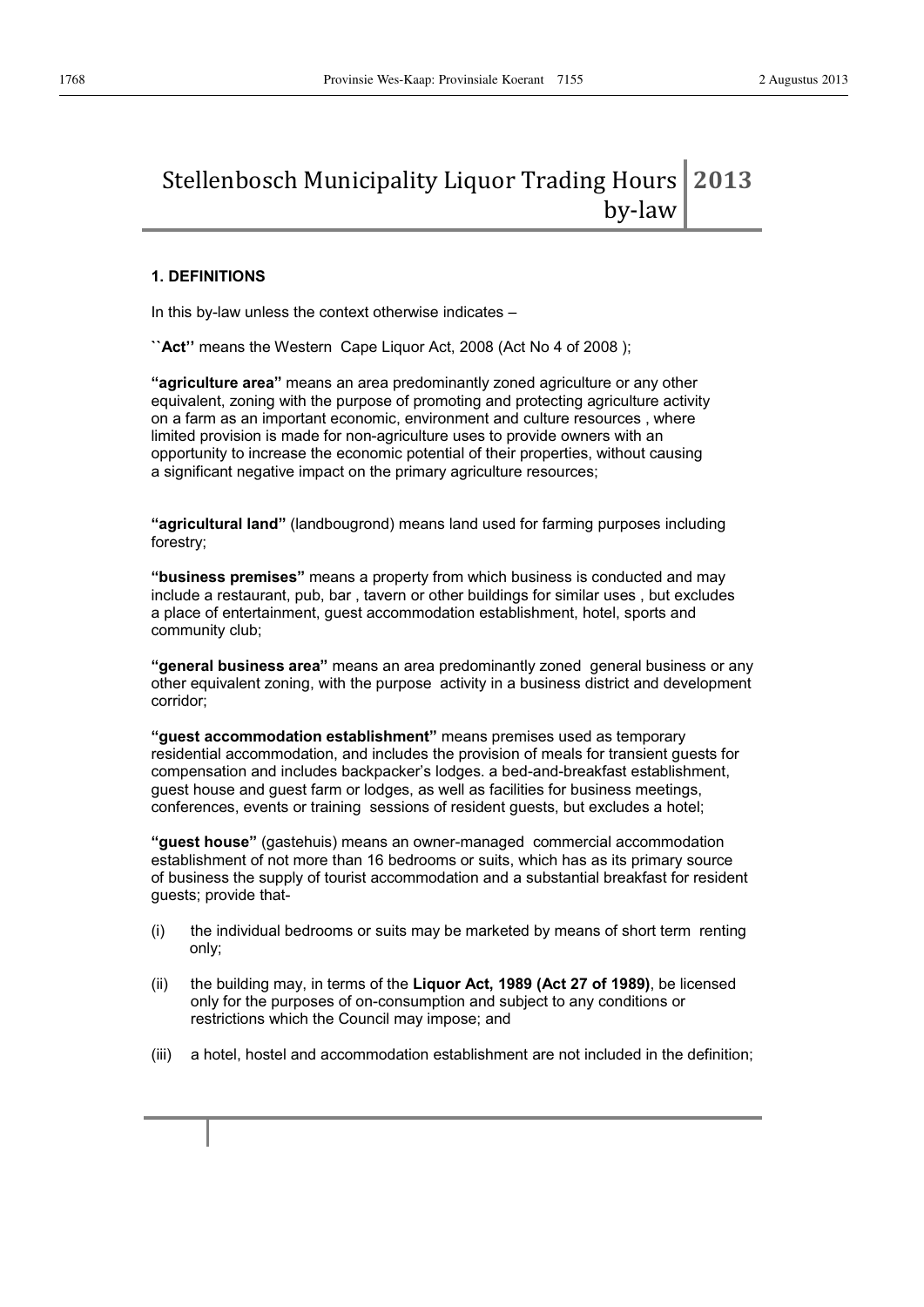### Stellenbosch Municipality Liquor Trading Hours by-law **2013**

"hotel" (hotel) means a purpose built building in which lodging, meals and beverages are provided, which is readily to the public and which qualifies for membership of the National Grading and Classification Scheme of the South African Tourism Board;

"**Iicensed premises**" means the premises upon which liquor may be sold, consumed or stored in terms of a license under the Act;

"licensed business" means the business that may be conducted upon licensed premises as authorized by the Liquor Authority;

"licensee" means the person to whom a liquor license<sup>1</sup> has been issued in terms of the Act;

"**Iiquor Authority**" means the Western Cape Liquor Authority established by section 2(1) of the Act;

"mixed use development" means any urban, suburban or village development, or even a single building, that blends a combination of residential, commercial, cultural, institutional or industrial uses, where those functions are physically and functionally integrated, and that provides pedestrian connections.

"Municipality" means Stellenbosch Municipality established in terms of section 12 of the **Local Government : Municipal Structures Act, 1998 (Act 117 of 1998),** published in **Provincial Notice 5643** dated **4 December 2000** and includes any political officebearer, councilor , or any employee therefore acting in connection with this by-law by virtue of a power vested in the municipality and delegated or sub-delegated to such political office-bearer, councilor, or employees.

"place of entertainment" means a place used predominantly for commercial entertainment which may attract relatively large numbers of people, operate outside normal business hours or generate noise from music or revelry on al large basis, and includes a cinema , theatre ,amusement park, dance hall, gymnasium, totalisator or facility for betting, gambling hall, karaoke bar and nightclub;

"**place of recreation**" (ontspanningsplek) means a sport field, amusement park or similar public place intended for communal recreation , mainly in the open air;

"residential area" means an area, predominantly zoned informal, single or general residential or any equivalent zoning , with the purpose predominantly single family

 $1$  Section 33 of the Act provides for the following categories of licenses  $-$ 

<sup>(</sup>a) a license for the micro-manufactured and sale of liquor for consumption both on and off the premises where the liquor is sold ;

<sup>(</sup>b) a license for the sale of liquor for consumption on the premises where the liquor is sold; (c) a license for the sale of liquor for consumption off the premises where the liquor is sold;

<sup>(</sup>d) in exceptional circumstances , a license for the sale of liquor for consumption both on and off the premises where the liquor is sold;

<sup>(</sup>e) a license for the sale of liquor for consumption on or off the premises upon which liquor is sold at special events ; and

<sup>(</sup>f) a temporary liquor liquor license for the sale for consumption on or off the premises upon which liquor is sold .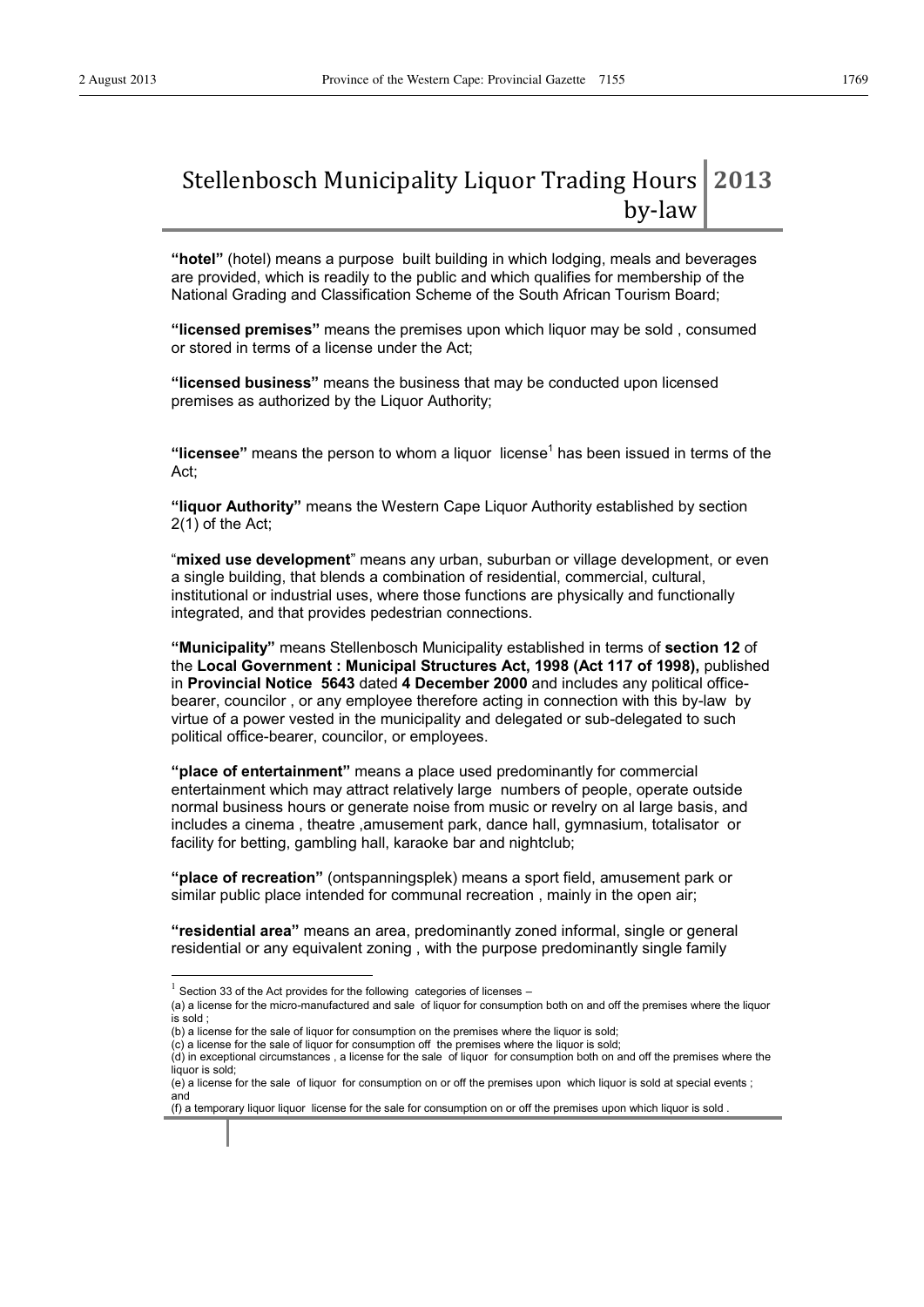## Stellenbosch Municipality Liquor Trading Hours 2013 by-law

dwelling houses in low to medium density neighbourhoods, as well as higher density living accommodation and which includes controlled opportunities for home employment , additional dwellings and low intensity mixed use development;

"specific business" (spesifieke besigheid) means a business use of a particular nature, but within the compass of section 10.7 that is prescribed for a specific site by the Council<sup>2</sup>;

**"sports and community club"** means premises of facility used for the gathering of community and civic organizations or associations, sports clubs or other social or recreational clubs run mostly not for profit and may include community service clubs and community centres or similar amenity facilities , but excludes a night club;

"the Act" means the Western Cape Liquor Act, 2008 (Act 4 of 2008) as amended;

"trading days" means the days on which liquor may be sold on trading hours;

"trading hours" means the hours during which liquor may be sold on trading days;

"tourist facility" means amenities for tourists such as lecturer rooms, restaurants, gift shops and restrooms permitted by the Council as a consent use, but does not include overnight accommodation.<sup>3</sup>

"wine industry" (wynbedryf) means a site or building, or portion of a site or building utilized or intended to be utilized for the manufacture of liquor in the form of wine or spirits from grapes;

#### **2. APPLICATION OF BY-LAW**

This by-law applies to all-

- (a) licensees licensed to sell liquor in terms of the Act or any other applicable legislation;
- (b) licenses renewed in terms of the Liquor Act , 1989 (Act 27 of 1989) within the jurisdiction of Stellenbosch;
- (c) the approval of the Liquor trading hours by-law, should not be interpreted as the sanctioning of any trade, which had not been approved in terms of relevant legislation.

#### **3. TRADING HOURS<sup>4</sup>**

#### *Consumption on the licensed premises*

<sup>&</sup>lt;sup>2</sup> Definitions of Stellenbosch Zoning scheme regulations

<sup>&</sup>lt;sup>3</sup> Definitions clause of Land use Planning Ordinance, 1985 (Ordinance 15 of 1985)

<sup>4</sup> The trading hours in respect of all categories of licenses are grouped together as "on consumption," "off consumption"

and "on and off consumption."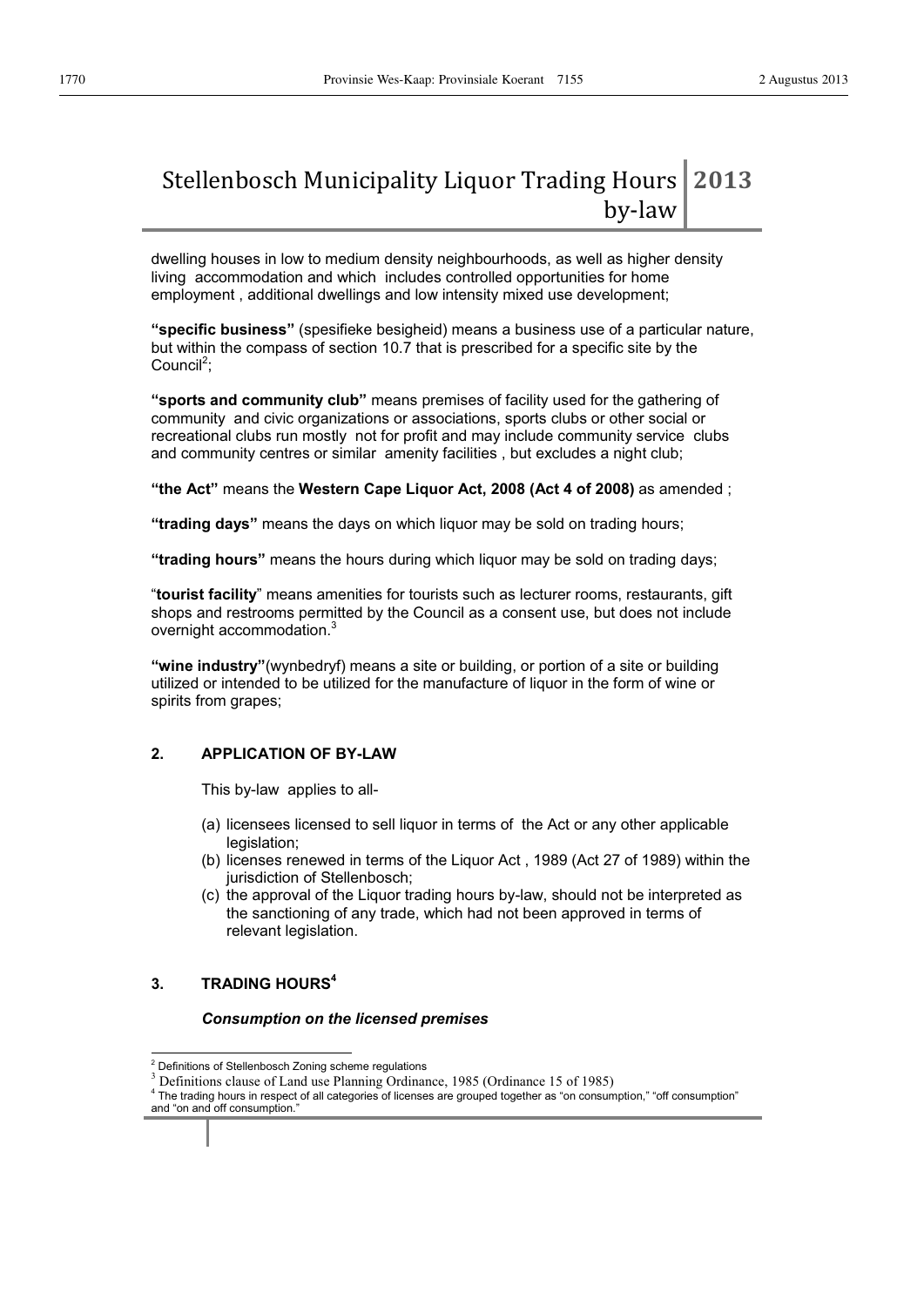### Stellenbosch Municipality Liquor Trading Hours by-law **2013**

- (1) A licensee may sell liquor for consumption on the licensed premises on the following days and hours:
	- (a) on any day of the week, with the exception that places of entertainment, sports bars, pubs, nightclubs should not be allowed to trade on closed days for instance Sundays, Good Friday, Christmas day, Ascension day and other religious days;
	- (b) during the hours of trade as set out in the Schedule.
- (2) Despite subsection (1) a hotel or guest house licensed to sell liquor may offer a room service facility at any time of the day.
- (3) Despite the provisions of this by-law, a licensee as contemplated in subsection (1), may serve sparkling wine-
	- (a) from 8h00 to 11h00 for seven days a week;
	- (b) as part of a meal; and
	- (c) to guests who are part of an organized function where admittance is controlled.

#### *Consumption off the licensed premises*

- (4) A licensee may sell liquor for consumption off the licensed premises on the following days and hours:
	- (a) on any day of the week with the exception of Sundays , Good Friday, Christmas day provided such exception does not apply to a winery and/or tourist facility consisting of a wine and/or liquor shop, or any other facility related to the wine industry; and
	- (b) from 9h00 to 20h00.

#### *Consumption on and off the licensed premises*

(5) A licensee of premises upon which liquor may be sold for consumption on and off the licensed premises may sell liquor in terms of the trading hours prescribed in subsection (3) and (4).

#### **4. DEPARTURE FROM TRADING HOURS**

(1) The Council may, in the interests of the community and on application by a licensee of premises upon which liquor may be sold for consumption on the licensed premises, grant consent to that licensee to sell liquor between other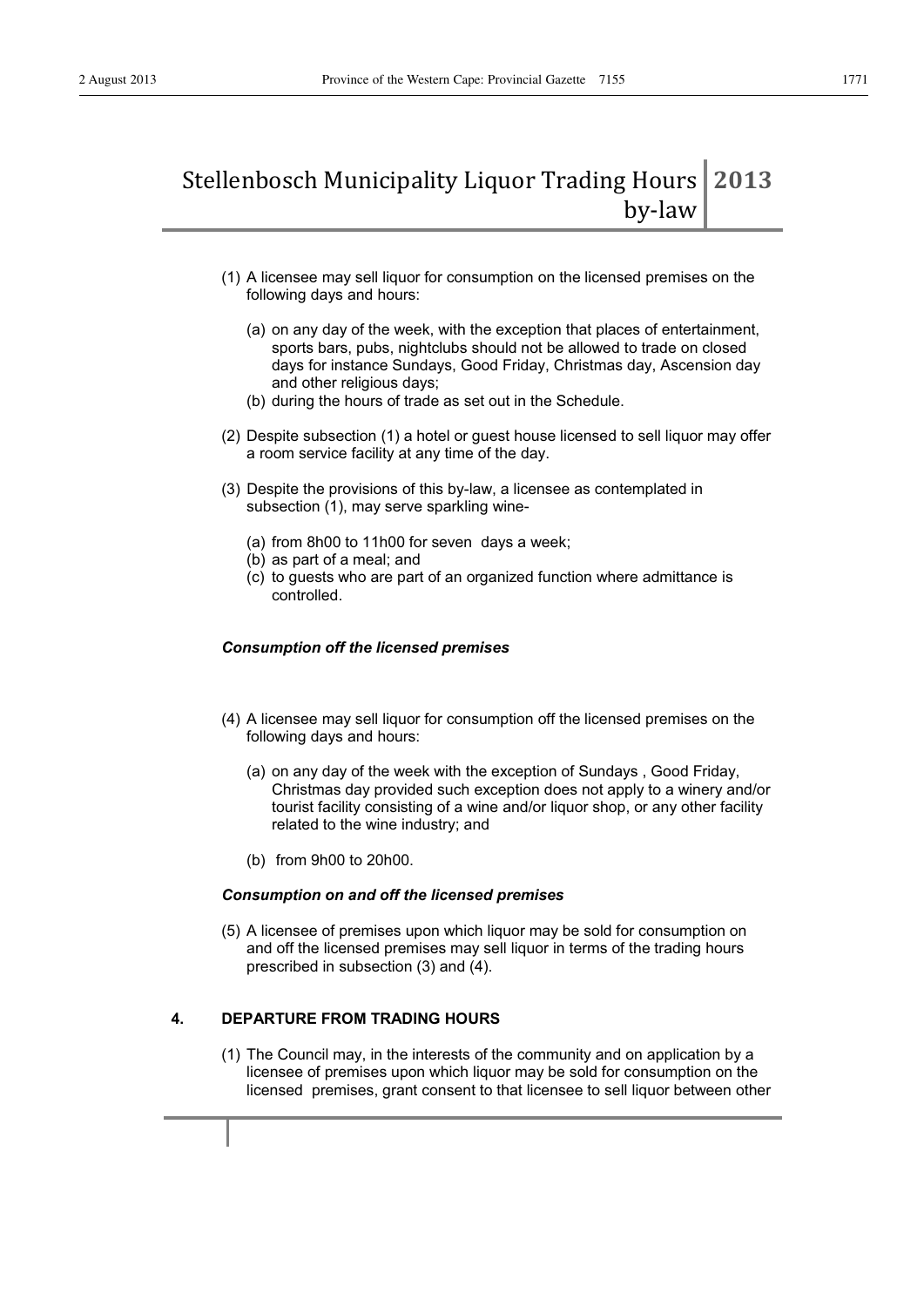## Stellenbosch Municipality Liquor Trading Hours 2013 by-law

times than those determined by section (3) and (4), but only if the following requirements are complied with:

- (a) a written application for a departure to the Office of the Municipal Manager;
- (b) payments of the requisite administration cost of such an application;
- (c) complete reasons for the departure;
- (d) any other information requested by Council.
- (2) Council, in considering the application referred to in subsection (1) shall take into account the following factors:
	- (a) outcome of community consultation;
	- (b) impact the environment;
	- (c) any other relevant factor Council relevant.

#### **5. OFFENCE**

Subject to section 7, a licensee who sells, supplies or allows the consumption of liquor on the licensed premises at a time when the sale of liquor is not permitted by license, is guilty of an offence.

#### **6. PENALTIES**

Any person who commits an offence referred to in section 5 is upon conviction liable to a fine or imprisonment, or to both a fine and imprisonment .

#### **7. TRANSITIONAL PROVISIONS**

The trading hours in respect of any license for premises upon which liquor may be sold for consumption either on or off the licensed premises, issued prior to the commencement of this By-law will be replaced by the provisions of this by-law.

#### **8. SHORT TITLE**

This by-law is called the "Stellenbosch Liquor Trading Hours By-Law".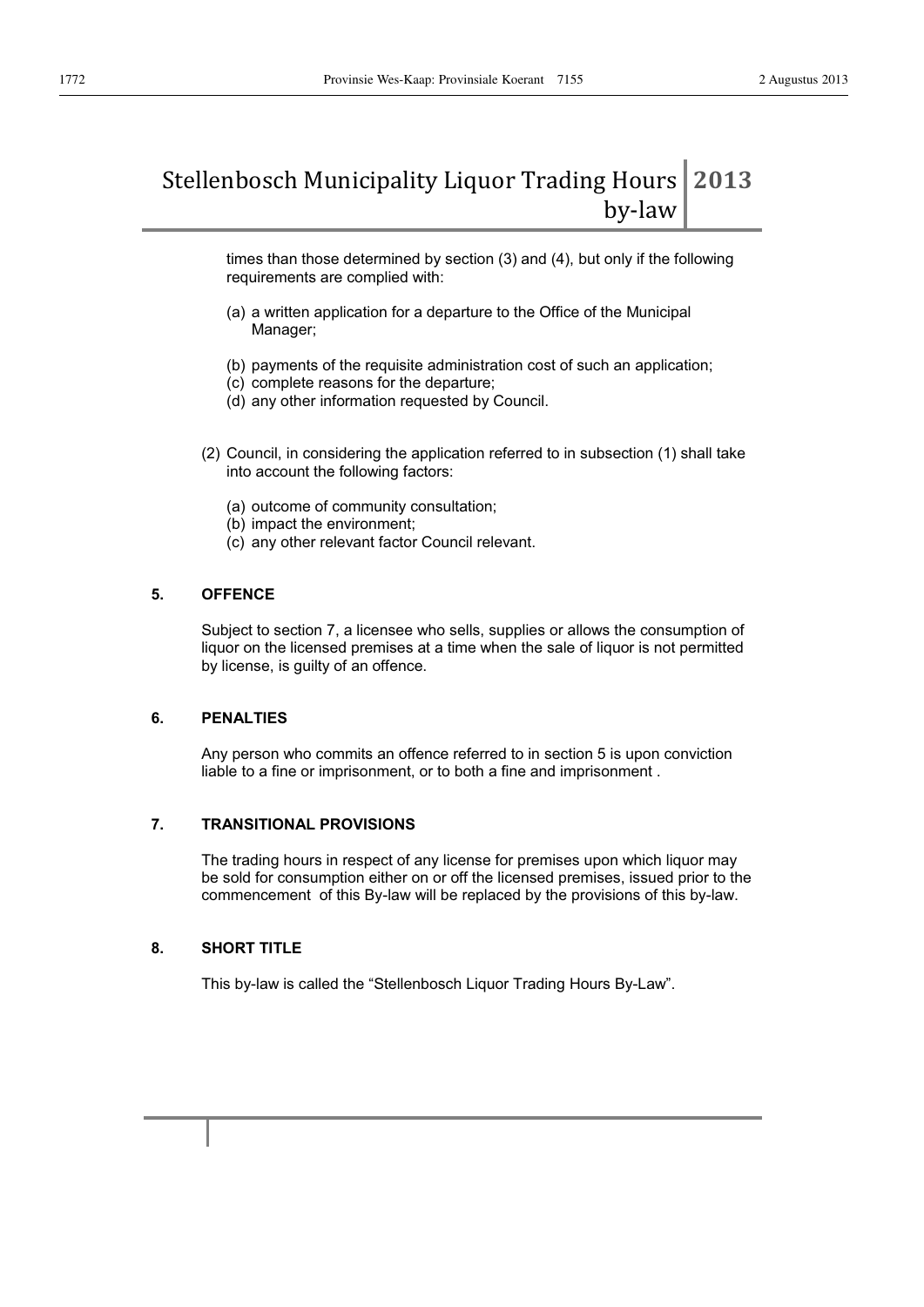by-law

## **SCHEDULE**

Trading hours for selling liquor on licensed premises is enclosed below:

| <b>LOCATION CATEGORY &amp; LICENSED</b><br><b>PREMISES TYPE</b>                                                                                                                                       | <b>MAXIMUM PERMITTED TRADING</b><br><b>HOURS</b> |
|-------------------------------------------------------------------------------------------------------------------------------------------------------------------------------------------------------|--------------------------------------------------|
| <b>1. RESIDENTIAL AREA</b>                                                                                                                                                                            |                                                  |
| General accommodation established/Guest house                                                                                                                                                         |                                                  |
| Business premises/Specific business                                                                                                                                                                   |                                                  |
| Place of entertainment/Place of<br>recreation/Gathering place<br>Sports and community club excluding special<br>events requiring temporary licenses                                                   | 11h00 to 24h00                                   |
| Hotel                                                                                                                                                                                                 | 11h00 to 2h00 the following day                  |
| <b>2. LOCAL OR NEIGHBOURHOOD</b><br><b>BUSINESS AREA INCLUDING</b>                                                                                                                                    |                                                  |
| Guest house accommodation established /Guest<br>house                                                                                                                                                 | 11h00 to 23h00                                   |
| Business premises/Specific business, /Gathering<br>place, except on Sundays, Good Friday,<br>Christmas day and Ascension day.<br>Place of entertainment/Place of recreation                           |                                                  |
| Sports and community club excluding special<br>events requiring temporary licenses                                                                                                                    | 11h00 to 24h00                                   |
| Hotel                                                                                                                                                                                                 | 11h00 to 2h00 the following day                  |
| <b>3. GENERAL BUSINESS AREA</b>                                                                                                                                                                       |                                                  |
| Guest house accommodation established                                                                                                                                                                 |                                                  |
| Business premises /Specific business<br>Place of entertainment/Place of<br>recreation/Gathering places<br>Sports and community club excluding special event<br>requiring temporary licenses/<br>Hotel | 11h00 to 2h00 the following day                  |
| General Business in "Historical Core"                                                                                                                                                                 | 11h00 to 2h00 the following day                  |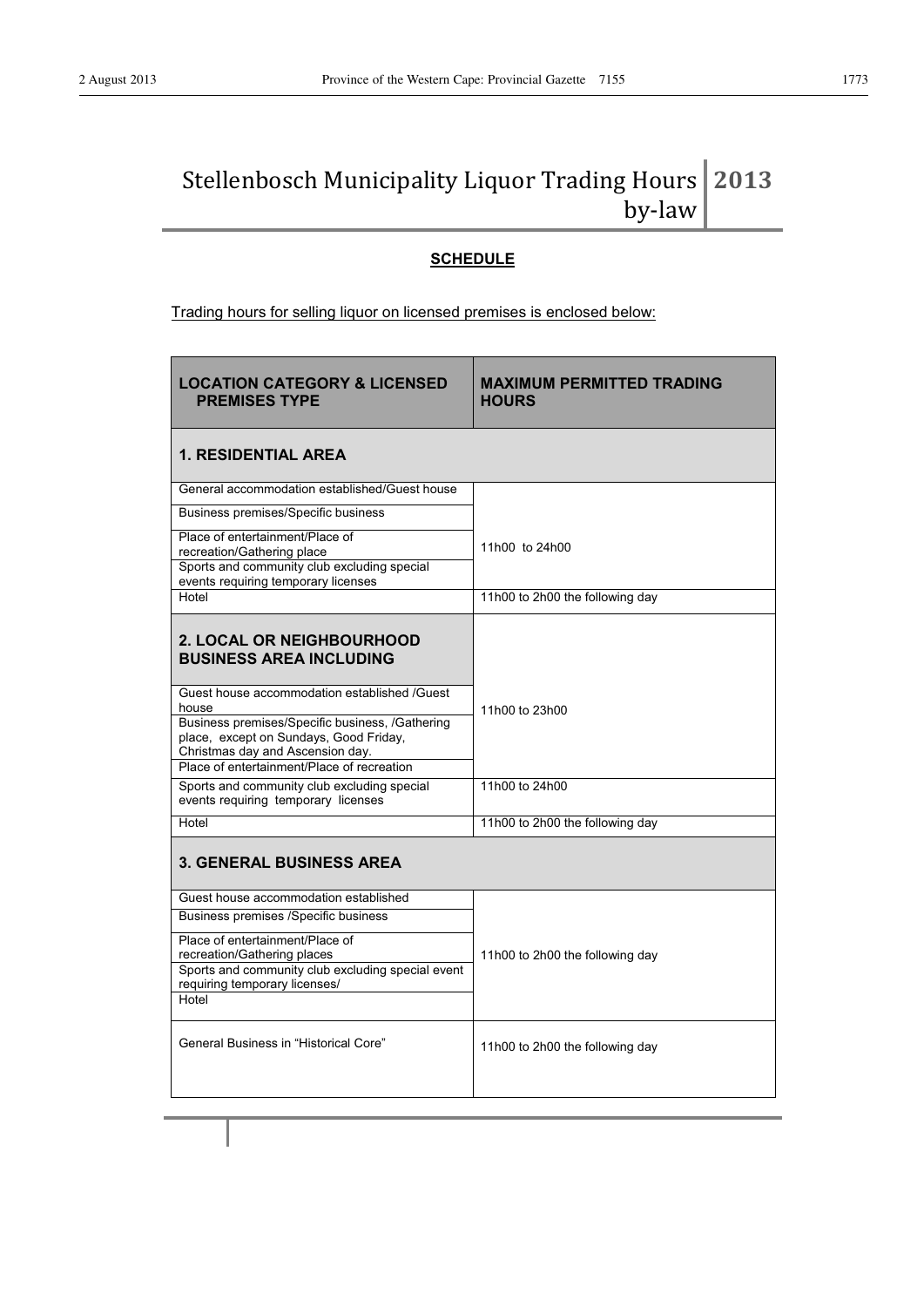## Stellenbosch Municipality Liquor Trading Hours 2013 by-law

| <b>4. INDUSTRIAL AREA</b>                                                           |                                       |
|-------------------------------------------------------------------------------------|---------------------------------------|
| Business premises/ Specific business                                                |                                       |
| Place of entertainment/Place of<br>recreation/Gathering places                      | 11h00 to 2h00 the following day       |
| Sports and community club excluding special<br>events requiring temporary licenses  |                                       |
|                                                                                     |                                       |
| 5. AGRICULTURE AREA/ RURAL AREA                                                     |                                       |
| Guest house accommodation establishment/                                            |                                       |
| Business premises/Specific business/Gathering<br>places                             | 11h00 to 2h00 the following day       |
| Place of entertainment/Place of recreation                                          |                                       |
| Sports and community club excluding special<br>events requiring temporary licenses/ |                                       |
| Winery/Wine industry                                                                |                                       |
| Hotel                                                                               |                                       |
| <b>7. OTHER AD HOC LOCATIONS</b>                                                    |                                       |
|                                                                                     |                                       |
| Special events or temporary licensed premises                                       | As determined by special applications |
|                                                                                     |                                       |

#### **Note : Determine of application of applicable location category**

Where the location category as set out above is unclear or in dispute or difficult to determine or areas are not zoned homogenously (eg. a business zoned premises in the middle of a residential area) then the actual zoning, consent use or departure rights of the subject licensed premises will take precedence in order to determine the category.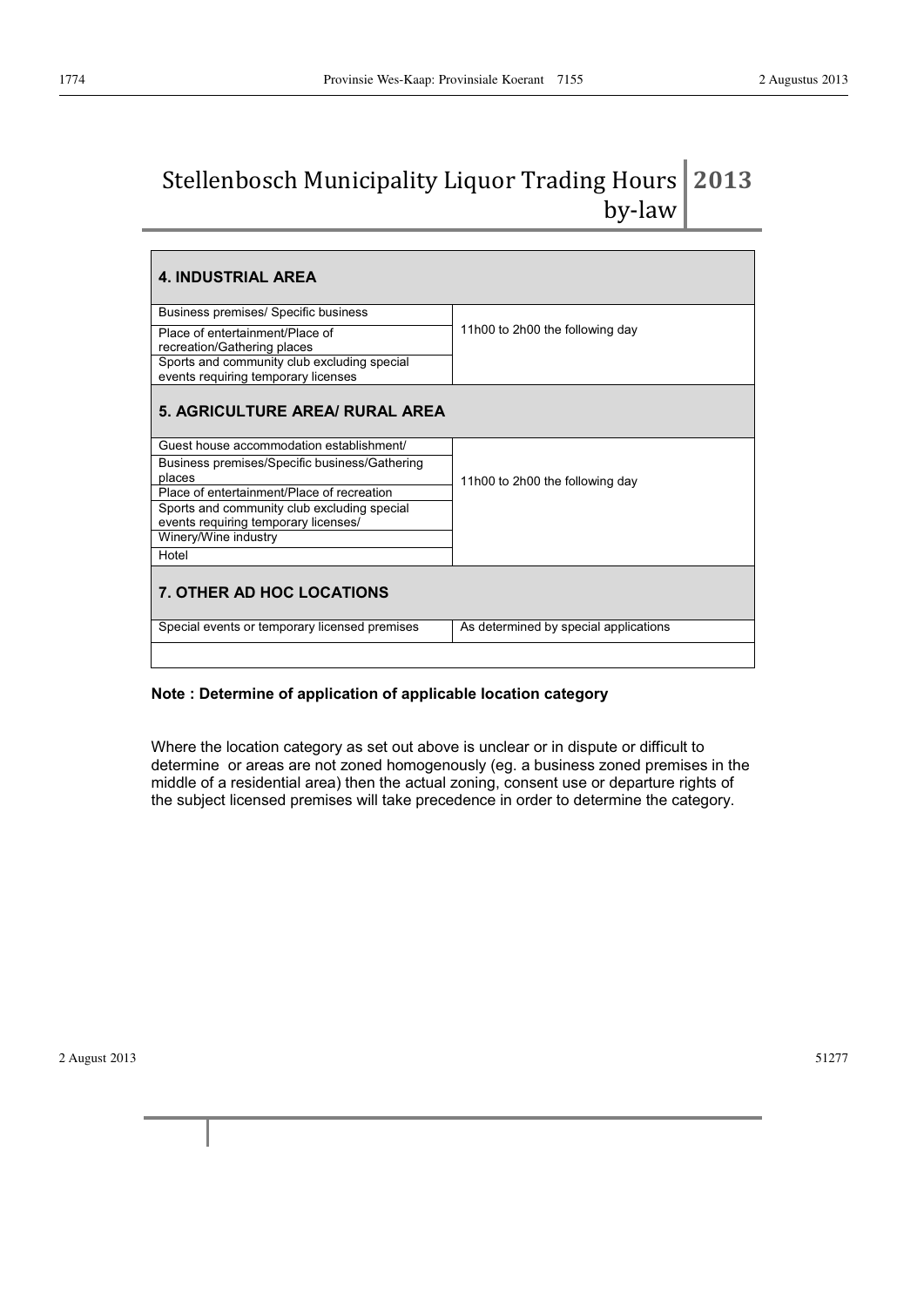## **WESTERN CAPE GAMBLING AND RACING BOARD**

## **OFFICIAL NOTICE**

## **RECEIPT OF AN APPLICATION FOR A BOOKMAKER PREMISES LICENCE**

**In terms of the provisions of Section 32(2) of the Western Cape Gambling and Racing Act, 1996 (Act 4 of 1996) ("the Act"), as amended, the Western Cape Gambling and Racing Board hereby gives notice that an application for a bookmaker premises licence, as provided for in Sections 27(kA) and 55(A) of the Act, has been received.** 

| Applicant for a new bookmaker | <b>Marshalls World of Sport (Pty) Ltd</b> |
|-------------------------------|-------------------------------------------|
| premises licence:             | t/a Marshalls World of Sport              |
| <b>Registration number:</b>   | 2005/047632/23                            |
| <b>Address of proposed</b>    | Shop 10, Bay Centre, Bay Drive,           |
| new bookmaker premises:       | Gordon's Bay 7140                         |
| Erf number:                   | 2780                                      |
| <b>Address of proposed</b>    | Unit B 201, Buchanan Square,              |
| new bookmaker premises:       | 160 Sir Lowry Road, Woodstock 7925        |

#### **Erf number:** 162844

All persons have the opportunity to object to or comment on the above application. Where objections are lodged, the grounds on which such objections are founded, must be furnished. Where comment is furnished, full particulars and facts to substantiate such comment must be provided. The name, address and telephone number of the person submitting the objection or offering the comment must also be provided. Comments or objections must reach the Board by no later than **16:00** on **23 August 2013** at the address listed below.

The application is open for inspection by interested persons, at the Board's offices at the address listed below, before **16:00** on **23 August 2013**, during normal office hours.

**Objections or comments must be forwarded to the Chief Executive Officer, Western Cape Gambling and Racing Board, P.O. Box 8175, Rogge Bay 8012 or handed to the Chief Executive Officer, Western Cape Gambling and Racing Board, Seafare House, 68 Orange Street, Gardens, Cape Town or faxed to the Chief Executive Officer on (021) 422-2602, or emailed to objections.racingandbetting@wcgrb.co.za**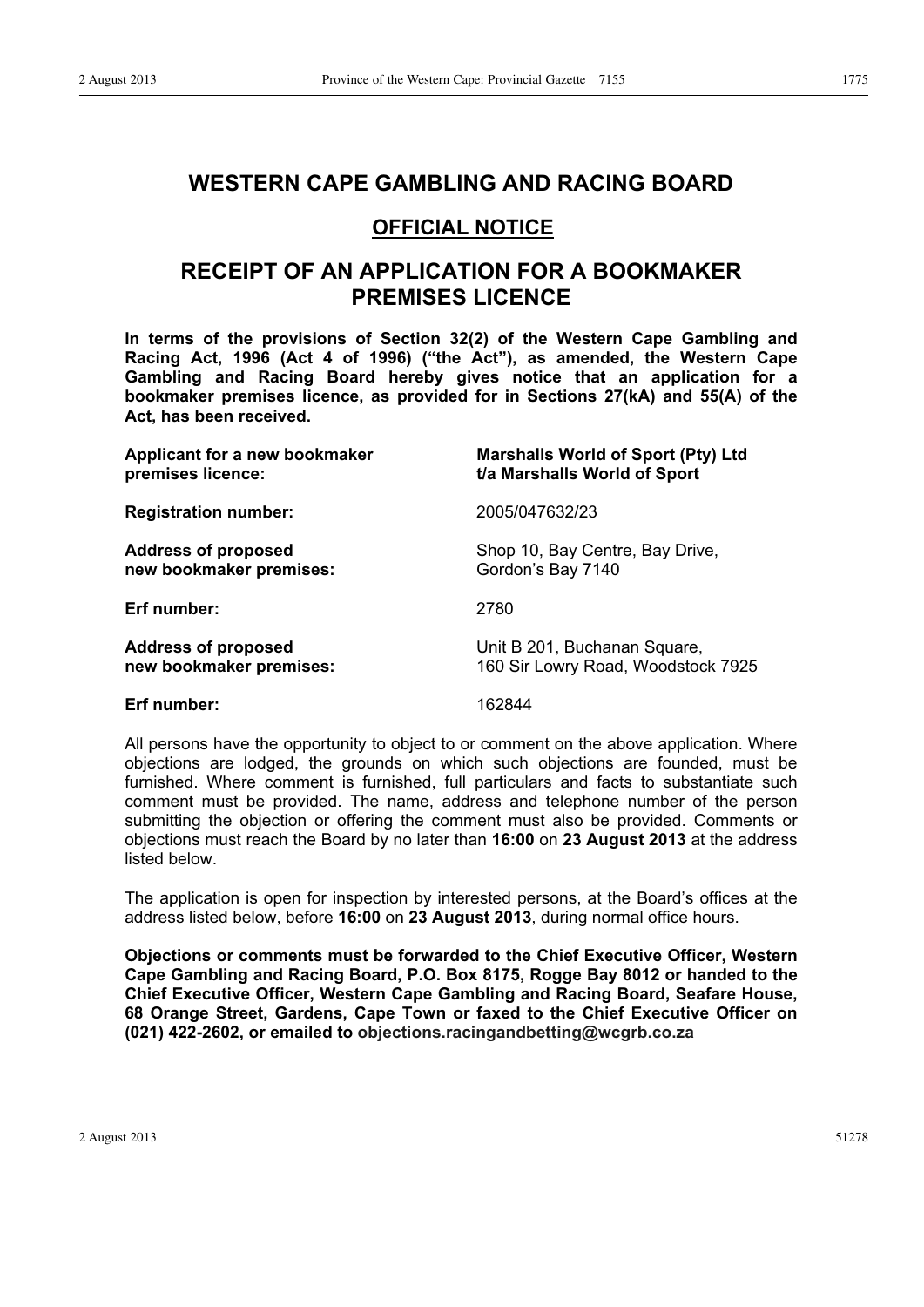## **WES-KAAPSE RAAD OP DOBBELARY EN WEDRENNE**

## **AMPTELIKE KENNISGEWING**

## **ONTVANGS VAN 'N AANSOEK OM 'N BOEKMAKERSPERSEELLISENSIE**

**Kragtens die bepalings van Artikel 32(2) van die Wes-Kaapse Wet op Dobbelary en Wedrenne, 1996 (Wet 4 van 1996) ("die Wet"), soos gewysig, gee die Wes-Kaapse Raad op Dobbelary en Wedrenne hiermee kennis dat die volgende aansoek om 'n boekmakersperseellisensie, soos beoog in Artikels 27(kA) en 55(A) van die Wet, ontvang is.** 

| Aansoeker om 'n nuwe       | <b>Marshalls World of Sport (Edms) Bpk</b> |
|----------------------------|--------------------------------------------|
| boekmakersperseellisensie: | h/a Marshalls World of Sport               |
| <b>Registrasienommer:</b>  | 2005/047632/23                             |
| Adres van voorgestelde     | Winkel 10, Bay Sentrum, Bayrylaan,         |
| boekmakersperseel:         | Gordonsbaai 7140                           |
| Erfnommer:                 | 2780                                       |
| Adres van voorgestelde     | Eenheid B 201, Buchanan Plein,             |
| boekmakersperseel:         | Sir Lowryweg 160, Woodstock 7925           |

#### **Erfnommer:** 162844

Alle persone kry die geleentheid om beswaar teen of kommentaar ten opsigte van bogemelde aansoek aan te teken. In die geval van besware, moet die gronde waarop sodanige besware gebaseer is, verskaf word. Waar kommentaar verstrek word, moet die volle besonderhede en feite om sodanige kommentaar te staaf, voorsien word. Die naam, adres en telefoonnommer van die persoon wat beswaar wil maak of kommentaar wil lewer, moet ook voorsien word. Kommentaar of besware moet die Raad nie later as **16:00**  op **23 Augustus 2013** by ondergemelde adres bereik nie.

Die aansoek is voor **16:00** op **23 Augustus 2013** gedurende normale kantoorure, oop vir inspeksie deur persone wat 'n belang by die aansoek het, by die kantoor van die Dobbelraad by die adres hieronder aangedui.

**Besware of kommentaar moet gestuur word aan die Hoof- Uitvoerende Beampte, Wes-Kaapse Raad op Dobbelary en Wedrenne, Posbus 8175, Roggebaai 8012, of ingehandig word by die Hoof- Uitvoerende Beampte, Wes-Kaapse Raad op Dobbelary en Wedrenne, Seafare Huis, Oranjestraat 68, Tuine, Kaapstad 8001 of aan die Hoof- Uitvoerende Beampte gefaks word na (021) 422-2602 of per e-pos na objections.racingandbetting@wcgrb.co.za gestuur word.**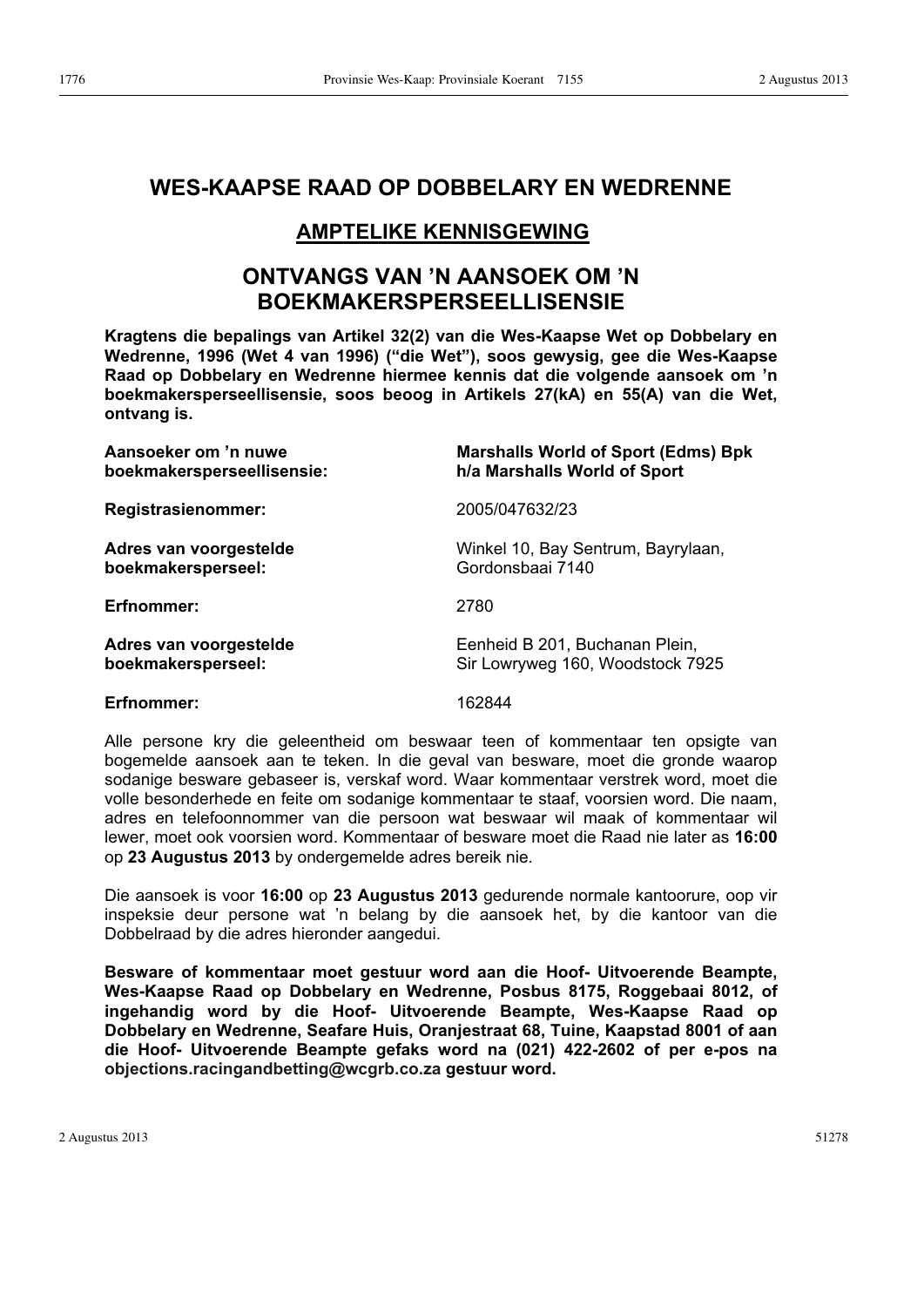## **WESTERN CAPE GAMBLING AND RACING BOARD**

## **OFFICIAL NOTICE**

## **RECEIPT OF AN APPLICATION FOR A BOOKMAKER PREMISES LICENCE, A BOOKMAKER LICENCE AND A CERTIFICATE OF SUITABILITY**

**In terms of the provisions of Section 32(2) of the Western Cape Gambling and Racing Act, 1996 (Act 4 of 1996) ("the Act"), as amended, the Western Cape Gambling and Racing Board hereby gives notice that an application for a bookmaker premises licence, as provided for in Sections 27(kA) and 55(A) of the Act, a bookmaker licence, as provided for in Sections 27(k) and 55 of the Act, and a certificate of suitability, in terms of Section 18 of the Regulation, have been received.** 

| <b>Applicant for a new</b><br>bookmaker premises licence:                        | <b>Quadro Timber (Pty) Ltd</b>                                                |
|----------------------------------------------------------------------------------|-------------------------------------------------------------------------------|
| <b>Registration number:</b>                                                      | 2013/011812/07                                                                |
| Persons having a direct<br>financial interest of 5%<br>or more in the applicant: | Mr U.O. Schuler (100%)                                                        |
| Address of proposed<br>new bookmaker premises:                                   | Shops 45, 46, 47, 48 & 49, Bellstar Junction,<br>South Street, Bellville 7530 |
| Erf number:                                                                      | 31675                                                                         |

All persons have the opportunity to object to or comment on the above application. Where objections are lodged, the grounds on which such objections are founded, must be furnished. Where comment is furnished, full particulars and facts to substantiate such comment must be provided. The name, address and telephone number of the person submitting the objection or offering the comment must also be provided. Comments or objections must reach the Board by no later than **16:00** on **23 August 2013** at the address listed below.

The application is open for inspection by interested persons, at the Board's offices at the address listed below, before **16:00** on **23 August 2013**, during normal office hours.

**Objections or comments must be forwarded to the Chief Executive Officer, Western Cape Gambling and Racing Board, P.O. Box 8175, Rogge Bay 8012 or handed to the Chief Executive Officer, Western Cape Gambling and Racing Board, Seafare House, 68 Orange Street, Gardens, Cape Town or faxed to the Chief Executive Officer on 021 422 2602, or emailed to** objections.racingandbetting@wcgrb.co.za

**OFFICIAL NOTICE • OFFICIAL NOTICE • OFFICIAL NOTICE**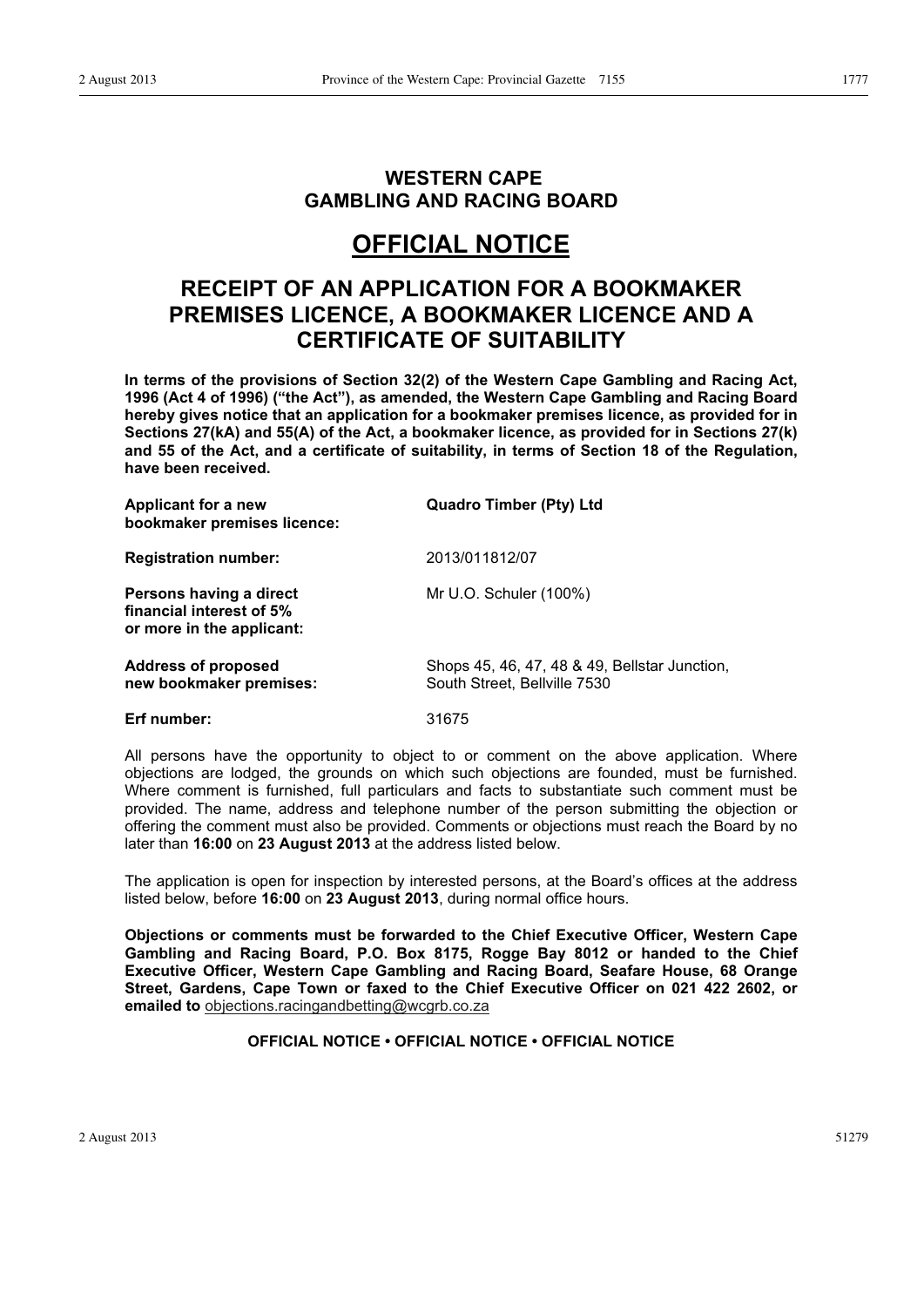### **WES-KAAPSE RAAD OP DOBBELARY EN WEDRENNE**

## **AMPTELIKE KENNISGEWING**

## **ONTVANGS VAN 'N AANSOEK OM 'N BOEKMAKERSPERSEELLISENSIE, 'N BOEKMAKERSLISENSIE EN 'N GESKIKTHEIDSERTIFIKAAT**

**Kragtens die bepalings van Artikel 32(2) van die Wes-Kaapse Wet op Dobbelary en Wedrenne, 1996 (Wet 4 van 1996) ("die Wet"), soos gewysig, gee die Wes-Kaapse Raad op Dobbelary en Wedrenne hiermee kennis dat die volgende aansoek om 'n boekmakersperseellisensie, soos beoog in Artikels 27(kA) en 55(A) van die Wet, 'n boekmakerslisensie, soos beoog in Artikels 27(k) en 55 van die Wet, en 'n geskiktheidsertifikaat, kragtens Artikel 18 van die Regulasies, ontvang is.**

| Aansoeker om 'n nuwe<br>boekmakerslisensie:                                        | <b>Quadro Timber (Edms) Bpk</b>                                                   |
|------------------------------------------------------------------------------------|-----------------------------------------------------------------------------------|
| Registrasienommer:                                                                 | 2013/011812/07                                                                    |
| Persone wat 'n direkte geldelike<br>belang van 5% of meer by<br>die applikant het: | Mnr U.O. Schuler (100%)                                                           |
| Adres van voorgestelde<br>boekmakersperseel:                                       | Winkels 45, 46, 47, 48 & 49, Bellstar-aansluiting,<br>Southstraat, Bellville 7530 |

**Erfnommer:** 31675

Alle persone kry die geleentheid om beswaar teen of kommentaar ten opsigte van bogemelde aansoek aan te teken. In die geval van besware, moet die gronde waarop sodanige besware gebaseer is, verskaf word. Waar kommentaar verstrek word, moet die volle besonderhede en feite om sodanige kommentaar te staaf, voorsien word. Die naam, adres en telefoonnommer van die persoon wat beswaar wil maak of kommentaar wil lewer, moet ook voorsien word. Kommentaar of besware moet die Raad nie later as **16:00** op **23 Augustus 2013** by ondergemelde adres bereik nie.

Die aansoek is voor **16:00** op **23 Augustus 2013** gedurende normale kantoorure, oop vir inspeksie deur persone wat 'n belang by die aansoek het, by die kantoor van die Dobbelraad by die adres hieronder aangedui.

**Besware of kommentaar moet gestuur word aan die Hoof- Uitvoerende Beampte, Wes-Kaapse Raad op Dobbelary en Wedrenne, Posbus 8175, Roggebaai 8012, of ingehandig word by die Hoof- Uitvoerende Beampte, Wes-Kaapse Raad op Dobbelary en Wedrenne, Seafare Huis, Oranjestraat 68, Tuine, Kaapstad 8001 of aan die Hoof- Uitvoerende Beampte gefaks word na 021 422 2602 of per e-pos na objections.racingandbetting@wcgrb.co.za gestuur word.** 

#### **AMPTELIKE KENNISGEWING • AMPTELIKE KENNISGEWING**

2 Augustus 2013 51279 51279 51279 51279 51279 51279 51279 51279 51279 51279 51279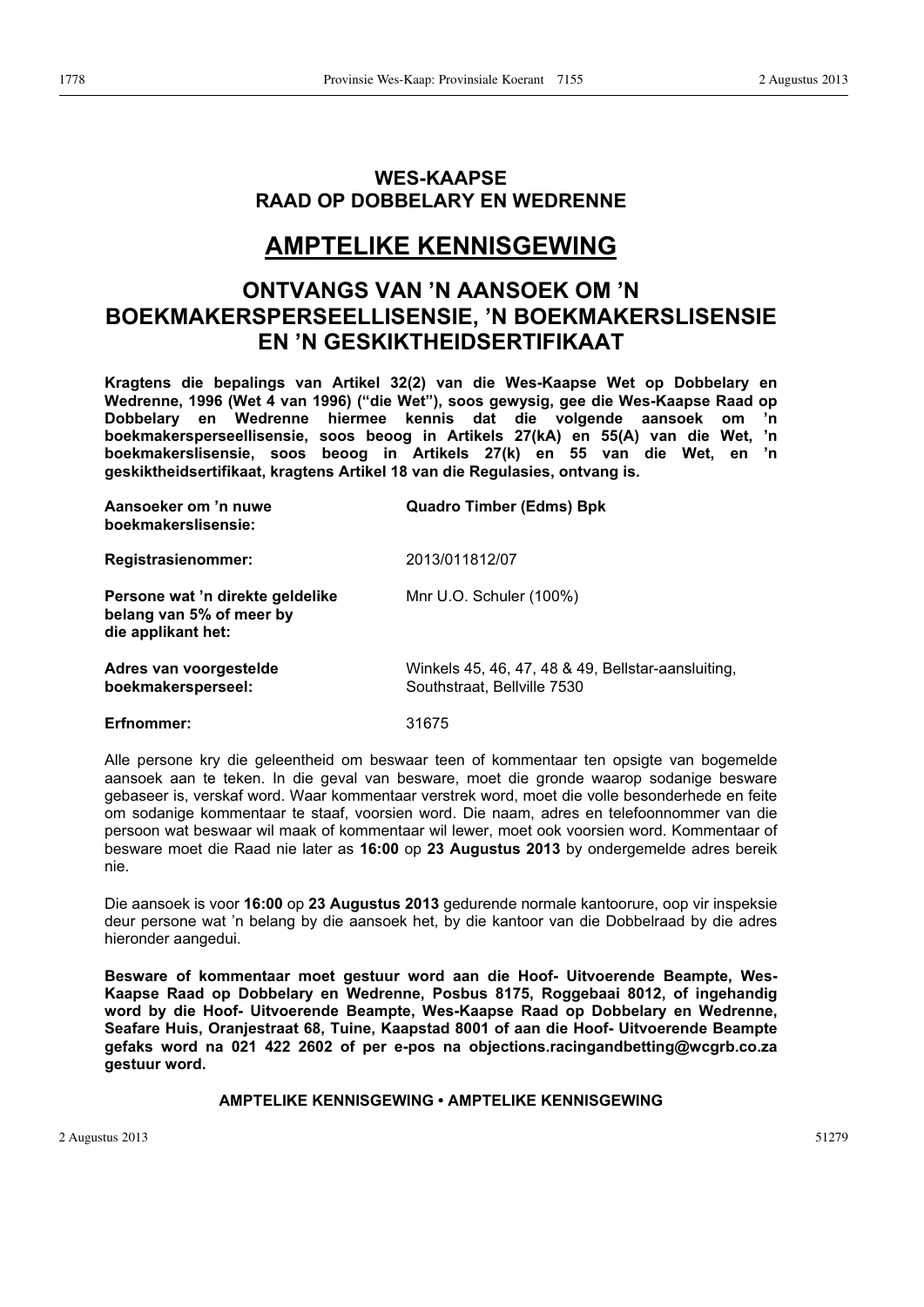| The "Provincial Gazette" of the<br><b>Western Cape</b>                                                                                                                                                                                    | Die "Provinsiale Koerant" van die<br><b>Wes-Kaap</b>                                                                                                                                                                                                                   |
|-------------------------------------------------------------------------------------------------------------------------------------------------------------------------------------------------------------------------------------------|------------------------------------------------------------------------------------------------------------------------------------------------------------------------------------------------------------------------------------------------------------------------|
| appears every Friday, or if that day is a public holiday,<br>on the last preceding working day.                                                                                                                                           | verskyn elke Vrydag of, as die dag 'n openbare<br>vakansiedag is, op die laaste vorige werkdag.                                                                                                                                                                        |
|                                                                                                                                                                                                                                           |                                                                                                                                                                                                                                                                        |
| <b>Subscription Rates</b>                                                                                                                                                                                                                 | Tarief van Intekengelde                                                                                                                                                                                                                                                |
| R247,00 per annum, throughout the Republic of South<br>Africa.                                                                                                                                                                            | R247,00 per jaar, in die Republiek van<br>Suid-Afrika.                                                                                                                                                                                                                 |
| R247,00 + postage per annum, Foreign Countries.                                                                                                                                                                                           | R247,00 + posgeld per jaar, Buiteland.                                                                                                                                                                                                                                 |
| Selling price per copy over the counter R14,60                                                                                                                                                                                            | Prys per eksemplaar oor die toonbank is R14,60                                                                                                                                                                                                                         |
| Selling price per copy through post R21,00                                                                                                                                                                                                | Prys per eksemplaar per pos is R21,00                                                                                                                                                                                                                                  |
| Subscriptions are payable in advance.                                                                                                                                                                                                     | Intekengeld moet vooruitbetaal word.                                                                                                                                                                                                                                   |
| Single copies are obtainable at Room M21, Provincial<br>Legislature Building, 7 Wale Street, Cape Town<br>8001.                                                                                                                           | Individuele eksemplare is verkrygbaar by Kamer M21,<br>Provinsiale Wetgewersgebou, Waalstraat 7,<br>Kaapstad 8001.                                                                                                                                                     |
|                                                                                                                                                                                                                                           |                                                                                                                                                                                                                                                                        |
| <b>Advertisement Tariff</b>                                                                                                                                                                                                               | <b>Advertensietarief</b>                                                                                                                                                                                                                                               |
| First insertion, R35,00 per cm, double column.                                                                                                                                                                                            | Eerste plasing, R35,00 per cm, dubbelkolom.                                                                                                                                                                                                                            |
| Fractions of cm are reckoned as a cm.                                                                                                                                                                                                     | Gedeeltes van 'n cm word as een cm beskou.                                                                                                                                                                                                                             |
|                                                                                                                                                                                                                                           |                                                                                                                                                                                                                                                                        |
| Notices must reach the Director-General not later than<br>10:00 on the last working day but one before the issue<br>of the Gazette.                                                                                                       | Kennisgewings moet die Direkteur-generaal voor 10:00<br>op die voorlaaste werksdag voor die uitgawe van die<br>Koerant bereik.                                                                                                                                         |
| Whilst every effort will be made to ensure that notices<br>are published as submitted and on the date desired,<br>the Administration does not accept responsibility for<br>errors, omissions, late publications or failure to<br>publish. | Hoewel alle pogings aangewend sal word om te sorg<br>dat kennisgewings soos ingedien en op die vereiste<br>datum gepubliseer word, aanvaar die Administrasie<br>nie verantwoordelikheid vir foute, weglatings, laat<br>publikasies of versuim om dit te publiseer nie. |
| All correspondence must be addressed to the<br>Director-General, PO Box 659, Cape Town 8000, and<br>cheques, bank drafts, postal orders and money orders<br>must be made payable to the Department of the<br>Premier.                     | Alle briefwisseling moet aan die Direkteur-generaal,<br>Posbus 659, Kaapstad 8000, gerig word en tjeks,<br>bankwissels, posorders en poswissels moet aan die<br>Departement van die Premier betaalbaar gemaak<br>word.                                                 |